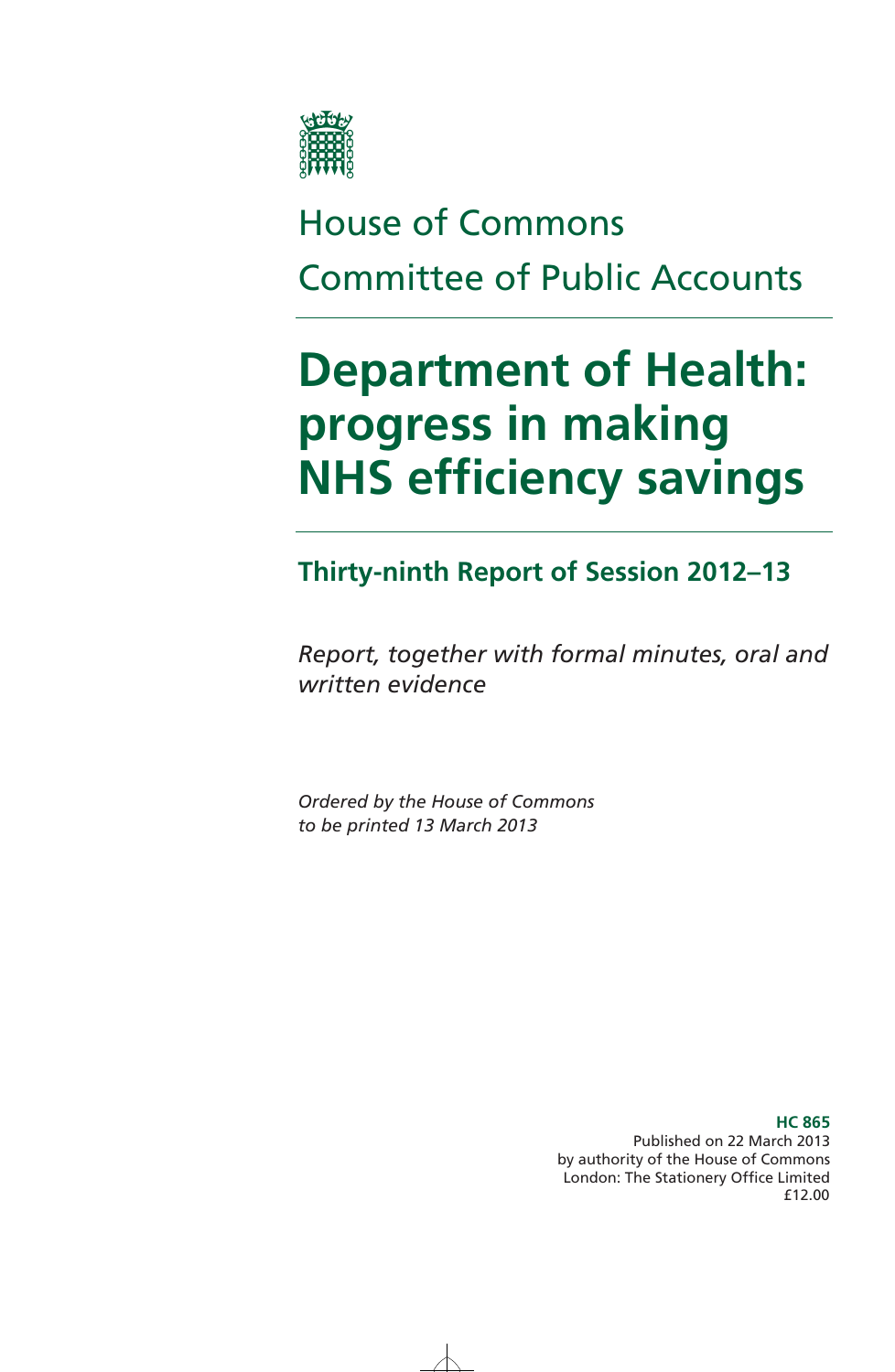#### **Committee of Public Accounts**

The Committee of Public Accounts is appointed by the House of Commons to examine ''the accounts showing the appropriation of the sums granted by Parliament to meet the public expenditure, and of such other accounts laid before Parliament as the committee may think fit'' (Standing Order No 148).

#### **Current membership**

Rt Hon Margaret Hodge (*Labour, Barking*) (Chair) Mr Richard Bacon (*Conservative, South Norfolk*) Stephen Barclay (*Conservative, North East Cambridgeshire*) Guto Bebb (Conservative, Aberconwy) Jackie Doyle-Price (*Conservative, Thurrock*) Chris Heaton-Harris (*Conservative, Daventry*) Meg Hillier (Labour, Hackney South and Shoreditch) Mr Stewart Jackson (*Conservative, Peterborough*) Fiona Mactaggart (Labour, Slough) Austin Mitchell (*Labour, Great Grimsby*) Sajid Javid (Conservative, Bromsgrove) Nick Smith (*Labour, Blaenau Gwent*) Ian Swales (*Liberal Democrats, Redcar*) Justin Tomlinson (Conservative, North Swindon)

The following Members were also Members of the committee during the parliament:

Dr Stella Creasy (*Labour/Cooperative, Walthamstow)*  Justine Greening (*Conservative, Putney*) Joseph Johnson (Conservative, Orpington) Eric Joyce (*Labour, Falkirk*) Rt Hon Mrs Anne McGuire (*Labour, Stirling*) Matthew Hancock (*Conservative, West Suffolk*) James Wharton (*Conservative, Stockton South*)

#### **Powers**

The committee is one of the departmental select committees, the powers of which are set out in House of Commons Standing Orders, principally in SO No 152. These are available on the internet via www.parliament.uk.

#### **Publications**

The Reports and evidence of the Committee are published by The Stationery Office by Order of the House. All publications of the Committee (including press notices) are on the internet at www.parliament.uk/pac. A list of Reports of the Committee in the present Parliament is at the back of this volume. Additional written evidence may be published on the internet only.

#### **Committee staff**

The current staff of the Committee is Adrian Jenner (Clerk), Sonia Draper (Senior Committee Assistant), Ian Blair and James McQuade (Committee Assistants) and Alex Paterson (Media Officer).

#### **Contacts**

All correspondence should be addressed to the Clerk, Committee of Public Accounts, House of Commons, 7 Millbank, London SW1P 3JA. The telephone number for general enquiries is 020 7219 5708; the Committee's email address is pubaccom@parliament.uk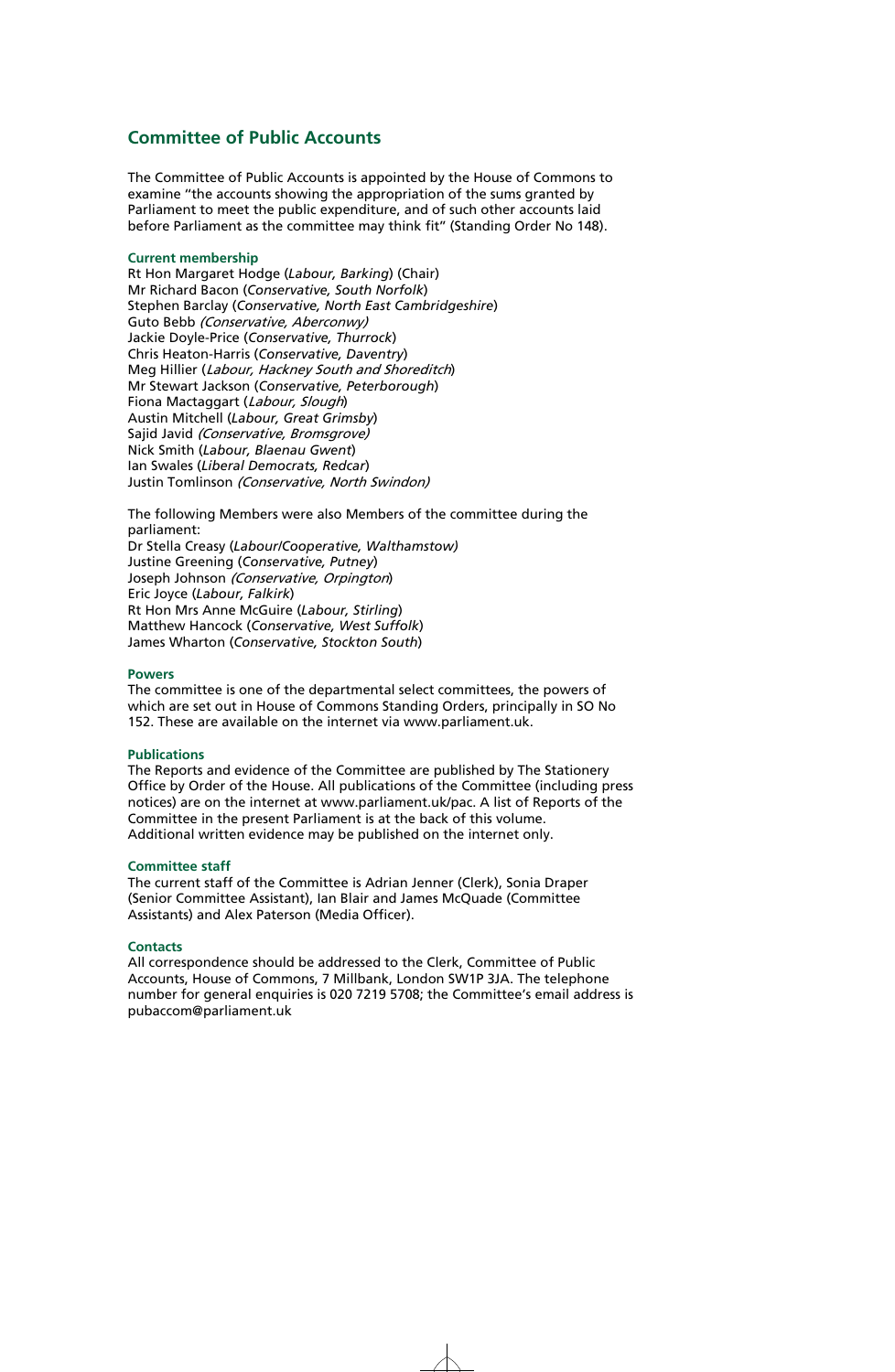## **Contents**

|                         | <b>Report</b>                                                                                 | Page            |
|-------------------------|-----------------------------------------------------------------------------------------------|-----------------|
|                         | <b>Summary</b>                                                                                | 3               |
|                         | <b>Conclusions and recommendations</b>                                                        | 5               |
| $\mathbf 1$             | <b>Making and reporting efficiency savings</b>                                                | 7               |
| $\overline{\mathbf{2}}$ | Impact of the efficiency savings on the quality of care and patients' access to<br>healthcare | 8               |
| 3                       | Delivering future efficiency savings                                                          | 10              |
|                         | <b>Formal Minutes</b>                                                                         | 12 <sup>2</sup> |
|                         | <b>Witnesses</b>                                                                              | 13              |
|                         | List of printed written evidence                                                              | 13 <sup>°</sup> |
|                         | List of Reports from the Committee during the current Parliament                              | 14              |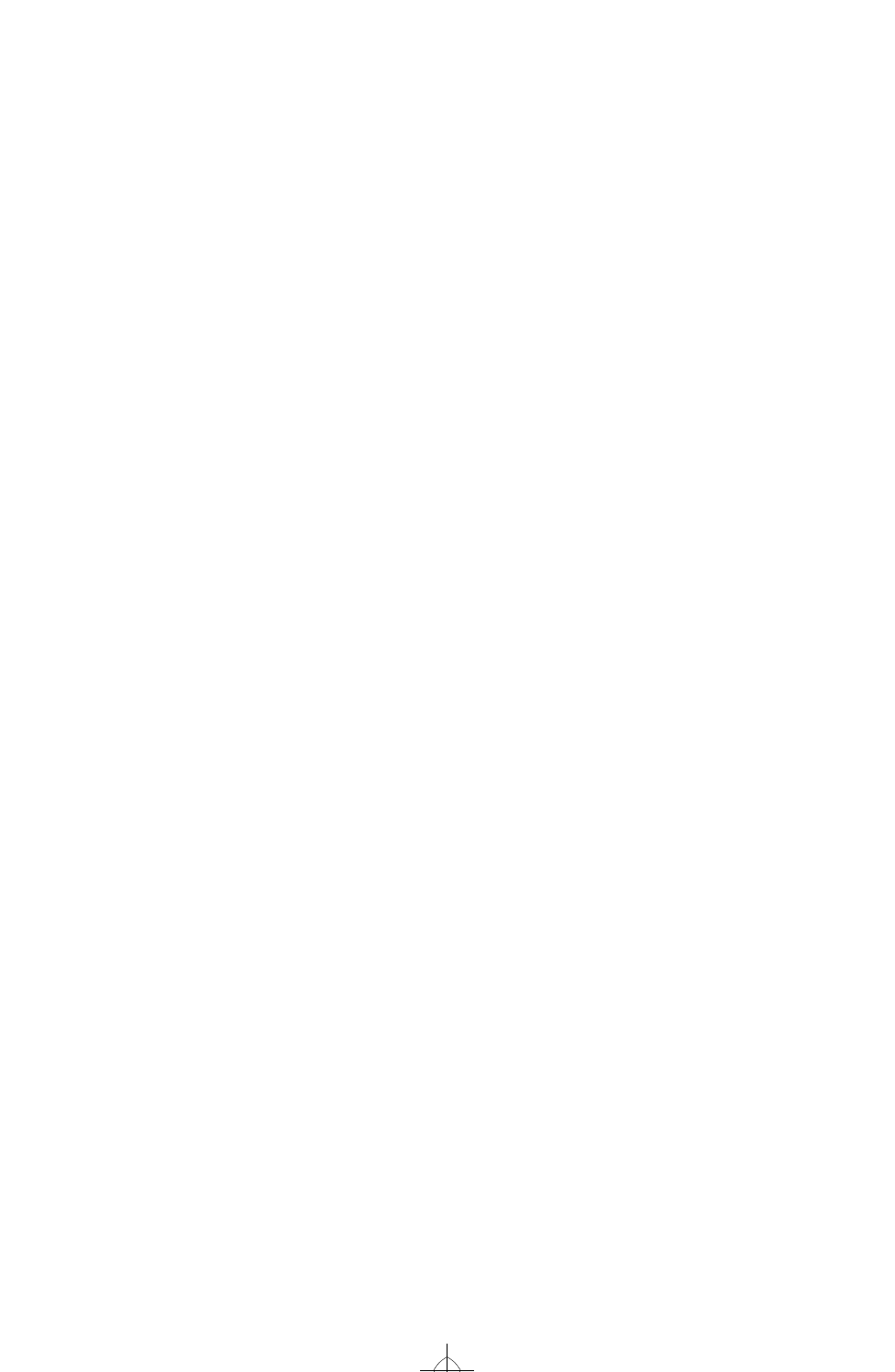### **Summary**

The Department of Health (the Department) has estimated that the NHS needs to make efficiency savings of up to £20 billion in the four years to 2014-15. This should allow the NHS to keep pace with the growing demand for healthcare and live within its tighter means. The Department reported that the NHS made savings of £5.8 billion in 2011-12, virtually all of that year's forecast of £5.9 billion. The Department expects that by the end of 2012-13 the savings made will total £12.4 billion.

The NHS appears to have made a positive start but we cannot be fully confident in the savings figures reported. At local level primary care trusts measure and report savings in different ways. For example, the often significant costs associated with generating savings are not consistently taken into account in reporting the savings achieved. Using national data the Department can substantiate only £3.4 billion of the savings reported for 2011-12.

The NHS intends that the quality of healthcare should not suffer as it pursues efficiencies. While performance against a small number of headline indicators of quality, including waiting times and infection rates, was maintained in 2011-12, we are concerned that the need to make savings may be affecting wider areas of care quality, which are not adequately measured.

The NHS is seeking to make savings by reducing the demand for health services, particularly for acute hospital care. This is not intended to restrict patients' access to healthcare, but there are widespread concerns, from patient groups as well as professional bodies, that access to treatments such as cataract and bariatric surgery is being rationed. Such treatments may be classed as of 'low clinical value' but they can make a real difference to a patient's quality of life. Delaying treatment may also lead to greater cost in the longer term. We welcome the fact that the Department has started to work with the Royal College of Surgeons and others to define appropriate thresholds of care.

Most of the savings to date have been achieved through freezing the pay of NHS staff and reducing the prices paid for healthcare. The more challenging, and risky, part of the efficiency drive requires transformation in the way health services are actually provided. Over the four years to 2014-15, such transformational changes are expected to generate 20% of the total savings, but the Department expects that by the halfway stage—the end of 2012-13 - just 7% (£875 million) of savings will have been generated in this way.

Changing the way services are delivered means in some cases centralising services (as in the case of stroke care in London) or providing more community-based care, closer to people's homes. This is expected to lead to some hospitals reducing the range of services they provide and departments, and even whole hospitals, closing. Such change is usually contentious and what might make clinical and financial sense is often not supported by local people. The Department has not yet convinced the public or politicians of the need for major service change or demonstrated that alternative services will be in place.

The existing payment mechanisms in the NHS were designed to incentivise hospitals to carry out more activity, and do not drive service transformation. The Department highlighted that it has introduced national penalties to reduce emergency admissions and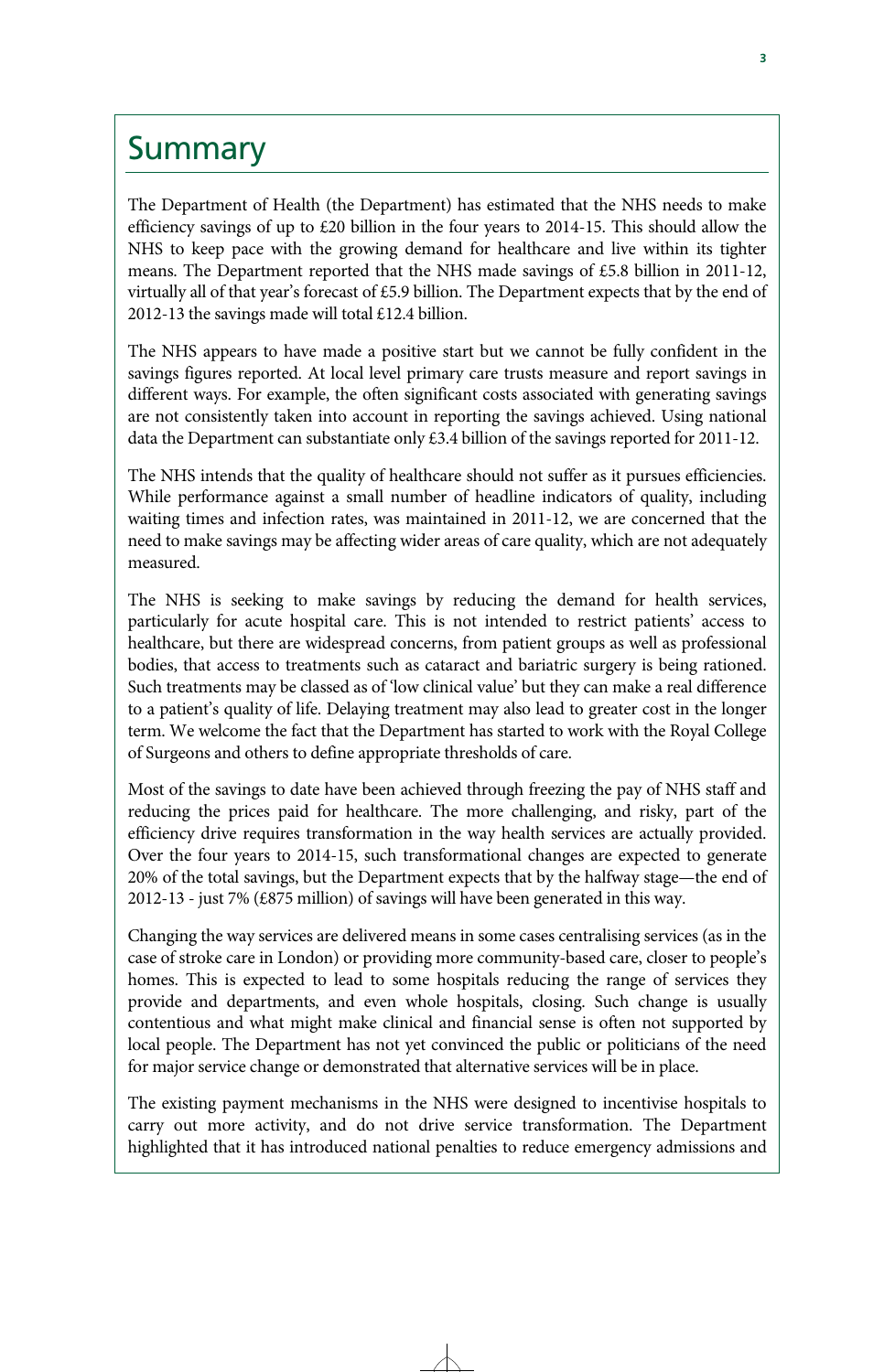payments to encourage hospitals to implement best practice and thereby improve quality and efficiency. However, these measures may not be suitable in every locality and the Department has not assessed their impact.

On the basis of a report by the Comptroller and Auditor General,<sup>1</sup> we took evidence from the Department of Health on progress in making NHS efficiency savings.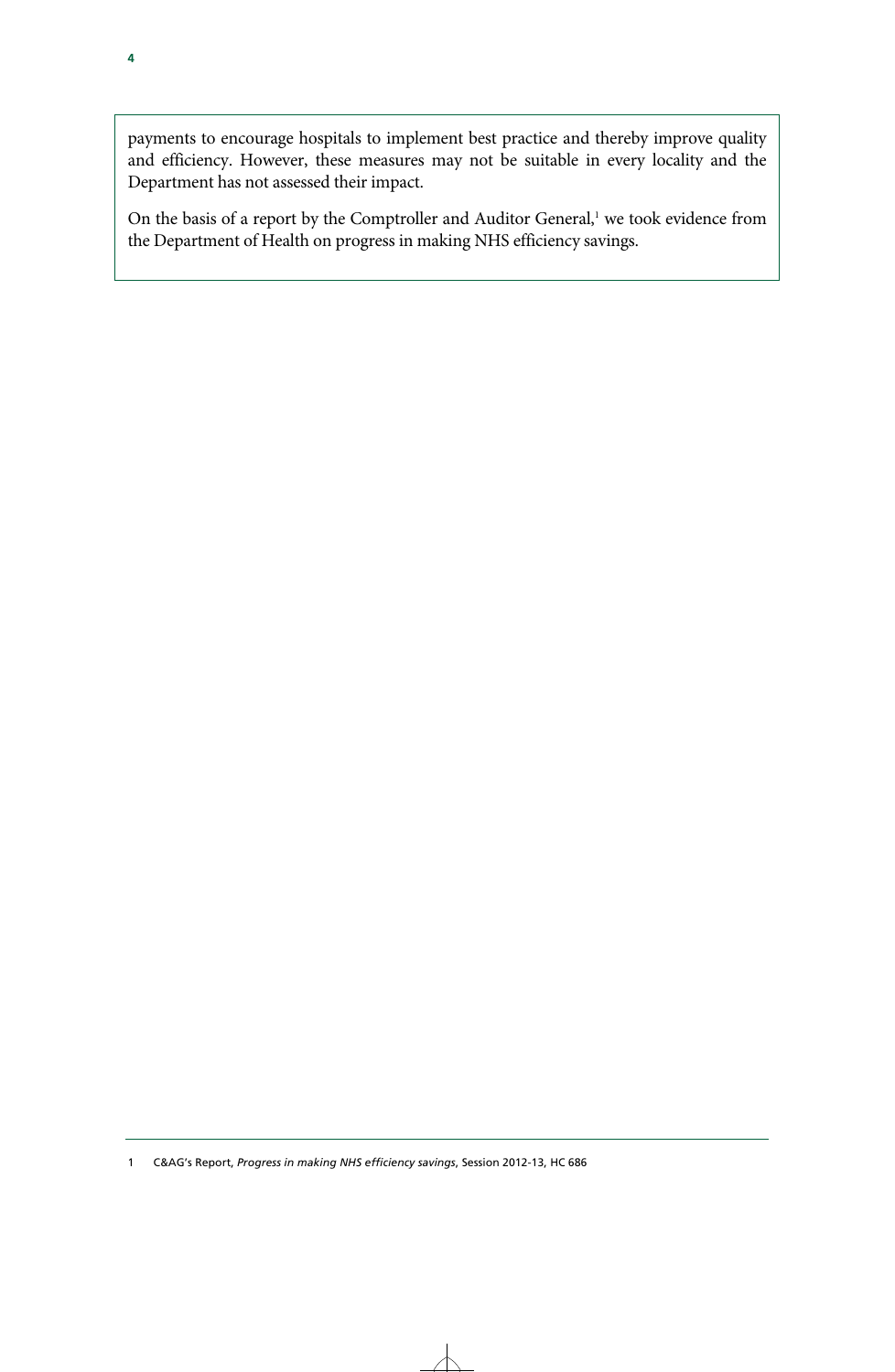### Conclusions and recommendations

- **1. The Department's data on reported efficiency savings is unreliable**. Just under 60% of the savings reported for 2011-12 could be substantiated using national data. At local level, primary care trusts measure and report savings in inconsistent ways that are not always in line with good practice. For example, primary care trusts do not routinely report savings net of the costs incurred in generating them. To enhance confidence in the reported figures, the Department should set out a clear framework, based on simple accepted principles, and require NHS bodies to measure and report efficiency savings against this framework.
- **2. As the Francis report on the Mid-Staffordshire NHS Trust identified, financial pressures may be causing some hospital trusts to cut staff with damaging effects on the quality and safety of care.** The finances of some trusts are fragile, and they are struggling to achieve a sustainable position. There is a risk that such trusts may resort to simple cost-cutting rather than finding genuine efficiency savings. The important interaction between financial and clinical sustainability may not be picked up by the Department's current focus on a few headline indicators of quality. In overseeing trust performance, whether itself or through Monitor, the Department should make sure that a range of information is brought together to give a complete view of both quality and finance issues.
- **3. We are concerned that the NHS is seeking to make savings by rationing patients' access to certain treatments.** The NHS faces difficult decisions about how to secure most value from its limited resources. In the face of growing demand, primary care trusts (and in future clinical commissioning groups) understandably have to make choices and set priorities. However, at present eligibility criteria for access to services are perceived as arbitrary and inconsistent, and it is not clear how improvements in patients' quality of life are taken into account. Building on the work started by the Department, the NHS Commissioning Board should, as a matter of urgency, set clear, evidence-based eligibility criteria for access to services and make these publicly available.
- **4. The NHS has made the obvious savings, particularly through wage freezes, first but will need to change fundamentally the way healthcare is provided to secure the level of savings needed in the future.** The Chief Executive of the NHS Commissioning Board has yet to take the necessary action in a number of areas to help the NHS transform how services are provided. The existing payment mechanisms do not encourage NHS bodies to work together to change how services are delivered, for example by moving services out of hospitals and into the community. We welcome the small number of new financial incentives that have been introduced—such as best practice tariffs—although the impact of these measures has not yet been assessed. In its reply to us, the Department and the NHS Commissioning Board should set out their plans for delivering the level of savings required from service transformation, including how they intend to redesign payment mechanisms to encourage NHS bodies to work together.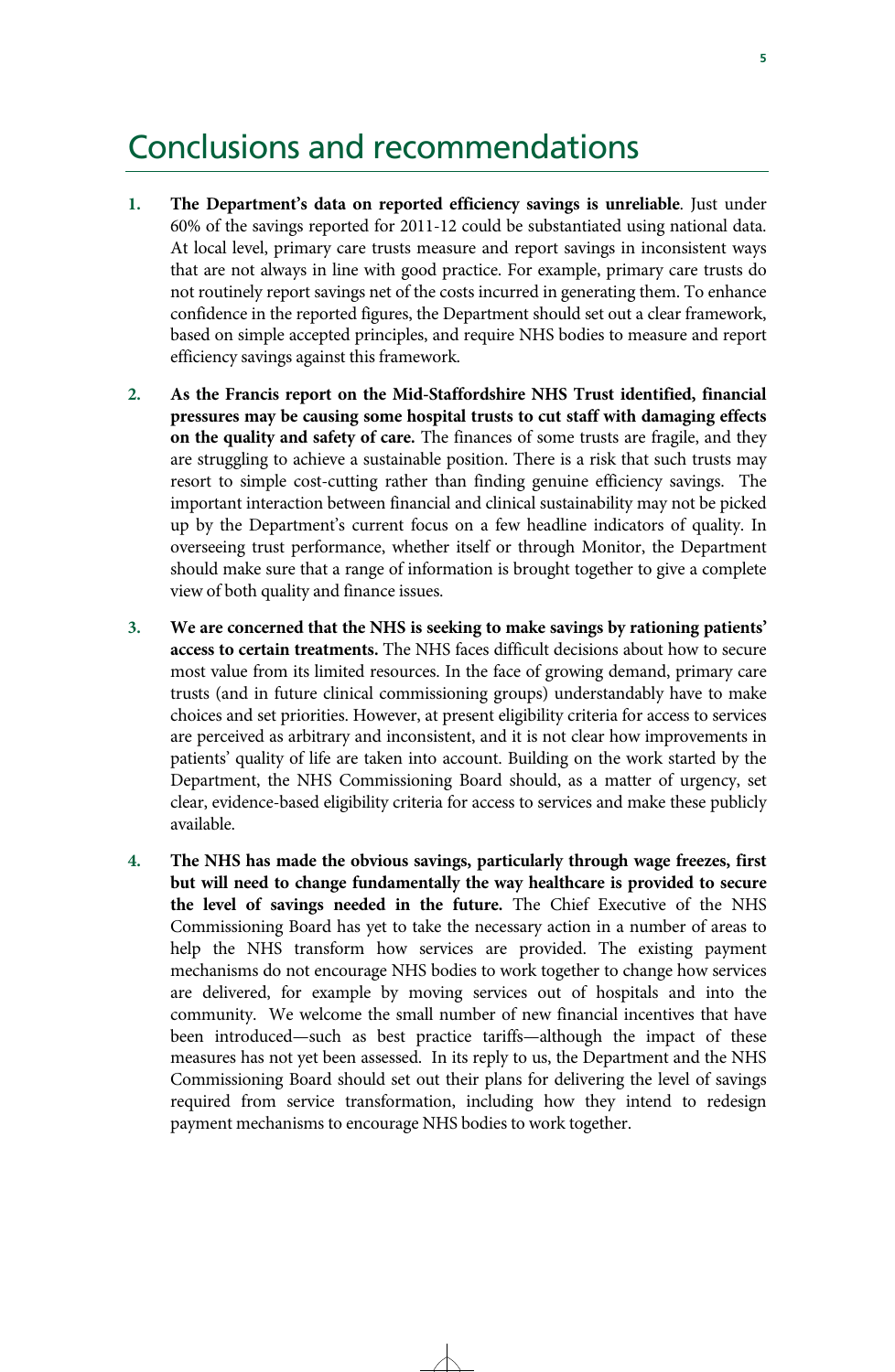- **5. The public debate about changing how health services are provided needs to be better informed.** Local people are understandably resistant when proposals are made which involve closing their local hospital or reducing the range of services it provides. The Department needs to persuade the public and set out the logic of the case for service transformation from the point of view of the patient, demonstrating the benefits in terms of the quality and safety of care as well as cost savings. Unless this is done urgently, the Department will continue to face resistance to change and the NHS will struggle to deliver the savings it needs. The electoral cycle could also inhibit the ambitious programme of transformation and the Department needs to have regard to that in achieving its savings within the timeframe of the current Spending Review. The Department should develop a coherent, comprehensive and transparent approach to presenting the benefits of service change, to enable it to move forward in this area and achieve the target savings it intends.
- **6. It is not clear who will take strategic decisions in the reformed NHS.** The reforms involve sweeping changes to the structures of the NHS and working together across organisational boundaries will be crucial to service transformation. As was the case when the Committee considered the future financial sustainability of the NHS in Autumn 2012, it remains unclear who will ensure that individual clinical commissioning groups and trusts work together for the good of the NHS as a whole when strategic health authorities have been abolished. The Department should clarify who will provide this vital strategic direction and oversight in the reformed NHS.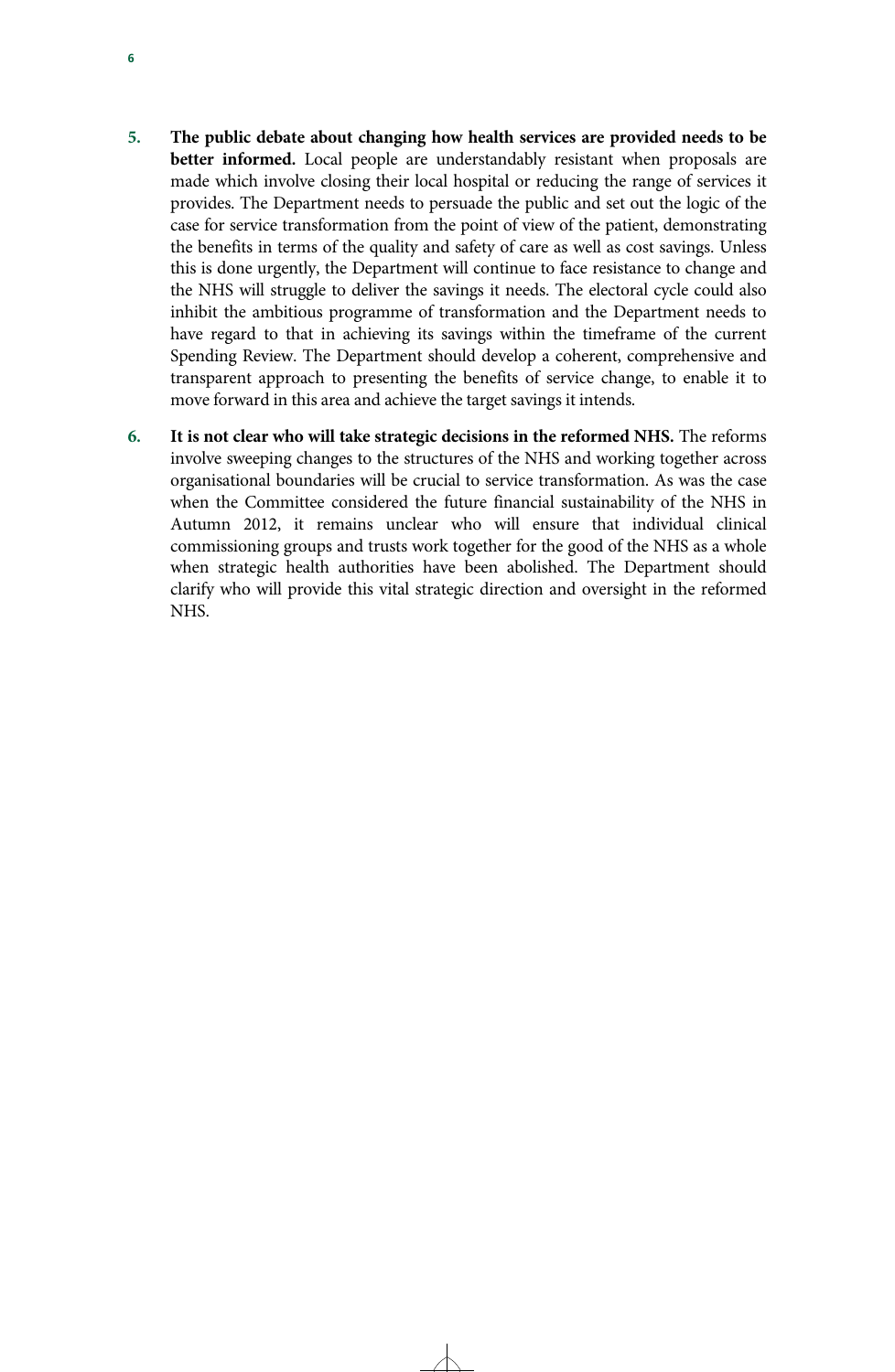# **1** Making and reporting efficiency savings

1. The Department has estimated that, to keep pace with the growing demand for healthcare and live within its tighter means, the NHS must make efficiency savings of up to £20 billion over the four years, 2011-12 to 2014-15.2 This is equivalent to year-on-year savings of 4%.<sup>3</sup> The Department expects the savings to be generated in three main ways: 40% from nationally-driven changes such as pay restraint; 40% from improved efficiency in hospitals and other health services; and 20% from transforming how services are delivered, for example, by providing more care in community rather than hospital settings.<sup>4</sup>

2. The NHS appears to have made a positive start.<sup>5</sup> The Department reported that the NHS made efficiency savings of £5.8 billion in 2011-12, virtually all of that year's forecast total of £5.9 billion.<sup>6</sup> The Department told us that the NHS is now ahead of the original projections, with savings expected to be £12.4 billion by the end of 2012-13, over 60% of the total needed, halfway through the four-year period.7

3. However, the Department does not check that the savings data submitted by local primary care trusts is reliable. Using national data, for example on staff numbers and activity levels, the Department can substantiate only £3.4 billion, less than 60%, of the £5.8 billion savings reported for 2011-12.<sup>8</sup> The Department has not set clear criteria for reporting efficiency savings, and primary care trusts measure and report savings in different ways. For example, they do not consistently deduct the costs associated with generating savings from the figures reported. These costs can be significant, for instance if the action taken involves staff being made redundant.<sup>9</sup>

4. In addition, the Department does not monitor whether the reported savings are recurrent. If savings are non-recurrent, that is one-off in nature, the NHS will have to find new replacement savings in future years. The National Audit Office estimated that up to  $£520$  million of the reported savings for 2011-12 were non-recurrent.<sup>10</sup> The Department told us that refining data requirements is a constant process. From April 2013, responsibility for data definitions will rest with one organisation, the NHS Commissioning Board.11

- 3 Q 13
- 4 Q 47; C&AG's report, para 1.11
- 5 Q 46
- 6 C&AG's report, para 6
- 7 Q 49
- 8 Qq 85-89; C&AG's report, para 8
- 9 Qq 89-93; C&AG's report, para 9, 2.8
- 10 Q 48; C&AG's report, para 10
- 11 Q 75

<sup>2</sup> C&AG's report, para 2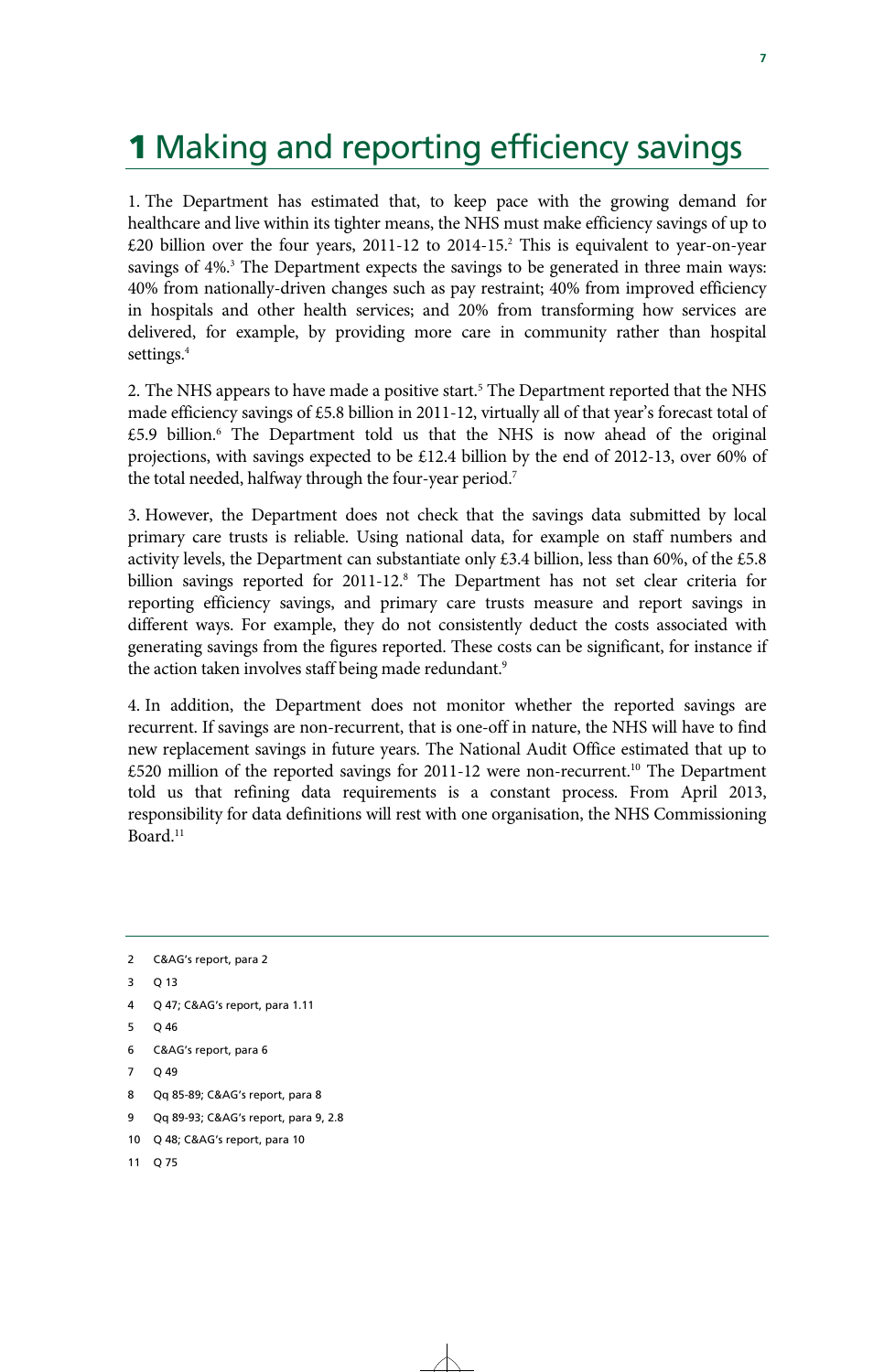### 2 Impact of the efficiency savings on the quality of care and patients' access to healthcare

5. Efficiency savings have been generated by reducing the prices primary care trusts pay to hospital trusts for healthcare. The price reductions are intended to force trusts to become more efficient in order to live within their reduced income and avoid getting into financial difficulty.<sup>12</sup> NHS organisations reported a combined surplus of £2.1 billion in 2011-12, but within this overall position there was a large gap between the strongest and the weakest organisations. Thirty-one hospital trusts ended the year in deficit. Some trusts in difficulty were given additional financial support totalling nearly £700 million. In addition, about one third of hospital trusts used their financial reserves to help balance their books and 7% borrowed money.<sup>13</sup>

6. The NHS intends that the quality of healthcare should not decline as it seeks to make efficiency savings.<sup>14</sup> In 2011-12 performance was maintained against a small number of headline indicators focusing on aspects of the quality of hospital care, such as waiting times and infection rates. However, 17 hospitals inspected by the Care Quality Commission did not have enough staff to keep people safe and meet their health and welfare needs.<sup>15</sup> The Department explained that the trusts concerned are required to set out their plans for improving staffing levels.<sup>16</sup>

7. One way the NHS is seeking to make savings is by reducing the demand for health services, particularly for acute hospital care. This is not intended to restrict patients' access to healthcare, but to avoid demand arising in the first place, for example by better management of chronic conditions to keep people out of hospital.<sup>17</sup>

8. However, there are widespread concerns, from patient groups as well as professional bodies, that patients' access to some treatments is being restricted. The National Audit Office found that over half of primary care trusts had introduced or raised eligibility criteria for at least one common elective procedure in 2011-12.18 The Royal College of Surgeons gave us the example of restrictions on access to cataracts and bariatric surgery, with only the most extremely ill patients being referred for treatment in some areas.<sup>19</sup> The Patients Association highlighted that, while procedures such as hip or knee replacements are described as 'of low clinical value', people waiting for such operations suffer pain and a

- 13 Qq 144; C&AG's report, para 2.21-2.22
- 14 Qq 150, 173
- 15 Q 139
- 16 Q 143
- 17 Qq 37, 124; C&AG's report, para 2.27
- 18 Q 53; C&AG's report, para 2.35
- 19 Qq 173-175; Ev 27

<sup>12</sup> Qq 50-51, 124, 168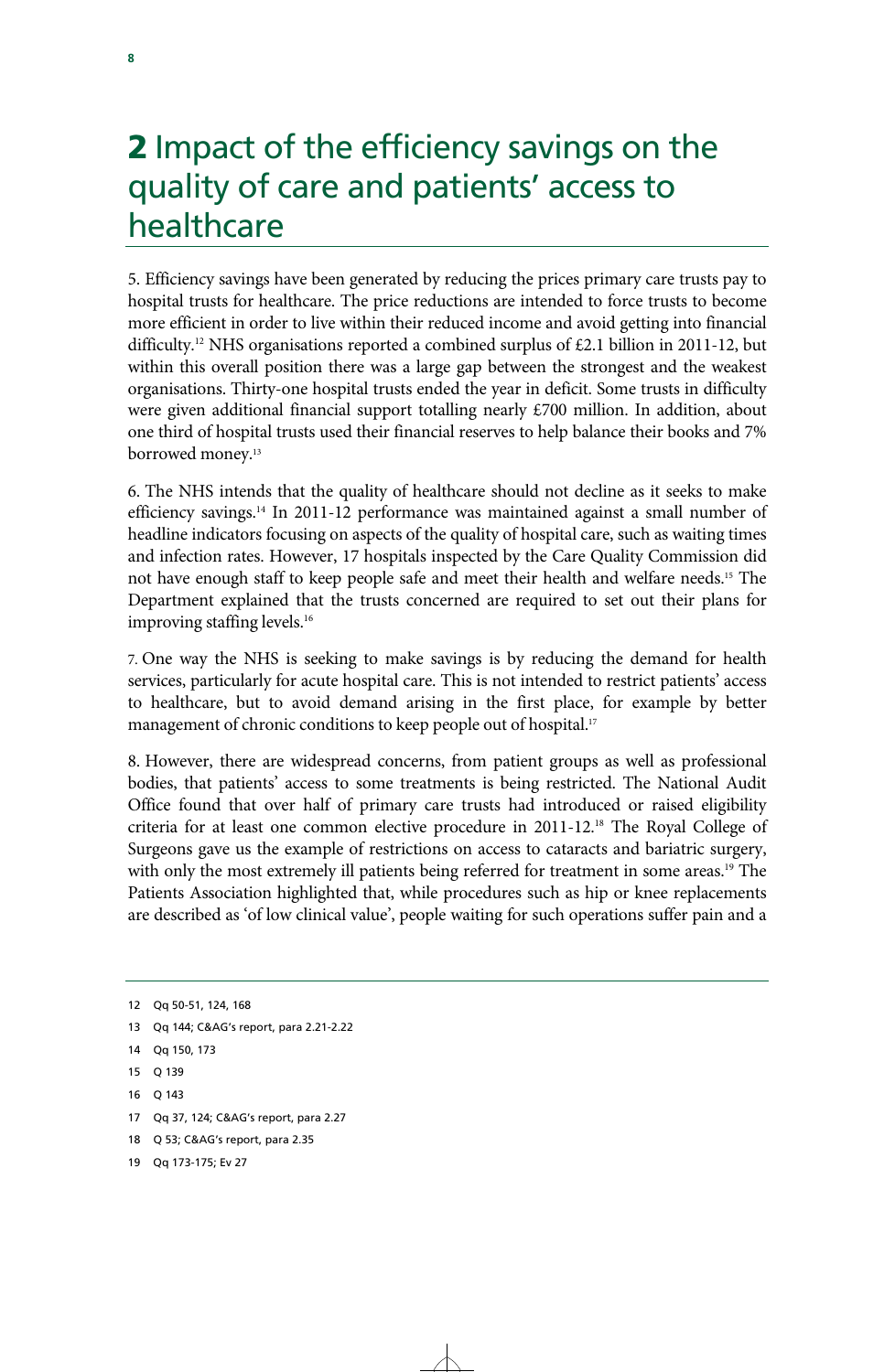poorer quality of life. In addition, delaying treatment means recovery is likely to take longer and the cost to the NHS to be greater.<sup>20</sup>

9. The Department highlighted that primary care trusts (and in future clinical commissioning groups) are responsible for setting local priorities and using their resources to best effect. But it acknowledged that people should reasonably expect to get similar treatments in one part of the country as another.<sup>21</sup> The Department's aim is to get clinical consensus about how the NHS can offer the right treatment at the right time. It has started work with the Royal College of Surgeons and others to develop guidance on appropriate thresholds of care for elective surgery, which it expects should both improve the quality of care and save money.<sup>22</sup>

10. An area of particular concern is access to cataract surgery, for which the number of procedures fell during 2011-12.<sup>23</sup> The Department told us that at present most access policies used by primary care trusts to ration cataract surgery are not based on the best evidence. It has therefore asked for cataracts to be part of the ongoing work to define appropriate thresholds of care.<sup>24</sup> The Patients Association said that there is a general need for greater transparency so patients can understand why decisions about access to healthcare are being made.<sup>25</sup>

- 23 Q 2
- 24 Q 173
- 25 Qq 7-9, 12, 122

<sup>20</sup> Qq 1-3, 7

<sup>21</sup> Qq 171-173

<sup>22</sup> Qq 173-175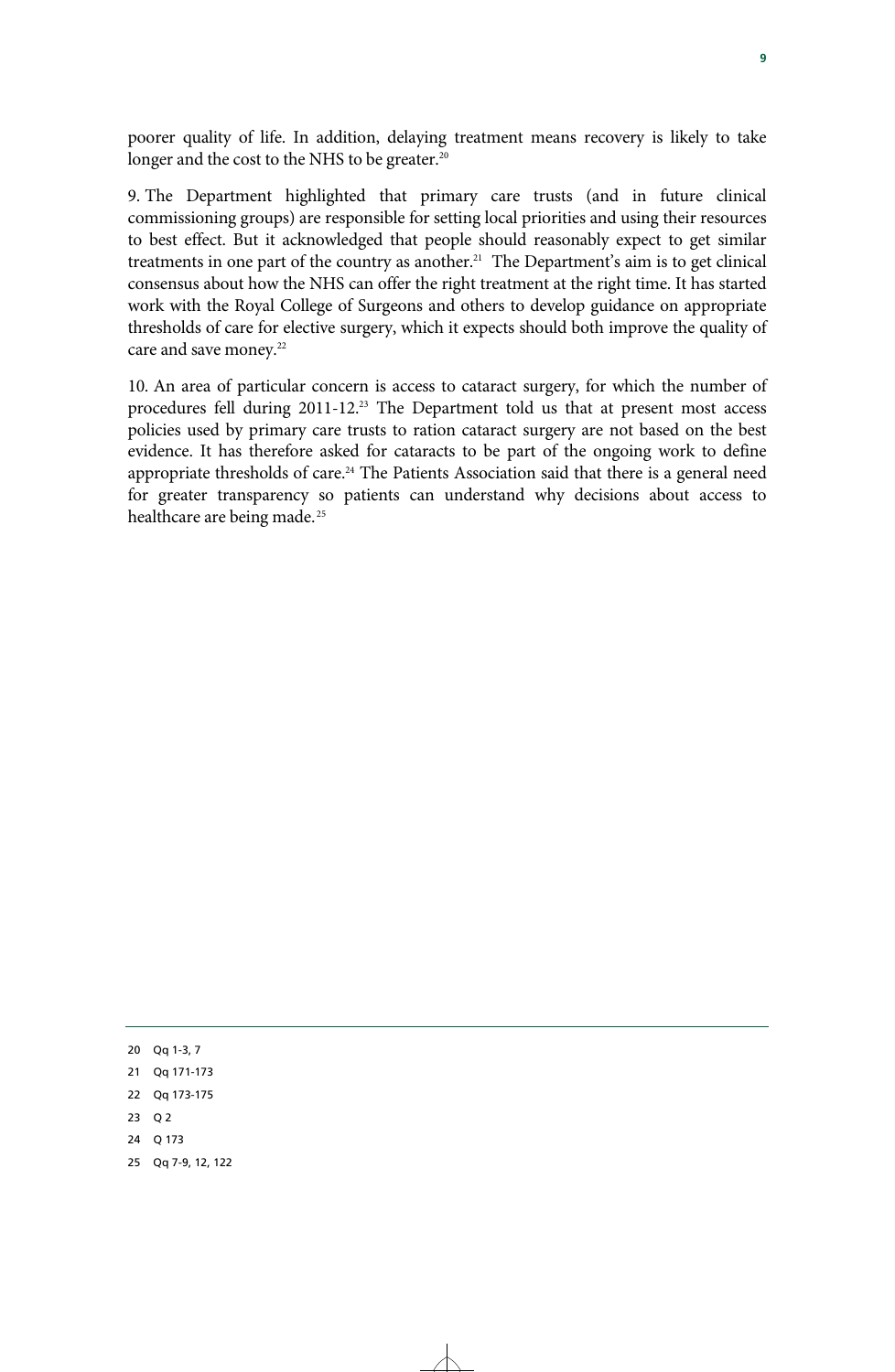## 3 Delivering future efficiency savings

11. Most of the savings to date have been generated through short-term, centrally applied measures including freezing the pay of NHS staff  $(E1.4)$  billion of the reported £5.8 billion).<sup>26</sup> In addition, hospital trusts have focused on improving their own organisational efficiency, for example by reducing spending on agency staff. Overall therefore the savings made in the first two years have been the more straightforward.<sup>27</sup>

12. Transforming the way services are delivered and getting organisations to work together effectively will be more difficult, but is key to a financially sustainable NHS in the future.<sup>28</sup> Service change includes centralising some services in a small number of specialist centres and providing better services in the community to reduce the number of people who go into hospital. 29

13. Over the four years to 2014-15, service transformation is expected to generate 20% of total efficiency savings. However, the Department estimates that by the end of 2012-13 only  $\text{\pounds}875$  million will have been generated in this way, just 7% of the total savings made.<sup>30</sup> A survey in 2012 found that less than one sixth of organisations were taking action involving service transformation.<sup>31</sup> The NHS Confederation confirmed that the picture on service change was very mixed.<sup>32</sup>

14. The Department told us that service change was happening all the time, with local support, but acknowledged that quite a lot of contentious issues lay ahead.<sup>33</sup> In particular, changing the way healthcare is delivered may lead to some hospitals reducing the range of services they provide and departments, and even whole hospitals, closing. The centralisation of stroke care in London is an example of successful service change, where the demonstration of better outcomes gave people confidence that the changes would lead to a better service.<sup>34</sup> However, major change of this kind is likely to be resisted by the public and their elected representatives unless the Department makes a clear, well-evidenced case for change.<sup>35</sup>

15. Another barrier to service transformation is the existing system of financial incentives. The 'payment by results' framework incentivises trusts to carry out more activity, but does not encourage organisations to collaborate, and works against moving care away from acute hospitals into community based healthcare.<sup>36</sup> Funding arrangements need to be more

26 Qq 13, 46, 51 27 Qq 15, 50, 167 28 Og 19, 124 29 Qq 124 30 Q 54 31 Qq 14, 48; C&AG's report, para 3.14 32 Qq 14-15 33 Qq 59-60 34 Qq 31, 101 35 Qq 14, 57, 95-102 36 Qq 40, 61-62; C&AG's report, para 3.17, 3.19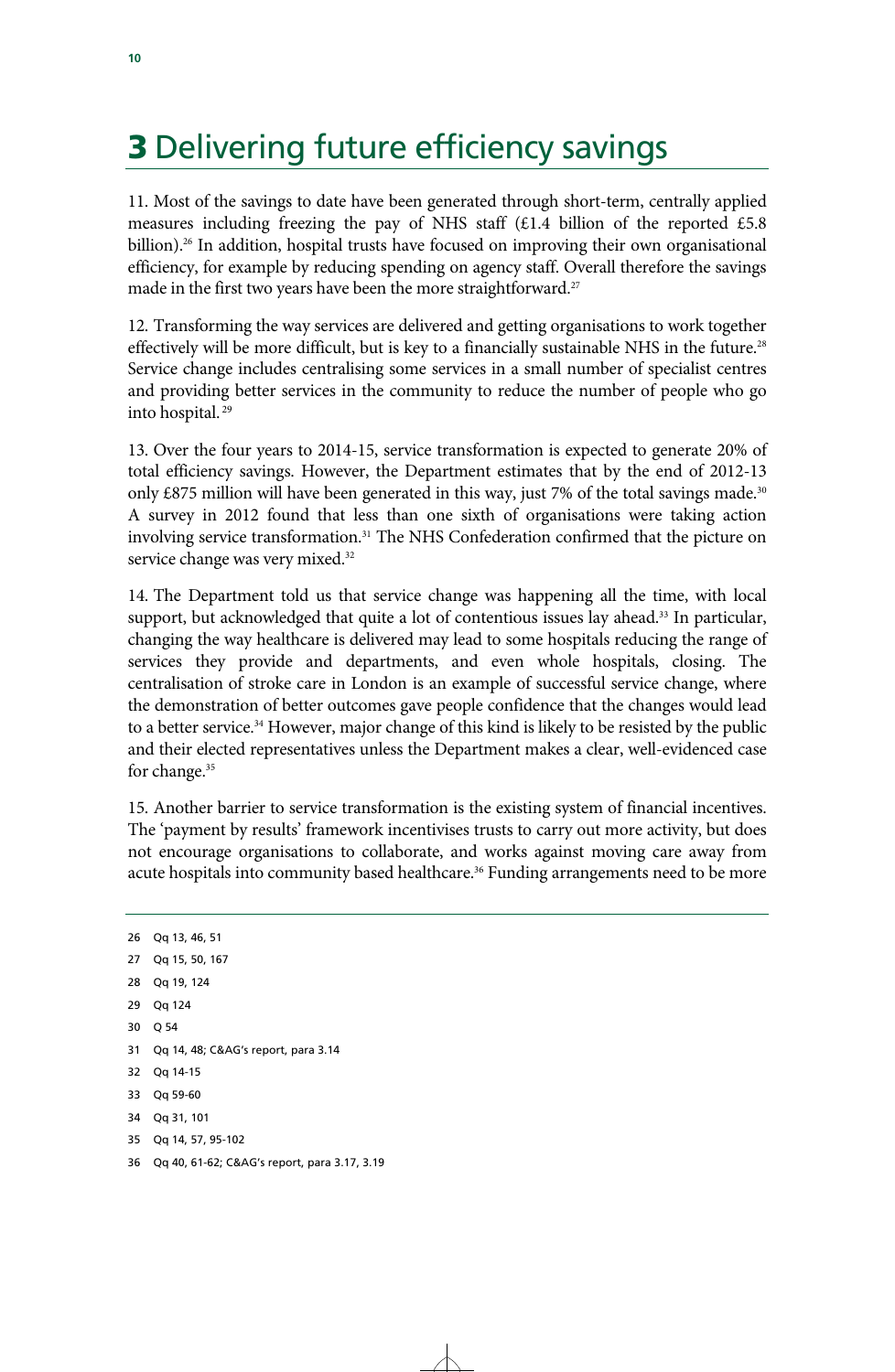flexible to facilitate seamless care across organisational boundaries, including between health and social care, for example by pooling budgets.<sup>37</sup> As the National Audit Office report set out, there are examples of local bodies working together to integrate care and move activity away from hospitals, but the Department and the NHS could do more to share good practice examples across the NHS.<sup>38</sup> A further limiting factor on the Department's capacity to make the necessary changes is its ability to recruit top quality trust chief executives. The Department told us it is working to fill vacancies and provide leadership training. 39

16. In recent years, the Department has introduced various 'best practice tariffs', for example on total hip and knee replacements, to promote better clinical outcomes and reduce costs.40 However, it has not comprehensively measured the effectiveness of such tariffs.41 In addition, to control the growth in emergency admissions, the Department has introduced penalties so that trusts are not paid in full for emergency admissions above a certain level. The Department believes the penalties have had a beneficial effect in controlling emergency admissions in some areas, but has not assessed the impact of the penalty system.42 Performance across the country varies considerably, which suggests the penalties may not be suitable in every locality. The Department told us that local NHS bodies were free to apply payment incentives and penalties flexibly to suit local circumstances.43

17. The need for the NHS to make efficiency savings coincides with major structural change. From April 2013, strategic health authorities will be abolished and the role of primary care trusts will pass to 211 new clinical commissioning groups.44 The Department clarified that the Chief Executive of the NHS Commissioning Board will be accountable for delivering the efficiency savings in the reformed NHS.<sup>45</sup> It is less clear, however, who will pick up strategic health authorities' roles in overseeing local savings plans, taking a strategic view across a local area, and balancing the interests of individual NHS bodies.46

37 Qq 63-64 38 Qq 19, 71-73; C&AG's report, para 3.20 39 Q 120 40 Qq 61, 74 41 Q 119; C&AG's report, para 3.21 42 Qq 61, 117 43 Qq 115-116 44 Qq 19; C&AG's report, Figure 1 45 Qq 153-159 46 Qq 19-20, 156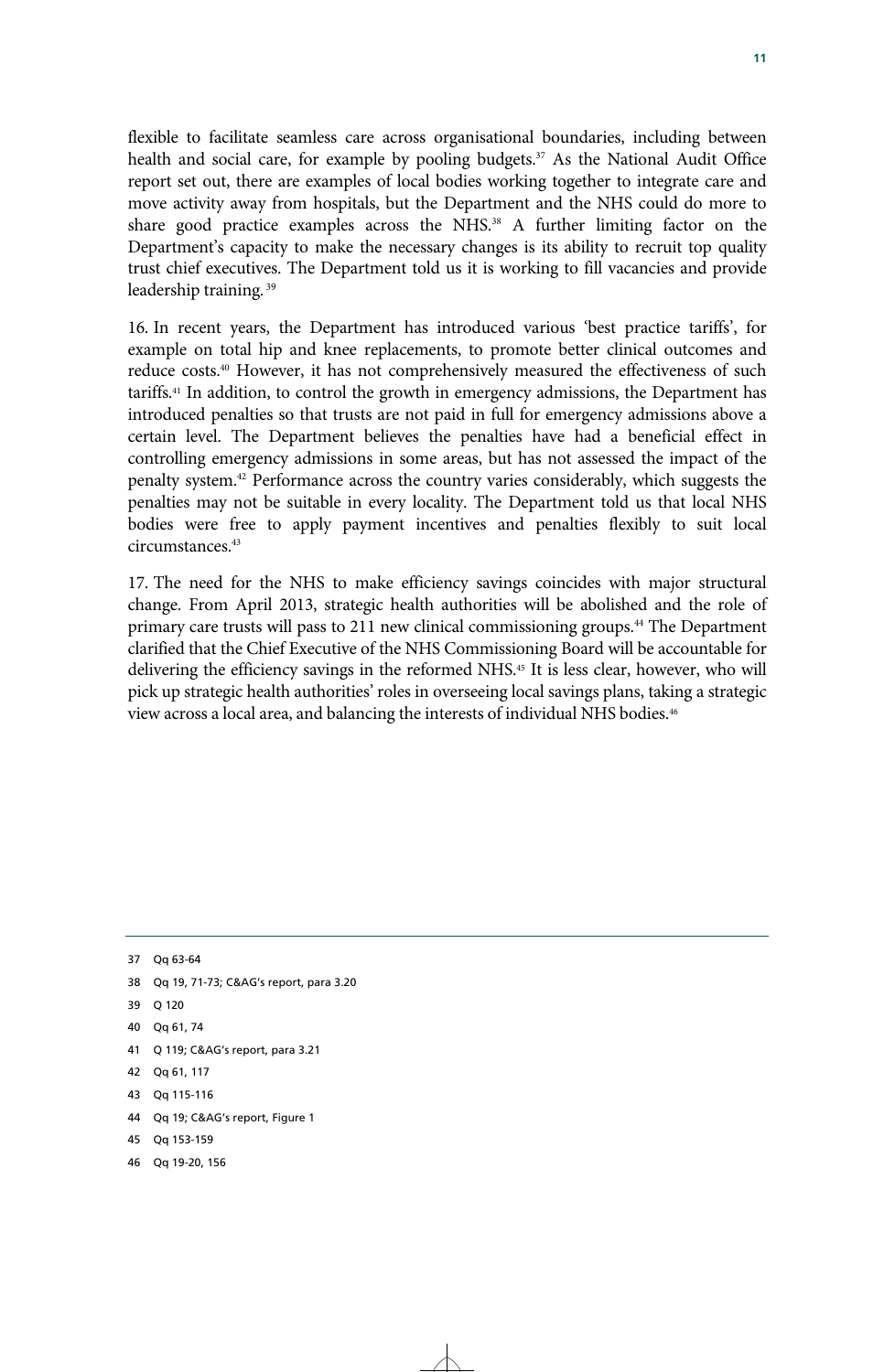### Formal Minutes

#### **Wednesday 13 March 2013**

Members present:

Mrs Margaret Hodge, in the Chair

Mr Richard Bacon Stephen Barclay Guto Bebb Jackie Doyle-Price Chris Heaton-Harris Meg Hillier

Mr Stewart Jackson Fiona Mactaggart Austin Mitchell Nick Smith Justin Tomlinson

Draft Report (*Department of Health: progress in making NHS efficiency savings*), proposed by the Chair, brought up and read.

*Ordered*, That the draft Report be read a second time, paragraph by paragraph.

Paragraphs 1 to 17 read and agreed to.

Summary agreed to.

Conclusions and Recommendations agreed to.

*Resolved*, That the Report be the Thirty-ninth Report of the Committee to the House.

*Ordered*, That the Chair make the Report to the House.

*Ordered*, That embargoed copies of the Report be made available, in accordance with the provisions of Standing Order No. 134.

Written evidence was ordered to be reported to the House for printing with the Report (in addition to that ordered to be reported for publishing on 14 January.

[Adjourned till Monday 18 March at 3.00 pm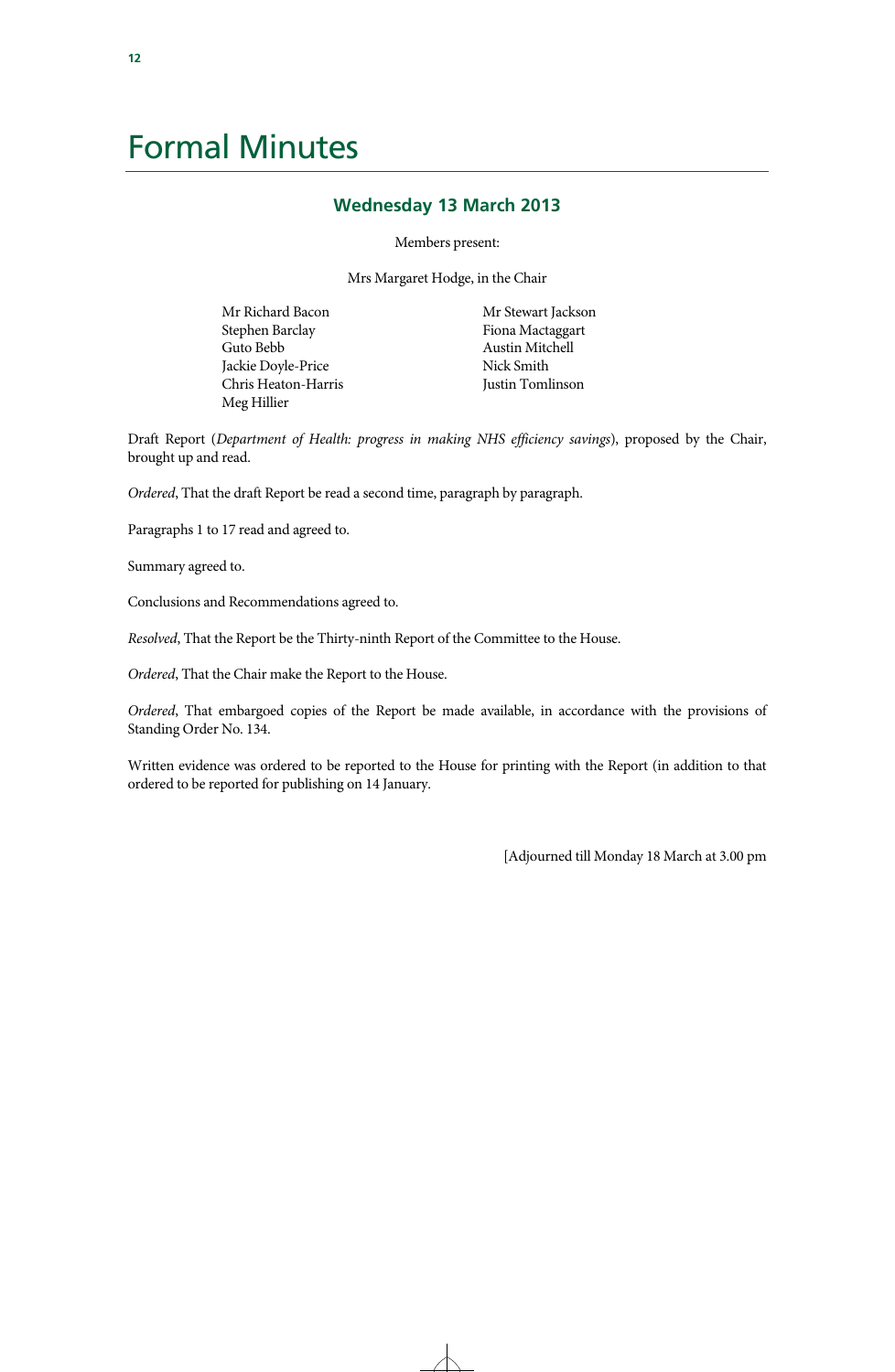### **Witnesses**

| <b>Monday 14 January 2013</b>                                                                                                                                                                                                    | Page            |
|----------------------------------------------------------------------------------------------------------------------------------------------------------------------------------------------------------------------------------|-----------------|
| Mike Farrar, Chief Executive, NHS Confederation and Katherine Murphy, Chief<br>Executive, Patients Association                                                                                                                   | Ev <sub>1</sub> |
| David Flory, Chief Executive, NHS Trust Development Authority, Sir Bruce<br>Keogh, Medical Director, NHS, Sir David Nicholson KCB CBE, Chief Executive of<br>the NHS in England and Hugh Porter, Chair, Nottingham City Clinical |                 |
| <b>Commissioning Group</b>                                                                                                                                                                                                       | Ev <sub>8</sub> |

# List of printed written evidence

|   | Royal College of Surgeons | Ev 27       |
|---|---------------------------|-------------|
|   | Patients Association      | Ev 29       |
| 3 | Department of Health      | Ev 30:Ev 33 |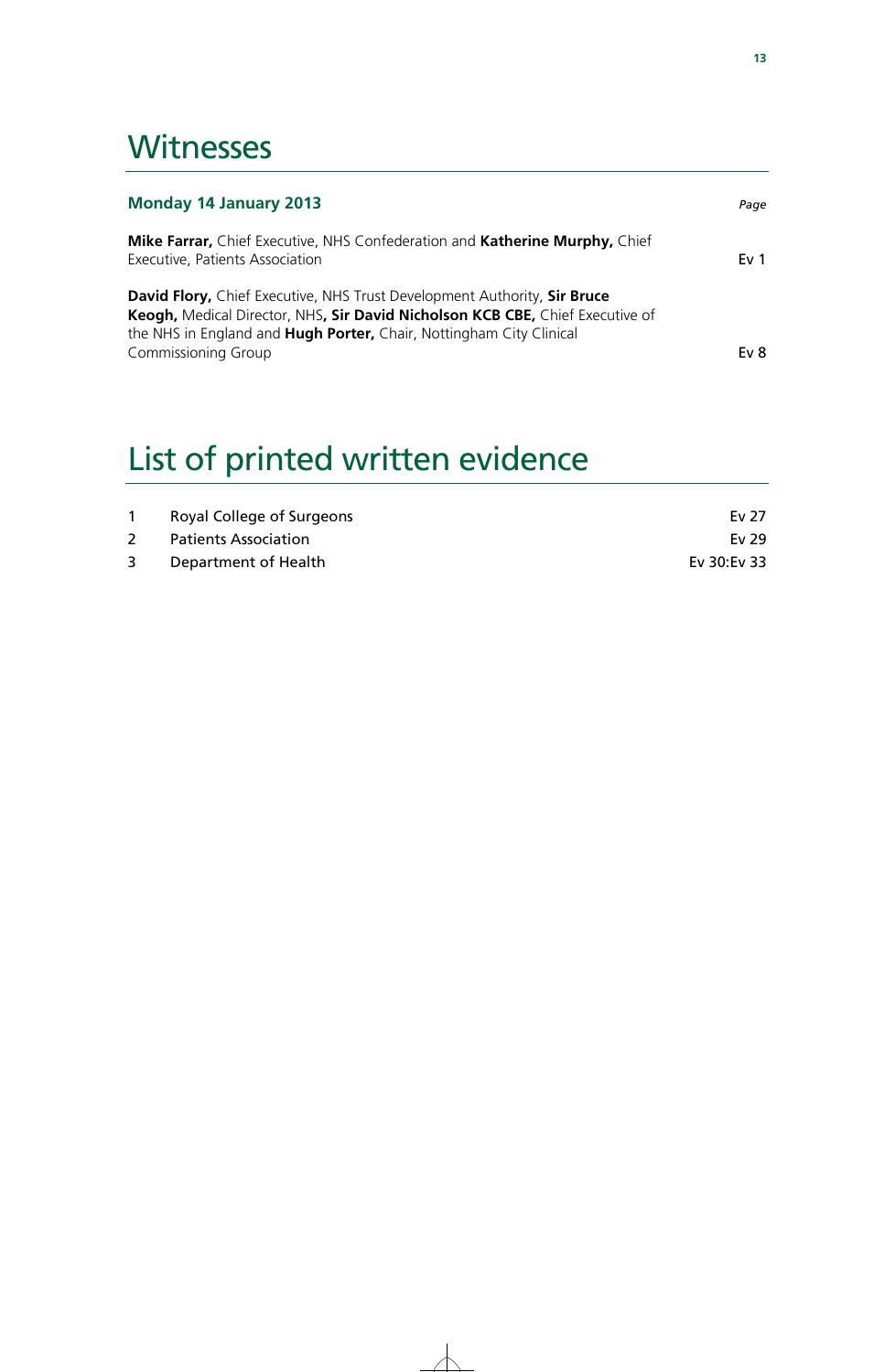## List of Reports from the Committee during the current Parliament

The reference number of the Government's response to each Report is printed in brackets after the HC printing number.

| <b>Session 2012-13</b> |                                                                                                               |                |
|------------------------|---------------------------------------------------------------------------------------------------------------|----------------|
| First Report           | The Government Procurement Card                                                                               | HC 1915        |
| Second Report          | Mobile Technology in Policing                                                                                 | <b>HC 1863</b> |
| Third Report           | Efficiency and reform in government corporate functions<br>through shared service centres                     | HC 463         |
| Fourth Report          | The completion and sale of High Speed 1                                                                       | <b>HC 464</b>  |
| Fifth Report           | The Regional Growth Fund                                                                                      | <b>HC 104</b>  |
| Sixth Report           | HM Revenue & Customs: Renewed Alcohol Strategy                                                                | <b>HC 504</b>  |
| Seventh Report         | Immigration: The Points Based System - Student Routes                                                         | <b>HC 101</b>  |
| Eighth Report          | Managing early departures in central government                                                               | <b>HC 503</b>  |
| Ninth Report           | Preparations for the London 2012 Olympic and Paralympic HC 526<br>Games                                       |                |
| Tenth Report           | Implementing the transparency agenda                                                                          | <b>HC 102</b>  |
| Eleventh Report        | Improving the efficiency of central government office<br>property                                             | <b>HC 288</b>  |
| Twelfth Report         | Off-payroll arrangements in the public sector                                                                 | <b>HC 532</b>  |
| Thirteenth Report      | Financial viability of the social housing sector: introducing HC 388<br>the Affordable Homes Programme        |                |
| Fourteenth Report      | Assurance for major projects                                                                                  | <b>HC 384</b>  |
| Fifteenth Report       | Preventing fraud in contracted employment programmes                                                          | HC 103         |
| Sixteenth Report       | Department of Health: Securing the future financial<br>sustainability of the NHS                              | <b>HC 389</b>  |
| Seventeenth Report     | Department of Health: The management of adult diabetes HC 289<br>services in the NHS                          |                |
| Eighteenth Report      | HM Treasury: The creation and sale of Northern Rock plc                                                       | <b>HC 552</b>  |
| Nineteenth Report      | HM Revenue & Customs: Annual Report and Accounts<br>2011-12                                                   | HC 716         |
| Twentieth Report       | Department for Energy and Climate Change: Offshore<br>electricity transmission-a new model for infrastructure | HC 621         |
| Twenty-first Report    | The Ministry of Justice's language service contract                                                           | <b>HC 620</b>  |
| Twenty-Second Report   | British Broadcasting Corporation: Off-payroll contracting<br>and severance package for the Director General   | <b>HC 774</b>  |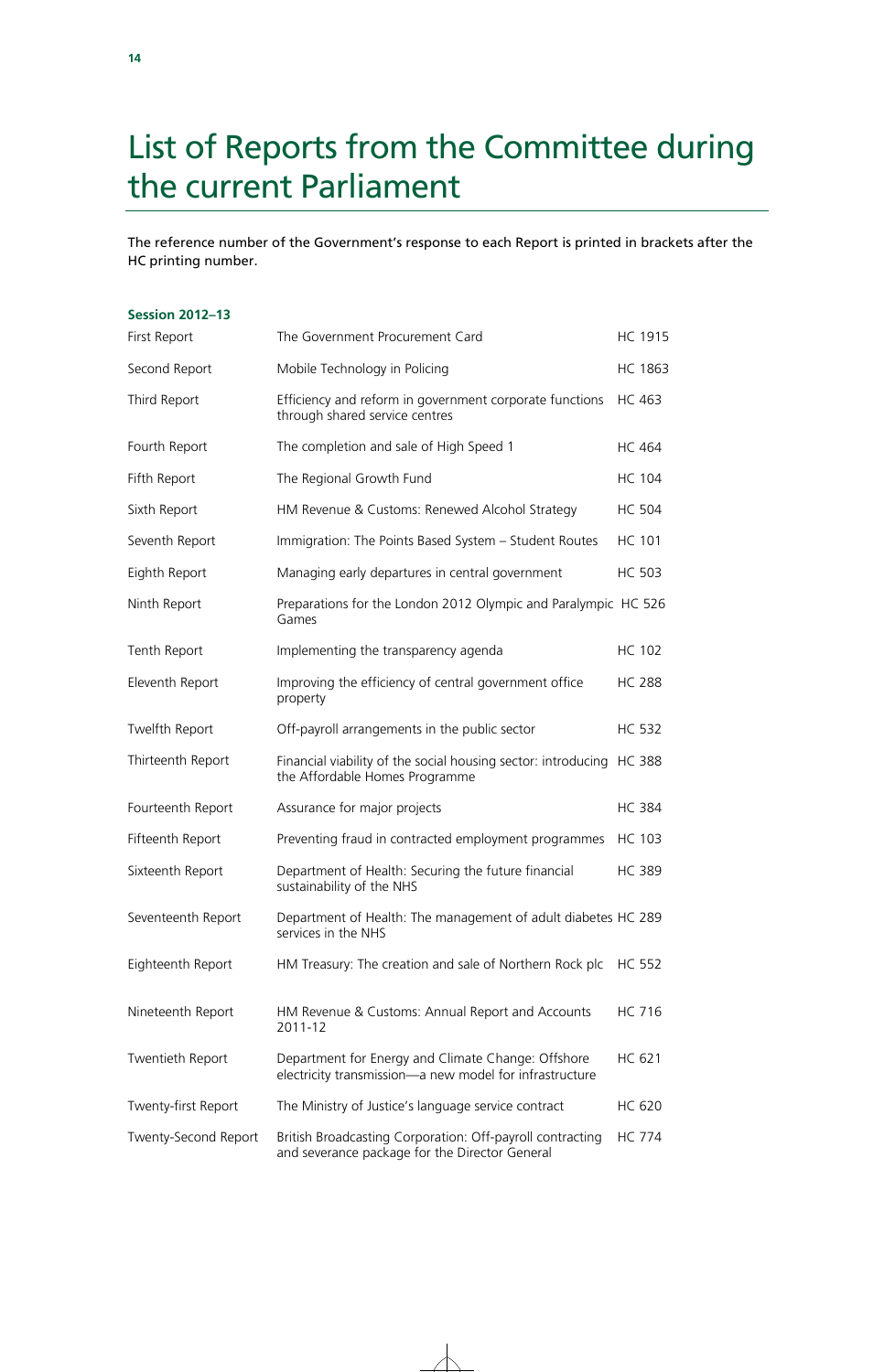| Twenty-Third Report   | Department for Work and Pensions: Contract<br>management of medical services                                                                            | <b>HC 744</b> |
|-----------------------|---------------------------------------------------------------------------------------------------------------------------------------------------------|---------------|
| Twenty-Fourth Report  | Nuclear Decommissioning Authority: Managing risk at<br>Sellafield                                                                                       | <b>HC 746</b> |
| Twenty-Fifth Report   | Funding for local transport: an overview                                                                                                                | <b>HC 747</b> |
| Twenty-Sixth Report   | The Department for International Development: The<br>multilateral aid review                                                                            | <b>HC 660</b> |
| Twenty-Seventh Report | HM Treasury: Annual Report and Accounts 2011-12                                                                                                         | <b>HC 659</b> |
| Twenty-Eighth Report  | Department of Health: The Franchising of Hinchingbrooke HC 789<br>Health Care NHS Trust and Peterborough and Stamford<br>Hospitals NHS Foundation Trust |               |
| Twenty-Ninth Report   | Tax avoidance: tackling marketed avoidance schemes                                                                                                      | <b>HC 788</b> |
| Thirtieth Report      | Excess Votes 2011-12                                                                                                                                    | <b>HC 959</b> |
| Thirty-first Report   | Department for Transport: Lessons from cancelling the<br>InterCity West Coast franchise competition                                                     | <b>HC 813</b> |
| Thirty-second Report  | Ministry of Defence: managing the defence inventory                                                                                                     | <b>HC 745</b> |
| Thirty-third Report   | The Work Programme                                                                                                                                      | <b>HC 936</b> |
| Thirty-fourth Report  | Managing Budgeting in Government                                                                                                                        | <b>HC 661</b> |
| Thirty-fifth Report   | Restructuring the National Offender Management Service HC 717                                                                                           |               |
| Thirty-sixth Report   | <b>HMRC: Customer Service</b>                                                                                                                           | <b>HC 869</b> |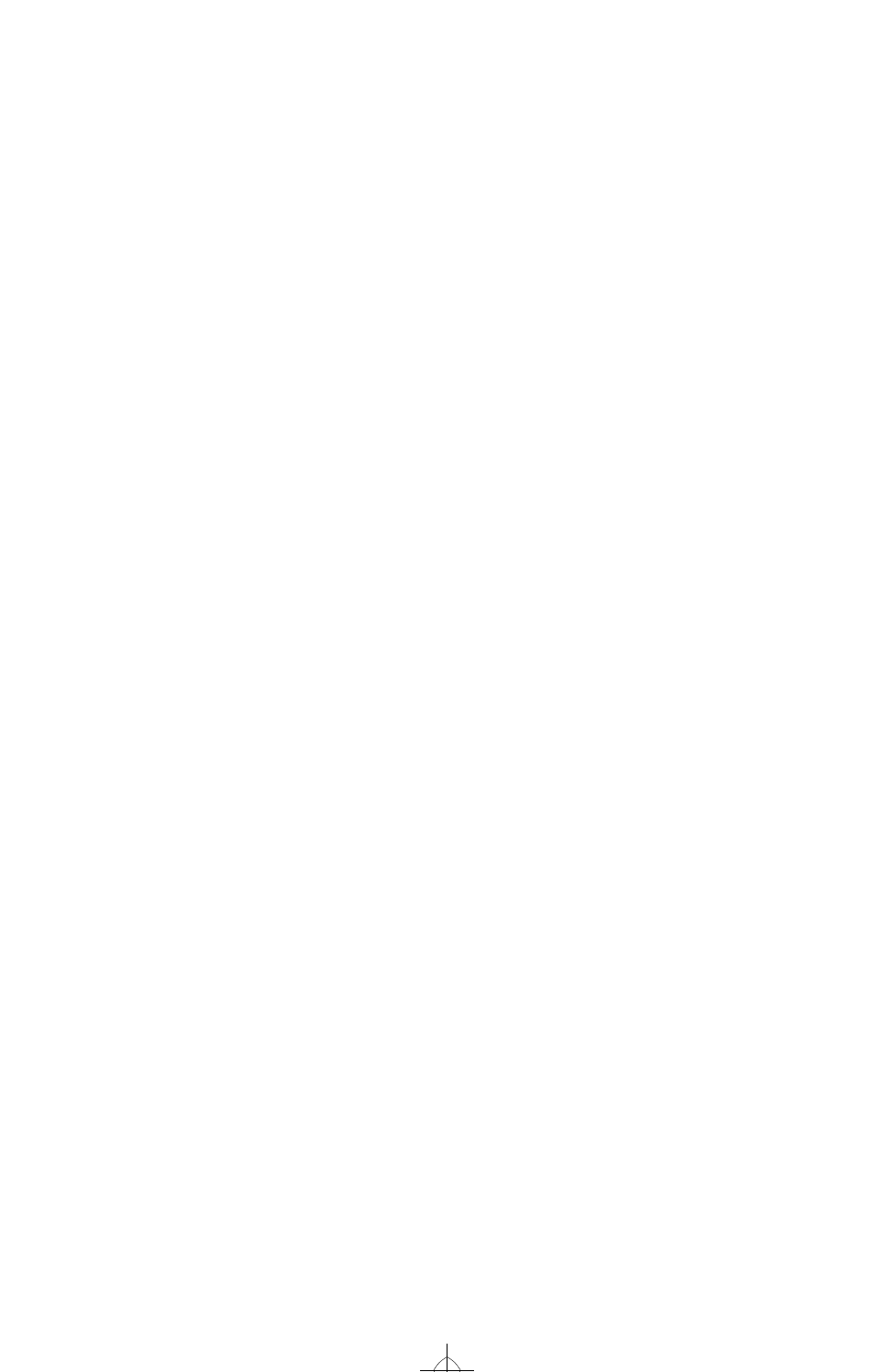### Oral evidence

#### **Taken before the Committee of Public Accounts**

#### **on Monday 14 January 2013**

Members present:

Margaret Hodge (Chair)

Mr Richard Bacon Stephen Barclay Guto Bebb Jackie Doyle-Price Chris Heaton-Harris Meg Hillier Mr Stewart Jackson Fiona Mactaggart Ian Swales Justin Tomlinson

**Amyas Morse,** Comptroller and Auditor General, **Gabrielle Cohen,** Assistant Auditor General and **Laura Brackwell,** Director, National Audit Office and **Marius Gallaher**, Alternate Treasury Officer of Accounts, were in attendance.

 $\overline{\phantom{a}}$  , where the contract of  $\overline{\phantom{a}}$ 

**Report by the Comptroller and Auditor General**

#### **Progress in Making NHS Efficiency Savings (HC 686)**

#### **Examination of Witnesses**

*Witnesses:* **Mike Farrar**, Chief Executive, NHS Confederation and **Katherine Murphy**, Chief Executive, Patients Association, gave evidence.

**Q1 Chair:** Welcome. Thank you to both of you. I think people are familiar with our procedures now. This first session is for you as key stakeholders in the NHS to talk to us about the issues that you think we should raise in the evidence we take from the accounting officers and those responsible. It is really for you to highlight what you think is important. I will start with you, Katherine. You have done some work about where you think we are going with the impact of the financial reductions on access of patients to treatment. Can you expand on that and tell us a little about the sort of evidence that the Patients Association is finding in the work that you are doing? *Katherine Murphy:* The Patients Association is a national independent health and social care charity. We have been in existence for 50 years. We have a helpline and we hear from thousands of patients and the public every year. We provide information and support around issues with regard to health and social care.

It is difficult for the public to realise that the impact on services is due to the efficiency savings, because the public would not necessarily understand what efficiency savings are within the NHS, so there needs to be much more information given to the public so that they are able to understand why decisions have to be made. The work that the Patients Association undertakes is determined by the inquiries and calls we get to our helpline from the public and from patients. Back in 2010 and 2011, we were hearing on the helpline from people on issues around poor care—the fundamentals of care—and that is why we launched the Care campaign back in 2011. That was around compassion and dignity. In early 2012 we saw a huge increase in the inquiries to our helpline around primary care issues, most notably access and treatment.

**Q2 Chair:** Access to primary care?

*Katherine Murphy:* Access to GPs. We have undertaken research ourselves because patients and the public were telling us that their GP had told them that they needed to have a hip operation, or a cataract or knee operation. These are what are described as procedures of low clinical value. We undertook some research back in 2010 and 2011, and the research has shown that there were 30,000 fewer operations carried out in 2011 than in 2009.

**Q3 Chair:** Than 2009—so you skipped a year.

*Katherine Murphy:* In 2011 it was looking at 2010, and 2010 was looking at 2009. For anybody who is waiting for a hip or knee operation, or indeed a cataract—we know that obviously the pain people suffer from waiting for a knee or hip operation impacts on the quality of their life. Every day, the pain gets worse, and in the long term it has been proven that if you delay operations like hip or knee operations the chances are that the recovery is going to take longer and, indeed, the cost to the NHS will be greater.

**Q4 Chair:** In your research, is there a regional element or story to tell?

*Katherine Murphy:* It is a national picture. We are a national organisation, so we are here for people all over the country.

**Q5 Chair:** But when you did the research— *Katherine Murphy:* It was national.

**Q6 Chair:** So you cannot say that it is worse in one area than another.

*Katherine Murphy:* No. We also have Patients Association ambassadors around the country. We have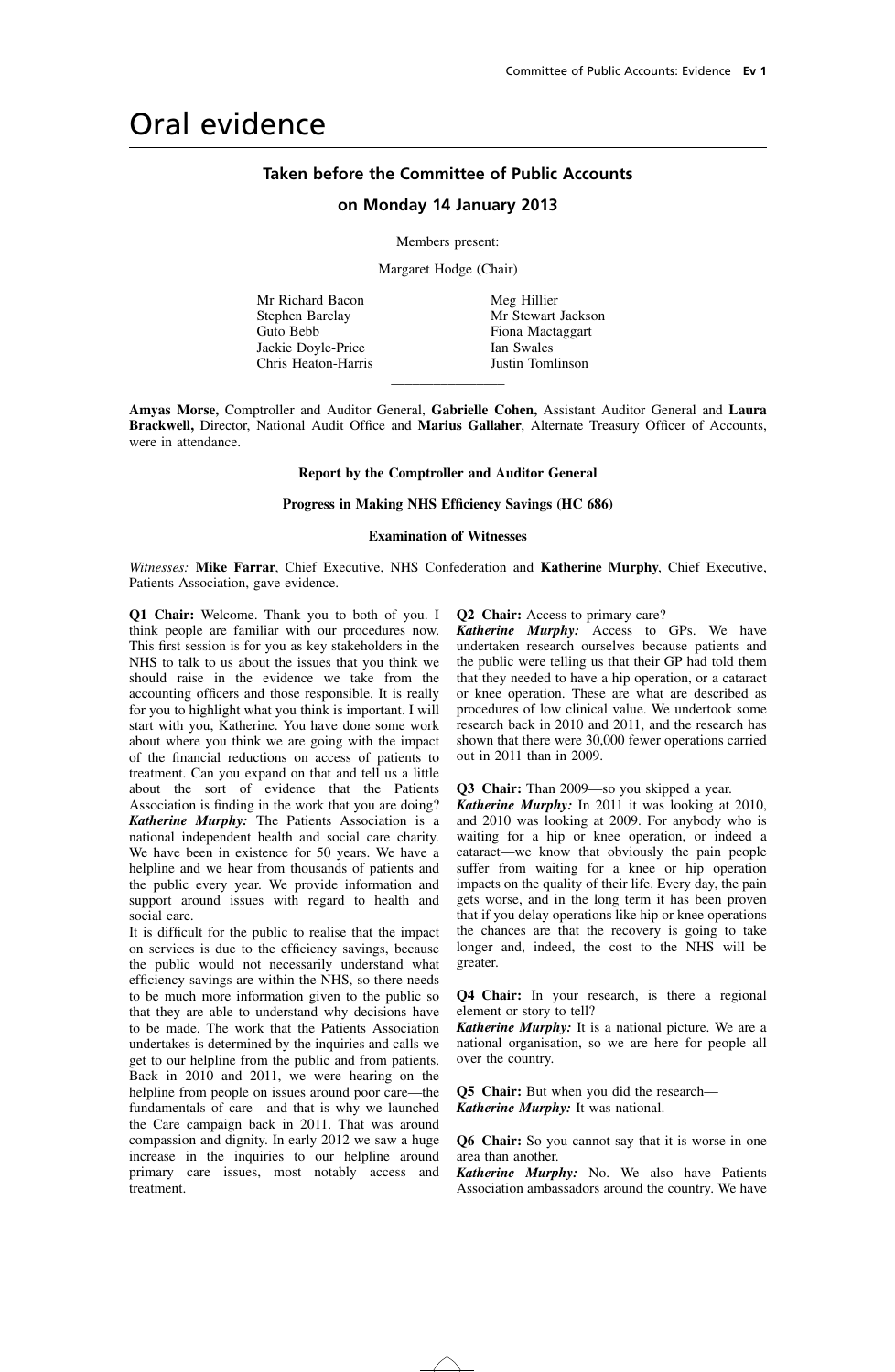#### **14 January 2013 NHS Confederation and Patients Association**

a very large e-membership, and we have very active social media that we use when we see trends coming into our helpline. We use lots of other methods, and we also ask our Patients Association ambassadors to have listening events and focus groups to get more detail about what is happening at a local level.

**Q7 Chair:** You said services from GPs. Is there anything you can add on that? Was it just the issue of GPs referring people for treatment, or was it access to GPs? Were there other issues? In an environment where the NHS is trying to get GPs to do more, what are you picking up?

*Katherine Murphy:* It is access to GPs and referrals from GPs to secondary care. There are other issues as well around patients who have been on a specific medication for many years and suddenly their medication is changed to a different medication. They are the main areas we hear about in primary care. What the Patients Association would like is more transparency and more information for patients and the public so that they can understand why decisions are being made, so patients are actually consulted more widely about decisions on the provision of care and what is meant by low clinical value. Obviously, we have concerns about cost coming before clinical effectiveness.

**Q8 Ian Swales:** May I clarify one point on access to GPs? Do you mean to get a GP, or are you talking about the delay in waiting for an appointment? *Katherine Murphy:* Waiting for an appointment.

**Q9 Chair:** What would you ask David Nicholson? I do not know if he is here—oh, there he is.

*Katherine Murphy:* Gosh. I would ask him about our having a much more opaque system with regards to NHS finances. Patients have a right to know where and how the money is being spent, and what is being diverted. What do they mean by priorities and when NHS funding is restricted what happens in terms of public understanding? The public are very often denied access to basic information. We need a more transparent means of informing the public. We need more information on finances. On procedures of low clinical value, where does clinical stop and finance begin?

That is very much of real concern for us at the Patients Association. We recognise that we need an efficient NHS. We need a service that is in the best interests of patients. We recognise that the NHS has to change and that services have to be delivered differently. We urge the improvement of integrated care—care delivered around the needs of the patient, and the patient being more involved and fully informed of decisions.

**Q10 Guto Bebb:** Just to clarify, when you mention a national organisation, do you mean the United Kingdom or separate organisations in Scotland, Wales and Northern Ireland?

*Katherine Murphy:* No, we mean the United Kingdom. However, we do get calls from Scotland, Wales and Northern Ireland, but many fewer.

**Q11 Guto Bebb:** Are you seeing the same picture there? Obviously, we have a very different health service in the Welsh context, so are you seeing the same picture in terms of complaints made by people in the devolved nations?

*Katherine Murphy:* From Wales, we get many calls on issues around poor care, but I am not in a position to answer about Scotland and Northern Ireland.

**Q12 Chris Heaton-Harris:** I want to agree 100% with you about how opaque the current system is. I have been trying to find out how an operation in hospitals is offered for selective dorsal rhizotomy for children. I have written to every PCT in England to try to find out this information, and two months after I write to them, they come back saying that this very difficult question will be answered at some point in the near future, so I can understand that you found it difficult to get information.

I wonder if you could quantify your numbers for us. You mentioned the word "many" lots of times. How many patients have come to you saying that they have issues with GPs and transparency and are worried about efficiency on these sorts of things?

*Katherine Murphy:* The exact numbers, off the top of my head, I would not be able to give you now, but I am very happy to write to you, or to the Committee, to provide you with that information.

**Chris Heaton-Harris:** Excellent. As a swap, will you help me with my SDR campaign?

**Q13 Chair:** Shall we move to Mike? You come from a different perspective—from the producer perspective, in a sense; you represent the professionals who work in the NHS. Can you tell us a little about how you have seen the first year on the cuts, where the challenges have been and, looking forward, what your concerns would be?

*Mike Farrar:* The context for this, for those who are less familiar with QIPP, is that for at least the last decade the amount of inflationary pressure on existing costs, and indeed the extra demand on the health service, has been covered by taxpayers, so effectively the NHS has been fortunate to receive that level of growth. As we go into this period, we have had a level of additional resources sufficient just about to meet the inflationary pressures, but the additional demand that we experience on the service has had to be covered by spending our money differently.

There are effectively only three outcomes I can see on that: we can either keep the NHS budgets in balance, but our service offer is reduced; we can carry on with the service offer in place and the NHS organisations start to deteriorate financially; or we can try to achieve what we are trying to achieve, which is to become more efficient and productive in the way we spend money in order to keep the standards of care that we have achieved—indeed, to try to improve them—and not to have organisations that are overall in deficit.

I think that where we have got to with year one—to a certain extent, this was part of some of the original planning—is that we have made the level of efficiencies that you would expect; the NAO Report confirms a good proportion of what the Department of Health said they achieved. But, actually, we have done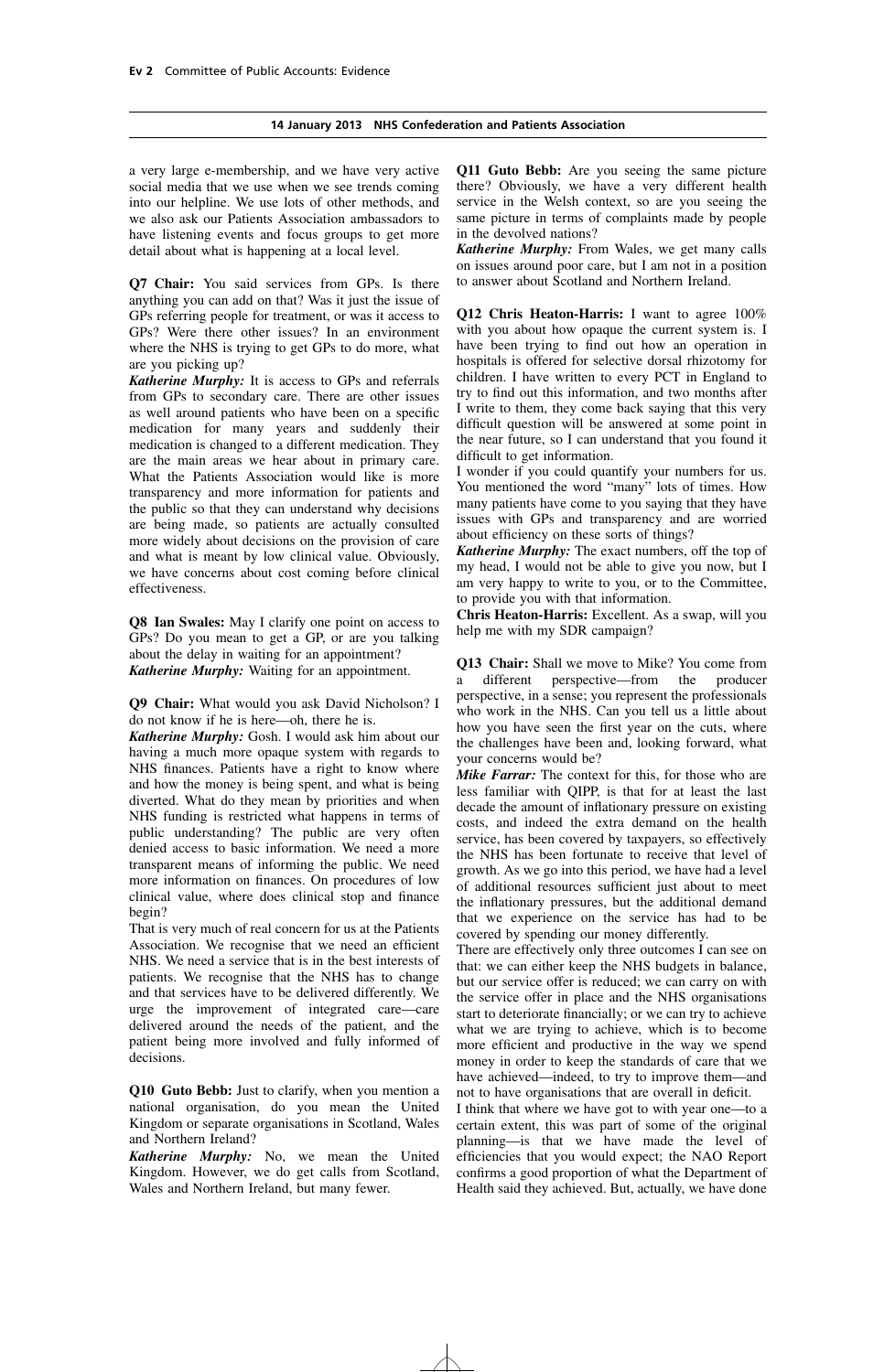that with fairly short-term measures and we benefited from pay restraint. A significant amount of money that the NHS receives goes to pay. It goes to work force because when you add training and education of staff, you are probably around 60p in every pound, so pay restraint has been a very important benefit that the NHS has had.

What we worry about is that to meet that kind of  $4\%$ efficiency—I am broadly quoting the Health Select Committee's assessment—year on year requires us to change the way we provide those services fundamentally. I am afraid that, so far, we have seen little evidence that on a sustainable basis we have achieved those savings; that is still to be done. Our assessment is that our members have worked incredibly hard, and we have benefited from pay restraint, but we have not really fundamentally changed the pattern of services such that over the next five to 10 years we can say the NHS offer is sustainable and our organisations will still be involved.

**Q14 Chair:** Let me ask you this question, because it is your guys who, in a sense, are responsible for trying to get us through this system. We are now three quarters of the way through the second year, and although we do not have the data looking back, one would hope that some progress on the ground has been made on re-engineering how we deliver health. Is it your experience from your members that things are happening, or are they still looking at short-term financial fixes to try to meet the financial targets?

*Mike Farrar:* I am sorry to give you this answer but it is the truth: it is a very mixed picture. There are some areas where they have managed to find ways to benefit from the redirection of people, perhaps with chronic disease, away from our hospital sector to be managed more safely at home in the community; over a period of time, that will give them a long-term, sustainable benefit. But there are other areas where, effectively, we have seen capacity that we had being absorbed and we are seeing additional demand on our services. That is manifest in greater presentations in the acute sector, and it is simply not sustainable. We have seen some of the financial position of hospitals deteriorate and we have also seen some reduction in the service offer; the waiting time for diagnostic testing, for example, has not been hit and has been deteriorating.

It is patchy, but I think it would be universally true that most people are aware that some of the big challenges, in almost every system, still remain: reorganising the way that patients access care, and this is the big thing—capitalising on this by taking out some of the fixed costs of some of our existing services. This is where we face the biggest challenge. I agree 100% with Katherine's point about transparency; if the public do not understand why we are saying that we need to change the location of services, particularly by concentrating some services into fewer hospitals as well as taking some services back from hospitals into communities, they will not support it. What we are seeing at the moment is, in some cases, an alliance of the public and the political classes finding it hard to agree with the case for change, which is making it take longer to take costs out, and we are not making the savings that we would need to make.

**Q15 Stephen Barclay:** The Report says, in paragraph 3.14, that it is worse than patchy; it says that your survey—a survey for the NHS Confederation—found that less than one sixth of organisations were taking measures involving service transformation. In reality, they have just gone, understandably, for the lowhanging fruit—the easy savings, which are often nonrecurrent—but the Report says that they have not focused on service transformation.

*Mike Farrar:* It would be fair to say, in some places, that early on they focused on their organisational efficiency, because that is the easiest thing to do. In terms of the service transformation, because of the way the NHS works, they would have to agree with another organisation. If, for example, you are going to reorientate a service that is currently hospital-based to be more primary and community orientated or, indeed, to have more care in social care, you have to have an agreement with a partner. I am thinking about people with dementia as an example; in order to move some of the people who are currently going into hospital to accommodation that is perhaps more suitable, with better care, the new service has to be in place.

**Q16 Chair:** Somebody has to put money into the new service.

*Mike Farrar:* Yes, and the issue there has been reductions in funding through social care, which has had an impact. Our members talk about delayed discharge having a big impact on their services. In primary care we have seen major reorganisation of the players on the pitch, which has clearly been a distraction in terms of trying to build new services and get new partners. That has affected their ability to deliver what we all know has to be delivered. You are right to point out that in some cases, they focus primarily on their inter-organisational issues and perhaps less on their relationship with us.

**Chair:** It is most cases, not some.

**Q17 Stephen Barclay:** It is the vast majority of cases; it is not some.

*Mike Farrar:* And that would be defensible, in light of not being able to find agreement on the changes.

**Q18 Stephen Barclay:** You yourself quite correctly highlight the difficulty, politically, on the ground. Those political pressures are only going to get worse as you get close to a general election, which is why your organisation should have been flagging the clinical benefits of service transformation. What is staggering from this Report is that they have not done that.

*Mike Farrar:* I don't think you can conclude that that is not what they have done. What you conclude is that the measures they are taking that have been most effective to date have been about internal efficiencies. I think they are aware and continue to be aware; if you look at the barriers to change that they describe, they talk about the problems of funding around alternatives and about the political opposition to some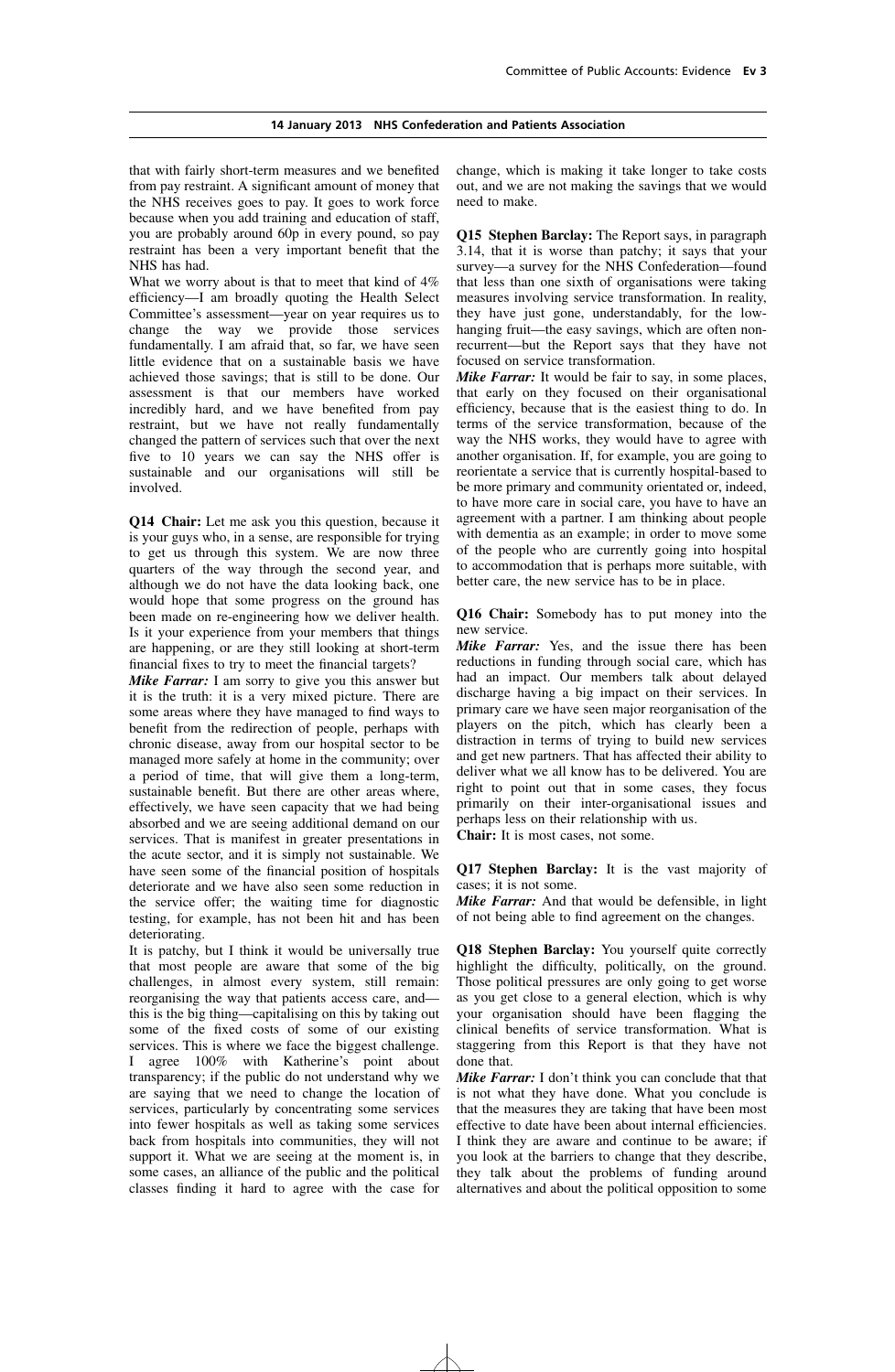#### **14 January 2013 NHS Confederation and Patients Association**

of the changes they would like to make. I do not think that you can universally point the finger at them and say that they are not doing everything that they could. I think there is a shared responsibility, and the solutions lie, to be frank, in a single story being told by our organisations, and by the clinicians, where there is a case for change, that is transparent and understood by the public and is supported by the politicians. If we can get to that point, there is a fighting change we can achieve what we need to achieve.

**Q19 Mr Jackson:** Both the Chairman and Mr Barclay have alluded to the idea that non-recurrent expenditure has been the subject of revenue reduction—that is, easy hits in the first year—and that a great number of organisations are not taking the opportunity to look at service transformation; I know you might argue about that. I wanted to focus on what is going to happen in the wake of the abolition of strategic health authorities and primary care trusts. One of the issues that comes before the Committee, across Government, is a lack of strategic focus going forward. The clinical commissioning groups are working closely with the former primary care trusts and acute trusts, but which body is going to take responsibility for co-ordinating these efficiency savings and this service reconfiguration, against the background of the very difficult political pressure that Mr Barclay alluded to, and, perhaps, without the mechanisms from the NHS centrally, either financially or in terms of governance?

*Mike Farrar:* I think there is a problem; indeed we flagged this up when the Bill was going through. The idea of a whole-system viewpoint and a holding of the ring between organisations was not automatically apparent in terms of the functions of any single organisation. The National Commissioning Board itself may have some opportunity to try to hold the ring with their local area teams, but equally I think clinical commissioning groups themselves might need to federate, to find a way to share. In terms of geography, that is the kind of footprint that you need to make some of the strategic change or take cost out. I am particularly thinking here not about the relationship between secondary and primary care but between secondary care providers themselves, in terms of managing effectively the organisation of care and secondary care; it will rely on commissioners getting their act together to specify that. I also think that many of the providers themselves will have to bite the bullet and start talking to their organisations in collaboration about how they get a sustainable level of services, rather than having a situation where, effectively, the degree of competition might force them to keep additional capacity that might not be affordable or in the long-term interests of the NHS.

It brings into stark relief the question of where the responsibility is. We in the Confederation have talked to our boards about a shared population governance so you have a shared responsibility not just to look at the health of your own organisation, but to talk to others about how you might come together to get the system transformed in the right way. You are pointing out something that is a question in the new system, and we will have to see how it evolves, but we will encourage our members to work together.

**Q20 Chair:** We have not got time for all this, you know. We are nearly halfway through the spending review period, and we have to achieve this efficiency. I want to ask you one thing, and then Chris will come in. First, I do not really understand how these commissioning groups are going to share. Maybe you can explain to me how you think that will happen. Secondly, how are you defining efficiency savings, or are you just talking about cuts in the numbers of nurses and doctors? Is this an efficiency saving or is it a cut? Just demonstrate that to me, with a couple of examples of where you have seen real efficiency savings among your members.

*Mike Farrar:* Okay. On the first point, about how they will work together, if they buy their commissioning support from a commissioning support unit, they will effectively—

**Q21 Chair:** What is a commissioning support unit? *Mike Farrar:* Commissioning support units have been set up to provide the technical input to clinical commissioning groups.

**Q22 Chair:** What are they? The old PCTs?

*Mike Farrar:* They are a variety of people who used to do contracting and support from PCTs, but there are also emerging, new partnerships that they are providing with other people who have been doing commissioning support in other sectors, some of them working more closely with local authority commissioning. Commissioning support will operate on a bigger footprint. In essence, units will be supplying CCGs and will help CCGs to work together.

**Q23 Chair:** Who pays for them? The CCGs buy their services? Where are they at the moment, these guys? Where have they come from, these people? *Mike Farrar:* Largely from PCTs.

**Q24 Chair:** They are PCT staff who have reinvented themselves, having got their redundancy payments. *Mike Farrar:* No, no, no. There has been continuity of support. These people have not been made redundant; they have been put forward into commissioning support units as part of the redeployment of staff.

**Q25 Chair:** Who has put them forward? *Mike Farrar:* It has been handled by the National Commissioning Board.

**Q26 Mr Bacon:** So by Sir David Nicholson. *Mike Farrar:* By David.

**Q27 Meg Hillier:** But that is not true in every case. I have come across a number of examples—people have also told me this anecdotally—of people being made redundant and then, a few months later, being employed in different clinical commissioning groups around the country. That is certainly true in London. *Mike Farrar:* I think it is a question to ask the National Commissioning Board, but I can tell you that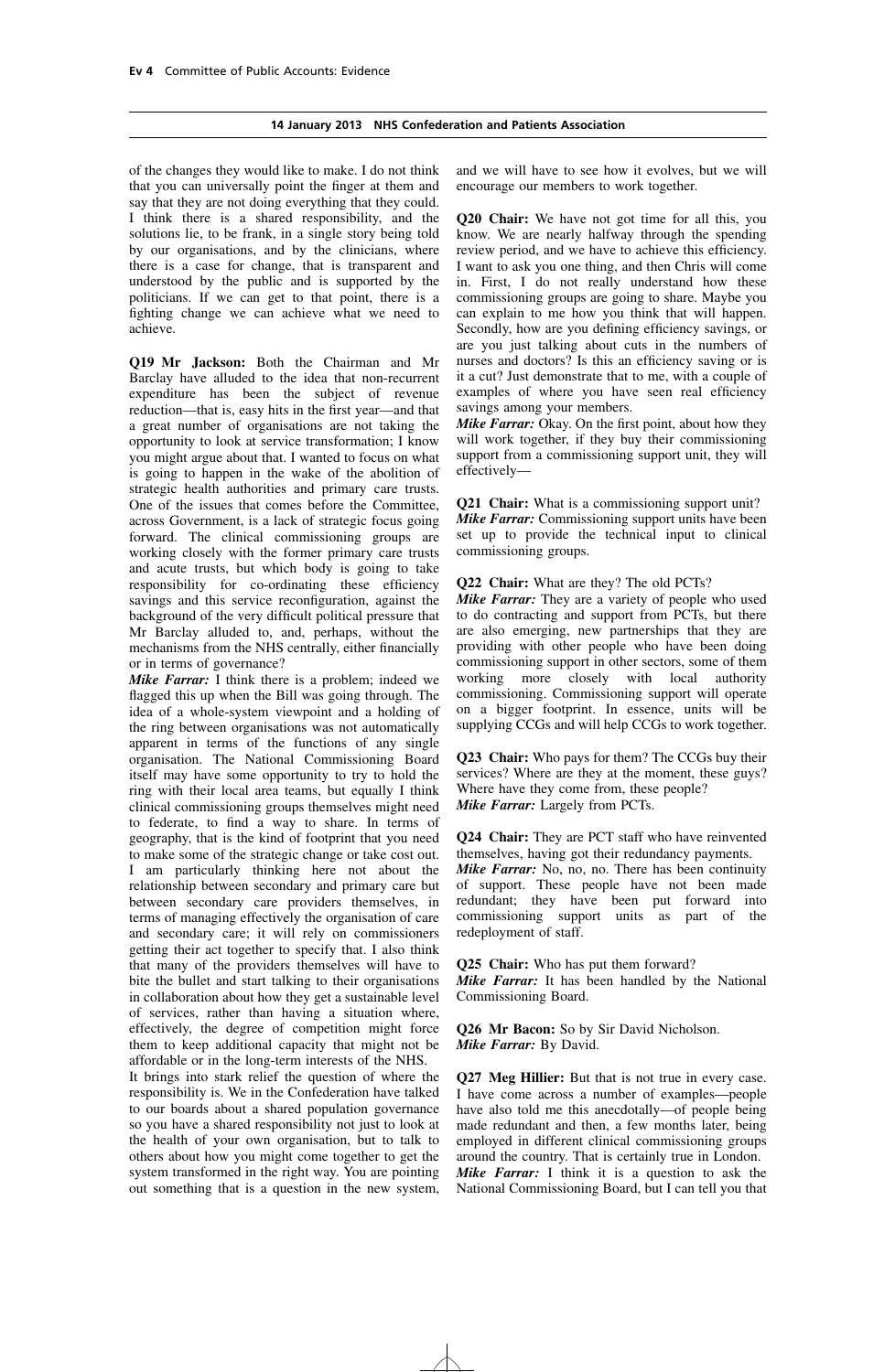the vast majority of people who are working for commissioning support organisations have been transferred across and have not been made redundant and re-employed.

**Q28 Meg Hillier:** There are an awful lot of interims in place. It may be that that skews the figures.

*Mike Farrar:* Again, that is a question for the National Commissioning Board, but I believe that they are now in a position where, in terms of the 23 organisations going through the process to be accredited as commissioning organisations, they have at least 20 of the chief executives in substantive roles, so I do not think they have a lot of interims there.

**Q29 Meg Hillier:** Maybe at chief executive level, but I know for a fact that there are people out there who have taken generous redundancy payments—they may genuinely have thought they were not going to work in the NHS again—but there is such demand for their skills and services that they have been brought back in. There seems to be no real ability to have safeguards. I know they are your members, so maybe it is in your interests for them to get these positions, but this is about all taxpayers' money, and in the end it affects everyone.

*Mike Farrar:* We have tried to support the management of people through the system to the best possible place to get the best value for taxpayers; that is what we would want to see. The reforms have abolished authorities and organisations. People have not been able to take redundancy unless they were eligible for redundancy on the basis that their organisation has been abolished. That has allowed management cost savings of a significant level—

**Q30 Chair:** Well, we do not know, because you might have had a whole load of management costs in terms of redundancy, with people then re-emerging elsewhere. We are very sceptical.

*Mike Farrar:* I think the reforms of this House are responsible for certain people having been eligible for redundancy. There is a notion that those individuals leapt at the chance to be made redundant in order to deploy their services back, but that has only been created in terms of an opportunity because of reforms passed by the House. Some of these points were made during the passage of the Bill.

**Q31 Chair:** Okay. I accept that. I want to bring Fiona in, but can you answer the other bit of my question? Give me a couple of examples of where there has been a real efficiency saving.

*Mike Farrar:* I think you can see real efficiencies in the way in which the reorganisation—this is probably one of the most heralded—of stroke care in London has allowed services to become focused on a smaller number of hyper-acute stroke centres, which have, in the evaluation, been saving lives. Indeed, they have been managing, in the whole-lifetime costs of people's care, to get the better care to the right people, so this has saved lives and taken money out of the system. The last figures I saw for London were around £3.5 million estimated savings per year as a consequence of that.

**Q32 Chair:** It is a good example, but it all happened a number of years ago. I am trying to pick up what your members have done in the current Nicholson challenge era that you can say is a real efficiency saving for the NHS, rather than what we tend to see in the press about cuts in the number of nurses and, therefore, quality of care, or longer waiting lists, or access to particular elective surgery.

*Mike Farrar:* Again, I can only give you examples that have been properly evaluated, and almost by definition some of the things in the last year of care would not be—

**Q33 Chair:** You can give me an example.

*Mike Farrar:* Let me give you an example of reducing variability in care: the work done across myocardial infarction, congestive heart failure, coronary artery bypass graft, hip and knee replacements, and community-acquired pneumonia in the north-west. What effectively happened there was that by getting compliance with best practice in clinical standards over a three-year period, the reduction in variation of patient experience and compliance with best practice has gone up significantly. That was published in the *New England Journal of Medicine—*

**Q34 Chair:** You are talking about two years ago. A current report talks about massive variation—a current report. I am trying to eke out of you something that has hit you in your day-to-day work that made you think, "That's a really clever idea. They are saving money. They are doing it well, and they are not impacting on patient experience or patient access."

*Mike Farrar:* The better management of dementia patients as a consequence of having old-age psychiatry and community services working closely together, which is happening in my part of the country, is starting to impact on the number of dementia patients who find themselves in hospital. That is a good example of where in some localities people with dementia are not ending up in hospital, but are being directed into other forms of residential care. The difference in price between a hospital-based stay, which is a very poor patient experience, and a nursing or residential facility reduces the cost by about a third on average, and sometimes half. That is a good example of service transformation: people receive better services, they have a better patient experience because they are not confused on a general ward in a hospital, they have dedicated support staff around them—in some cases it is around their own home and that reduces the cost of their care by about a third.

**Q35 Chair:** My colleague has just pointed out that the Report says that "data to assess the quality of… community and mental health services in particular is limited". That does not fill us with confidence.

**Q36 Fiona Mactaggart:** The Report says in paragraph 3.14 that a survey conducted by your organisation found that "less than one-sixth of respondents reported that the actions their organisations were taking to make efficiency savings over the next year involved service transformation."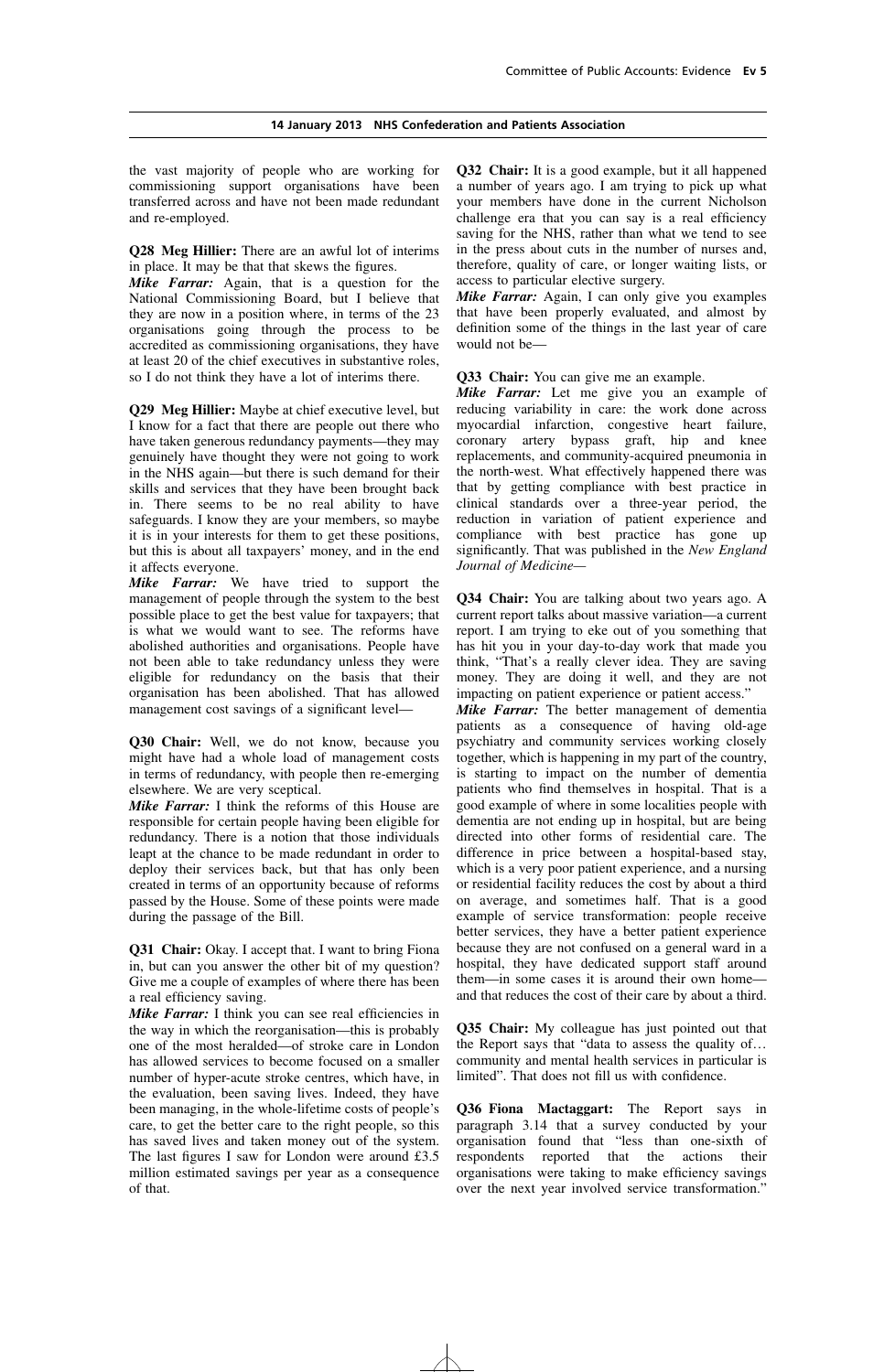#### **14 January 2013 NHS Confederation and Patients Association**

It seems to be a critical theme that while savings have been achieved, a lot of them have been achieved through shaving bits off the edge of provision. We were sold a vision that if GPs were commissioning services, there would be transformations that moved certain kinds of care into primary care, which would reduce, for example, expensive and chaotic A and E admissions, and so on.  $\overline{I}$  do not think that is what we are seeing.

*Mike Farrar:* There is a time frame issue, and just as you challenged me on the time frame issue, we have yet to see the impact of GP-led commissioning, because it becomes statutorily in place only in the coming April, not last year.

**Q37 Fiona Mactaggart:** But in practice it has been in place in lots of places.

*Mike Farrar:* There is great hope that there are opportunities for managing, particularly chronic disease, better in primary care. It is not just about a different location; it is about avoiding acute exacerbation to allow people to avoid the need for hospital care, rather than just about location of services. It is about people continuing to be managed well. Over the last decade, we have seen improvements in the management of chronic diseases, like diabetes care, in order to keep more people out of hospital, but much more could be done, and with the financial pressure we face we simply have to do more. The big problem is that if you simply redirect care and put resources into the community, but still use your hospitals at the existing level of demand, you do not reduce the overall cost of the service.

Katherine made an important set of points about access to some procedures. I saw evidence of that when I was last in the NHS, which was about 18 months to 2 years ago. We were managing people's hip and knee replacements; we had got the waiting times down and there was capacity in the system. But because we did not have an effective system of threshold management, people continued to get hip and knee replacements, but at a lower level of assessment. The guide was an Oxford hip score of around 40, but we saw people with a score of 20 getting hip replacements. Katherine made the point about pain and all the rest of it, and those people were in pain. But if we do not manage the thresholds of access for care and take out some of the fixed costs, all that is happening is you are spending money and you are still using the same level of services. That is not transforming care. It does not help the taxpayer by meeting the extra demand in the system from the existing resource.

**Q38 Chair:** I have to say to you, Mr Farrar, that cutting demand by raising thresholds is not getting greater efficiency.

*Mike Farrar:* No, the point I was making is that the threshold is reducing in terms of access to care beyond what clinicians thought was appropriate.

**Q39 Chair:** So you are making it more difficult, so people could be in pain longer, as the way to cut money.

*Mike Farrar:* No, that is not what I said.

**Q40 Ian Swales:** On that point, the Report touches on the issue of financial incentives. In the example you gave, is it not the case that an organisation providing such procedures has a financial incentive to fill up their activity and deliver more and more procedures, because that is how they pay for their facilities?

*Mike Farrar:* Certainly for non-elective care, that would be true. In non-elective care, there is a margin for the provider, so certainly that would have been the case. There is an interesting issue about an incentive that was put in place for trying to manage what was perceived to be a problem of supply-induced demand for non-elective work. An NHS trust receives only a third of the tariff price for any people referred over their 2009 baseline. That incentive was created to try to address what was perceived to be supply-induced demand—the problem you described—but in practice it has had no impact. Trusts have continued to see growth in demand, which suggests that the demand is real.

**Q41 Ian Swales:** Could it also be to do with the difference between fixed and variable costs? If you divide the costs of a unit into the number of procedures, the marginal cost of doing the next one is much lower than the average, so even at a third, they might have an incentive to take on more and more business.

*Mike Farrar:* I think that is not true, but I take your point that they are not absorbing the whole cost. The important point for the Committee is that the incentives in the system, as they are currently organised, do not support the transformation of services; they work against taking work away. I know there is a lot of work going on, but as yet we are still operating with a payment-by-results system that does not facilitate the management and movement of care away from acute hospitals.

**Ian Swales:** I am pleased you said that so clearly, because it is something that I want to pick up with the management in the next session.

**Q42 Fiona Mactaggart:** I want to get on to the point about trusts where there has been a significant increase in the demand through A and E, which is supposed to be being depressed by these squeezes. What representations have your members made to you about changes that they cannot control because of this? What do they suggest that you should do? For example, have there been particular representations from places with growing populations, with more diverse populations, and so on? What would you say would be a better way of structuring the funding for that work, which I think is clearly coming in at my local hospital, which seems to have more such admissions than any other DGH of its size? I am wondering what your members are telling you and what you should be saying to the Department of Health, because I want to ask them about it.

*Mike Farrar:* That's fine. What they are saying to us is that the system at the moment is not working—it is not working as well as it could be in terms of their ability to change the pattern of services. They are continuing to have to effectively devote resources to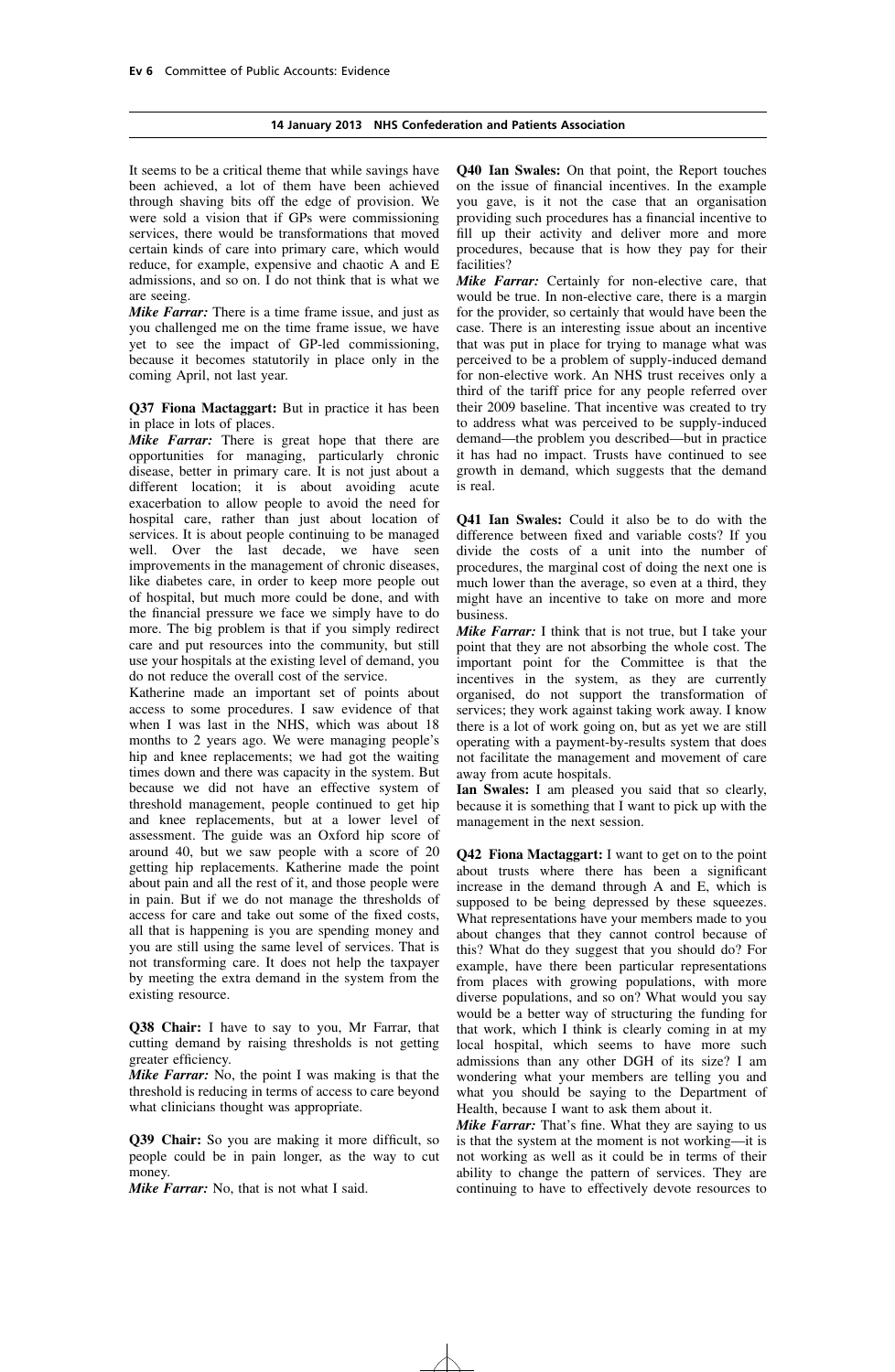#### **14 January 2013 NHS Confederation and Patients Association**

more support for those people who are coming in as additional demand. They are worried about the social care settlement, which has a big impact on their ability to discharge people. What they are saying is that we should be representing to Government and to the National Commissioning Board the problem around the misalignment of incentives. That is exactly what we have done.

If you ask me what would work—actually, people at local level who are finding ways through this are doing it, despite the way which the finances are necessarily supposed to flow—it is to find risk-share agreements between the commissioners and the secondary care providers, in order to find a way to get the money to the right people as the work moves and you start to be able to take work away from secondary care and do it in primary and community services. That is something that we are reflecting in our conversations with the Department and the Commissioning Board.

In the new system, of course, it is more complicated, because there is now a number of national organisations, such as Monitor, the CQC, the NHS Trust Development Authority and the Commissioning Board, all of whom have a legitimate element of the whole incentive structure and to whom we have to talk. So we are talking to them about how they need so have a coherent view such that, when it is experienced by the NHS and all the assets that they have, NHS organisations can do the right thing, which is effectively to downsize acute provision in order to reinforce and develop more social care, primary care and community services.

#### **Q43 Chair:** Final question to the Comptroller.

*Amyas Morse:* Thank you, Chair. I want to follow up on something. I heard you say something very interesting about the difficulty of the creation of spare capacity just sucking in more demand—that is one point. The other point that I was intrigued by is the problem of interaction with social services. If there is a clash—in other words, if there is a reduction in resources for social services and you are trying to make a deal with them to give more care at home—I do not see how that gets resolved.

*Mike Farrar:* Do you want me to comment on the last one?

#### *Amyas Morse:* Yes.

*Mike Farrar:* The way the finances work at the moment, it is very difficult. I want to make this point that relates to Katherine and how patients see life. If you ask me what often is the trigger that means that people cannot continue to live independently in their own home with a health condition, it is not the medical or the nursing input, but the low-level social care inputs. If I think about my own family, before my mother died last year from vascular dementia, she went into a care home. My father and she had been together for 60 years and they had only spent one night apart. In November last year, when we had to say to my father, "I'm sorry. You can't look after mum anymore," that was a bad day for our family. She went into a care home, which was fantastic, but it was lowlevel support that could have made the difference better continence services and support with aids and adaptations to keep her at home.

The problem for the health service is that very often, for people to stay living independently, there is a care bit of the service that is so important, rather than necessarily more medical support being what is needed. If social care is restricted in its budget and is having to spend in a restrained way, it will have a knock-on impact on the use of hospitals. We know that when people go into hospital because of things like a fractured neck of femur, getting them back out into independent living is highly dependent on having a range and package of services, including care services, available. It has knock-on impacts: people going into hospital who could be cared for at home and people not being able to come back from hospital soon enough because of the element of social care. We still do not have a social care funding solution that allows the local authority to understand what is at its disposal, because we have not had this agreement with the public about what contribution they will have to make themselves. That is a big issue.

**Q44 Chair:** The final word to Katherine. Is there anything from that last conversation that you would like to draw to our attention from your perspective? *Katherine Murphy:* Just to remember that the NHS belongs to the people. The NHS needs to look after and treat people to the highest quality and with the safest care, so that they can enjoy good quality of life. We can never put finances in front of clinical need of any individual patient. We have an opportunity to design services around the needs of the patient. Let's grasp that opportunity.

We do have huge issues around social care. If you asked the vast majority of people whether they would like to be treated in their community or in hospital, they would say that they would want to be treated in their community supported by appropriate services. **Chair:** Good. Thank you both very much indeed.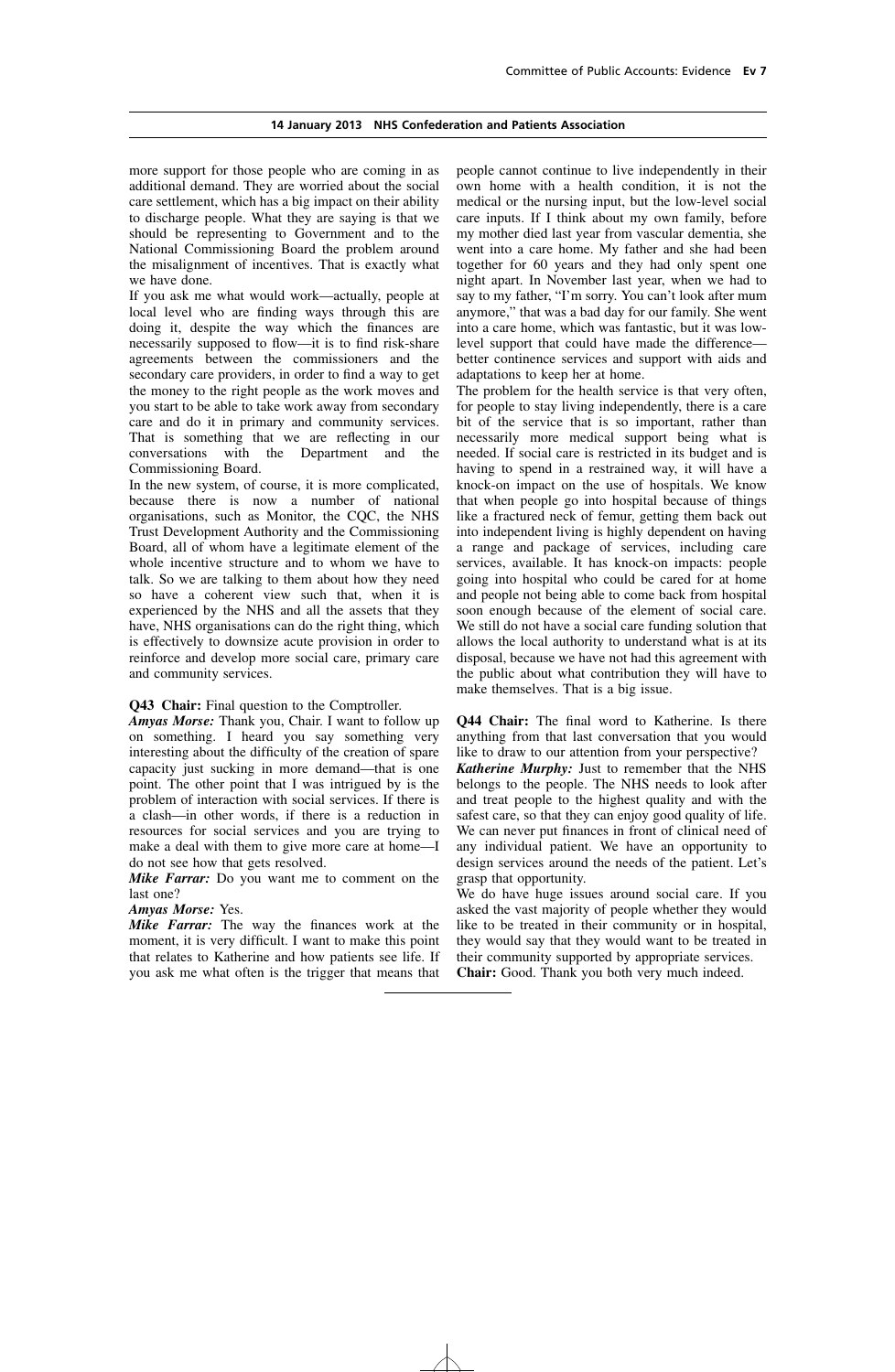#### **Examination of Witnesses**

*Witnesses:* **David Flory**, Chief Executive, NHS Trust Development Authority, **Sir Bruce Keogh**, Medical Director, NHS, **Sir David Nicholson KCB CBE**, Chief Executive of the NHS in England, and **Hugh Porter**, Chair, Nottingham City Clinical Commissioning Group, gave evidence.

**Chair:** Welcome. Thank you all for coming. With the contemporary NHS, we always need lots of people appearing in front of us. **Meg Hillier:** Who's in charge?

**Q45 Chair:** Yes, I was just looking to try to work out who is in charge. Are you in charge? *Sir David Nicholson:* I am.

**Q46 Chair:** Sir David, this Report says, "okay so far." We welcome that. We want to ask a few questions of how you got to "okay so far" and then we want to look at where we are going over the tougher period of the next three years.

If we look at "okay so far", there are some issues in there that do cause concerns for the future. Let us take one: it clearly says in the Report that about a quarter of the savings have come out of the two-year pay freeze. That has enabled you to get £1.42 billion of savings. That is welcome for you, although probably not for the staff who have not had a pay increase when there is high inflation, but it is not a productivity saving. As you move forward, what sort of problems does that lead you to? I suppose it is the wider issue, raised by our previous witnesses, that there seems to be very little evidence on the ground that the efficiency savings, rather than financial cuts, are being secured in a system-wide way.

*Sir David Nicholson:* Let me say that at the beginning of all this, when we sat down in 2008–09 to think about it—we have been thinking about and planning this for a long time—we did not underestimate, as I am sure you do not, how difficult this is. While we will of course defend the position we are in, and I will advocate for what we have done hopefully explain why we have done it, it is very difficult. We cannot find another health care system in the world that has done what we are trying to do at the moment, so it is difficult. It is in many ways uncharted territory, and we are learning as we go along. We are trying to learn from other industries and other health care systems and all the rest of it; nevertheless, it is difficult to do. As you know, since 1948, on average the NHS has had 4.5% real-terms growth.

#### **Q47 Chair:** Is it doable?

*Sir David Nicholson:* When we sat down in 2008–09 and looked at it, we asked all the big consultancy firms—they did it for nothing, I have to say—whether it was possible, and if it was possible, what sort of thing we needed to do. They broadly came out with the same kinds of solutions. They said that, yes, it was possible, looking at our benchmarked costs and our benchmarked efficiency across to other parts of the world and also within benchmarking within the NHS, you can see the variation—if everyone did it the best way, you could see how to do it. They broadly identified the areas that we would need to tackle. We published that and all the commentators responded to it. There was a broad consensus about what needed to be done, but saying what needed to be done and doing it are two very different things. While I will advocate for what we have said, it is tough to do it, and if you think about after this spending review, it is even more difficult. That is where we are.

We tried to approach it not by saying, "We're going to have this big efficiency drive," although it was inevitable in the circumstances that people would talk about that; we wanted to talk about—I know it sounds trite in some ways—quality, innovation, productivity and prevention, because we think that those four things together form the basis of how we can go forward.

When we looked at it, we thought we could make the change in three particular ways. We concluded at the beginning that about 40% of the efficiency gains or savings that we could make would be nationally driven; 40% could come out of improved efficiency in hospitals and health services; and about 20% would have to come through service transformation. That was our analysis in the original part. We always knew that at the beginning of this process, the central savings and some of the efficiency savings would come along first and be, in a sense, easier—the lowhanging fruit. Although it does not feel like that, that is what people thought. The fact that the service transformation is towards the end of the period is not a surprise to us, because we absolutely thought that that would be the case.

In terms of the first set, which is the national savings, pay restraint is part of that and some £850 million has come from that. There are major savings on the management costs overhead: as you know, we are engaged in a process of saving £1.5 billion through management costs reductions and we are ahead on that. There is a whole series of savings that could be made nationally by the Department, which held a significant amount of money nationally. Then there are all the things around it that we have considered in this Committee before—a whole lot of stuff around procurement and arrangements for that. That was the national stuff.

The second group is essentially efficiency gains in hospitals and health services—running the service more efficiently and more effectively. That means more patients being treated on a day-case basis and reducing the cost of staff deployment through things such as better rostering and reducing sickness absence and the amount of money you spend on agency staff. It is about all those things that a traditional hospital or health service manager would understand and be able to do.

The third bit was around service change, and there are two elements to that. One is the concentration and centralisation of services—the stroke example given earlier is an example of the sort of thing—on a national scale. Secondly there is this whole thing about how you could provide better and more preventive services in the community, which would stop people being admitted into hospital. If you did those two things, you would get the kinds of service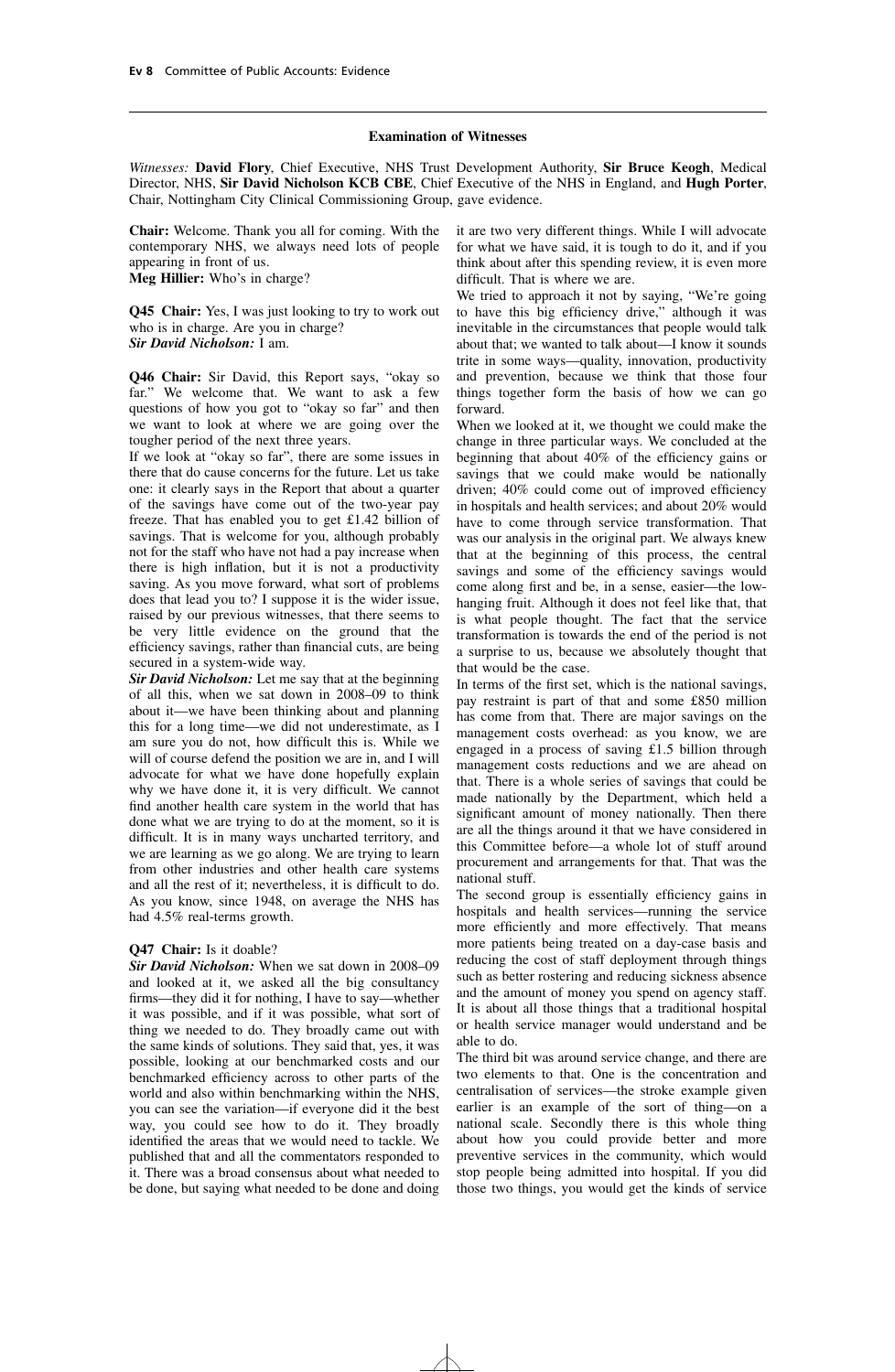transformation that you need. That is the general approach that we have taken.

**Q48 Chair:** Right, but where are you? We are almost at the end of year two. I know that we are looking back at year one, but you must know what is happening in month nine of year two. Although you have had your pay freeze, the National Audit Office has said that more than half a billion is one-off savings, which is not good enough. You have not hit your target yet. We will come in a minute to the viability of some of the institutions for which you are responsible, but there are some concerns there. Where are you?

The Report seems to say that there is little indication of service transformation and little indication of real efficiencies. You talk about them, but what we are seeing is more cuts—fewer nurses, all that sort of thing—rather than efficiency savings. I want to get a feel from you. What was it that Steve said? Only a sixth of the trusts are actually looking at transforming and changing the way that they do things? That is not good enough almost halfway through the process. That is what I feel. It is not easy—everything is tough, we accept that—but you have done the obvious. Maybe we should talk about the obvious rather than the easy. One feels that you have not made the right progress in driving forward so that you achieve the £20 billion in savings over the four years.

*David Flory:* If I can summarise where we are to date, and where I think and expect, on the plans and actions that have been taken this year, to be at the end of this year, at March 2013, which will be two years in. In terms of overall numbers, at this stage, we are ahead of where we planned to be.

**Q49 Chair:** Including the nine months of year two? *David Flory:* Yes, and we are certainly ahead of where the original plans were, and ahead on the percentage profile of where the National Audit Office Report, which reflects the plans, said we would be. If we think of the overall number of £18.9 billion, which is referenced in the Report, by the end of year two I expect the savings that will have been made to be £12.4 billion. That will be 65% of the way to the total number at the halfway point in time.

**Q50 Chair:** How much of that is on service transformation? Or, how much is one-off, how much is service transformation, and how much is actual cuts in increasing thresholds, or however you like to say it? *David Flory:* If I can give the breakdown of the main numbers included in this—

#### **Chair:** Yes, please do.

*David Flory:* Sir David referred to the 40% element of the total that we were shooting at being improved efficiency in provider organisations, achieving the  $4\%$ each year. That number was achieved in the first year and I expect it to be achieved this year. So of the £12.4 billion, £4.8 billion will be through the yearon-year operational efficiency, which includes greater productivity, reduced spend on drugs, reduced agency spend, reduced sickness absences—a whole lot of efficiencies that are generated within those organisations. That is the first part.

**Q51 Chair:** Let me just hold you there a moment. I'm sorry, because I know that Justin wants to come in, but it would be useful to get this out. Are you telling us that in that £4.8 billion, which presumably must be driven by the tariff regime, to a large extent— *David Flory:* Yes, it is.

**Q52 Chair:** Right, but are you telling us that there have not been changes in access, whether it is cataracts, hips or whatever—all those things that we have seen in the press—and are you telling us that there has been no impact on the quality of care from cuts in nursing and those sorts of issues? Are efficiencies really coming out of the tariff, or is it actually that the bodies that receive your funding are cutting either access or quality?

*David Flory:* It is difficult, with such a huge amount of health care business that has generated this level of savings, to give you a categorical assurance of everything that is in and everything that is not, involving so many providers, but this is absolutely driven by—

**Q53 Stephen Barclay:** With respect, the NAO addressed that point in paragraph 2.35, which states that "56 per cent of primary care trust clusters…had introduced or raised eligibility criteria". The Report goes on to say that some work is being parked in the community, but that is not being specifically measured. It would be good to get the breakdown for the £12.4 billion, but, as I understand it, a large chunk of that is achieved through the pay freeze, albeit some people do move within bands—consultants, for example, get a raise in each of their first five years, so the pay freeze is not always as it sounds; it is not always that no one is getting any more money—and through using the tariff, which is a pretty blunt instrument. As part of that, we have done well with the things that we measure in hospitals, but on the things that we do not measure, there has been increased rationing and some things have been parked in the community. What the Chair was trying to get at, and what I am very interested to hear about, is that the NAO says that the key to achieving the aim is service transformation. How much of the £12.4 billion of savings so far is from service transformation? Do we have that figure?

*David Flory:* I have a figure, which is in addition to the £4.8 billion that we have just discussed, for reduced costs incurred by commissioners, by which I mean demand management, and—

**Q54 Stephen Barclay:** I am not asking about demand management; I am asking about service transformation. Within your plan, you have 40%, as Sir David said, that is nationally driven, and 40% that is coming locally—40% from pay restraint and 40% from efficiency; that is all in paragraph 1.11 of the Report—and just 20% from transformational changes, even though the NAO says that, actually, transformational changes are the key. We have already touched on the fact that they are going to be harder to deliver at the back end of this plan, because of the election that will be coming up. Of the 20% savings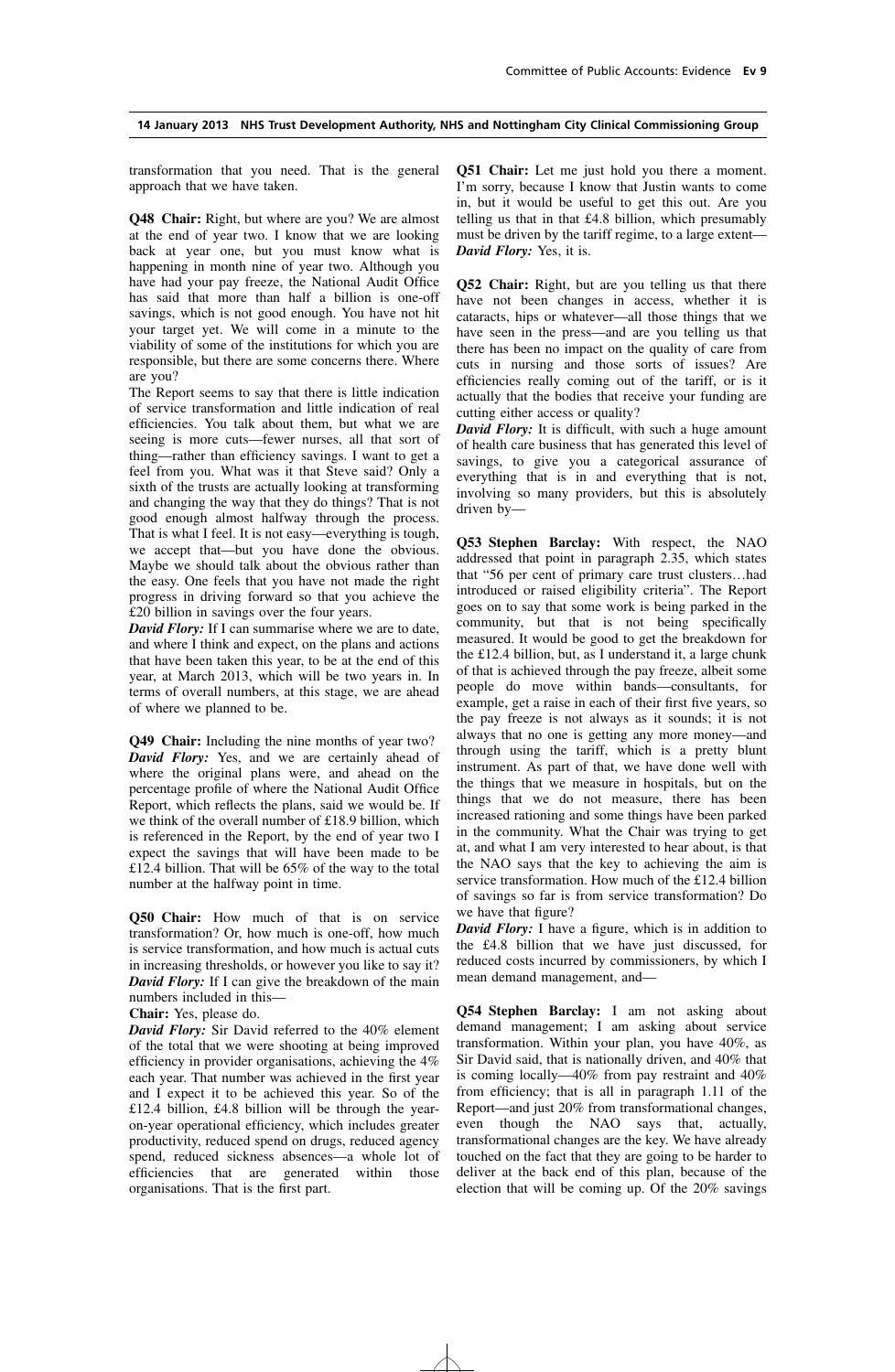in your overall plan, how much, as a cash sum, has been delivered at the halfway stage? *David Flory:* £875 million.

**Stephen Barclay:** £875 million—thank you.

**Q55 Meg Hillier:** On the opposite side to tariffs you have penalties—readmission penalties, for instance. How much are they raising? That must surely have an effect on clinical care. My particular issue is sickle cell, where readmission is penalised but is often necessary because of the nature of the illness. Is it possible for you to get us or do you have a figure for what readmissions penalties are raising? I think that is quite pertinent to service levels.

*David Flory:* I do not have the figure to date on total reduced expenditure on that. However, I would say that we introduced the policy two years ago in order to drive better clinical practice and better experiences for patients and to incentivise the system, not to, if you like, organise their care such that patients would need to be readmitted due to a less than ideal first experience. We found that it was a rather blunt rule that needed more sensitive application locally. As a result of that, we piloted in a number of places, and now advise it to be done everywhere, an audit to be done between commissioners and providers about which readmissions were avoidable and which were not. Out of that, we have a much more sensitive position in all parts of the country and more appropriate arrangements on what is and what is not paid for on readmissions agreed between commissioners and providers. Therefore, the headline of the rule is an indicator, but it is applied much more sensitively in different parts of the country.

**Q56 Meg Hillier:** Perhaps I can write to you for more specifics.

**David Flory:** Yes.

**Q57 Justin Tomlinson:** I have a quick point on the service transformation elements. They are often the most contentious parts, because what might make clinical sense and what might make sense on paper is often not supported by the public in their local communities. How much have you factored in that level of restraint in terms of delays and in terms of ultimately having to make decisions that do not make clinical sense and rejecting people?

*Sir David Nicholson:* What is true is that when we set up our plan in terms of service transformation, we did not take account of the electoral timetable. That was not what we were thinking about. We were thinking about what made best sense for us as we went forward.

**Q58 Stephen Barclay:** You haven't seen a "Save our local hospital" campaign before?

*Sir David Nicholson:* I have seen many.

**Meg Hillier:** Kidderminster is engraved on the heart of everyone here.

*Sir David Nicholson:* That is where I grew up. In fact I was using Kidderminster hospital myself recently.

**Q59 Chair:** This goes across political parties. We were trying to make sense of David Flory's figures. You said £800 million on transformation. I think you would get about £4 billion on your 20%. You have to get £4 billion on transformation, so you are getting more than 75% in the last two years and we are just sitting there thinking, "Really? Which hospitals are you going to close as we are in the run-up to a general election?"

*Sir David Nicholson:* As I say, when we set out the thing in 2008 we did not know what the electoral timetable was. Service change happens all the time and all around the country. Quite a lot of it gets done without any reference to national bodies or anything. It just gets done because it makes sense. People do it well. They argue the case locally and you get local buy-in to make it happen. So it does happen—quite a lot of the things David was talking about, which is predominantly about better support and help for people who live in the community, who are treated in the community and who are supported in the community without requiring to go into hospital.

**Q60 Justin Tomlinson:** Let me rephrase the question. What proportion of it do you envisage being contentious? I accept your point that a lot of service transformation is perfectly fine and perfectly acceptable to the public or they simply do not notice it.

*Sir David Nicholson:* We are just going into a phase now where quite a lot of fairly contentious service change issues are surfacing. If you take south London as an obvious example, north-west London, southwest London—

**Chair:** North-east London?

*Sir David Nicholson:* North-east London is always contentious. Staffordshire, Wakefield—

#### **Chair:** Peterborough?

*Sir David Nicholson:* There are a number that are coming to a head. People are doing exactly what we thought they would do. They spent the first 18 months to two years of this getting their act together so that they can now bring forward their proposals. Paediatric cardio surgery is another example. So you will see no shortage in the NHS of people wanting to do transformational change over the next 12 months or so.

**Q61 Ian Swales:** I would like to return to the question of financial incentives which I asked the previous witnesses. Mr Farrar was very clear that there are issues. We shouldn't be surprised at that because there is a section of the Report which contains some very worrying comments if we are to see delivery of this. Paragraph 3.17 starts: "Most providers (86 per cent) reported… that differing financial incentives between organisations are a major barrier to service transformation." Paragraph 3.19 says "These mechanisms do not always incentivise providers to transform services... it can create perverse incentives now that the NHS is seeking to reduce hospital activity… Conversely, in community settings, 90 per cent of care is reimbursed under block contracts, which do not provide incentives to increase activity". What I am feeling from this is that we have set a framework—it has been set and thought about—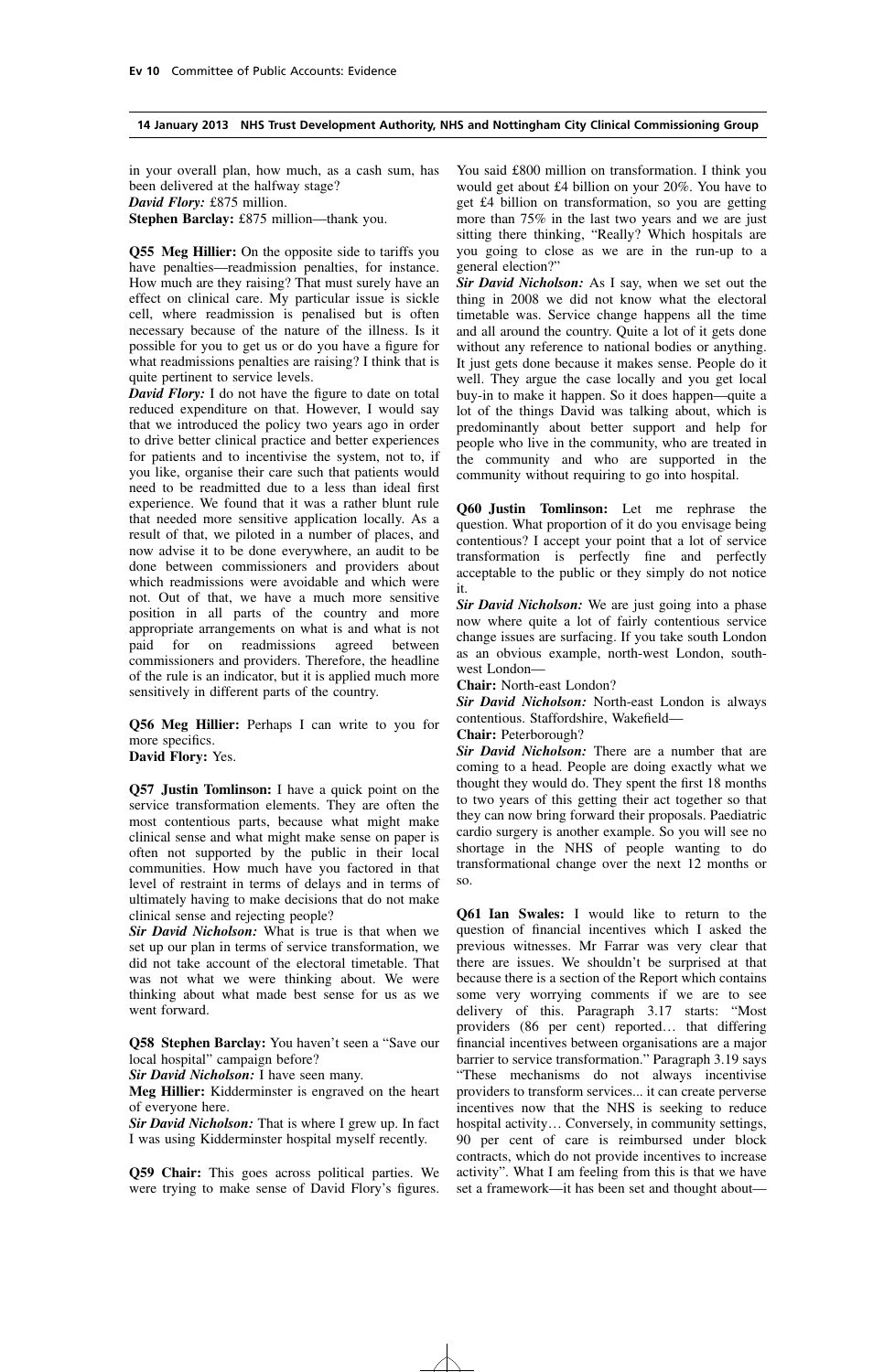which appears not to be targeted at delivering the very change that you want to see.

*Sir David Nicholson:* There are three levels on which I would answer that question. First, you are absolutely right that the basic frame was set at a time when the NHS was getting plenty of growth. So in lots of ways you can see that many of the incentives that have been built into this system were designed for growth and we are not in that position any more. We have dealt with this in two or three ways. First, where it is obviously not in the right place, we have tried to make short-term decisions which rebalance it. The most obvious example is the thing that Mike Farrar talked about, which is giving people the 30% for their extra emergency activity. The reason for doing that was less to do with fining people and more to do with the idea that people would not be able to sustain it, so they would work across organisations with their community services, with their commissioners, to come to solutions that would resolve the issue, and in many places in the country, they have done. We have made some short-term decisions to do that.

Secondly, we have shifted a lot of the tariff around, which is not as blunt as it used to be—what we would describe as a best practice tariff. For many of the conditions, there is a specific tariff that relates to that condition and relates to the best practice for delivering—stroke being a good example of that.

Thirdly, we are starting to work on pilot payment systems, which absolutely take the point you make. For example, the development of year-of-care tariffs; we give organisations an amount of money to care for an individual for a whole year. It is up to them then how they organise it. We are absolutely cognisant that the current access is not all that it should be and we are trying to move as fast as we can.

**Q62 Ian Swales:** So would I be right in saying that the current system incentivises hospitals to maintain and even grow their activity?

*Sir David Nicholson:* For some of their activity, it does.

**Q63 Ian Swales:** To add to that—because this is certainly something I see in my constituency—there is this boundary, which I think was mentioned in the previous evidence, between hospital and social care. I had one case, which I mentioned in Parliament, where one of my constituents was discharged from a hospital in November, but was there until the new budget year started for social care and was discharged in the first week of April. The system—the NHS—paid for four months of a hospital bed for somebody who should not have been in hospital. That can only be to do with budgetary constraints. How are we going to make it seamless? If the NHS wants more things to be done in the community, how can it be seamless and how can the incentives work to make that happen?

*Sir David Nicholson:* It is a bad story on almost every level you have just described, for the individual and the organisation. I cannot believe that locally there is not a way to solve those problems. In a sense, we need to think about what we can do to help people and give them the flexibility to do it. It cannot be that the system is so inflexible. We need to think about how we support—

**Chair:** What does that mean? This is not a new problem. You could go round the table and find that we have all got stories. Local authorities are skint. They are cutting their social care budgets. For your financial savings, you depend on local authorities taking more people out of hospital or stopping them from going in. I just do not see how you are squaring that circle. You tell us you are going to think about it, but we are halfway through. *[Interruption.]*

*Sir David Nicholson:* No, I certainly don't want to do that. We are creating some institutional ways of dealing with it. The development of the health and wellbeing boards. Bringing people together to make those things—

**Q64 Chair:** But it's the money. Let's talk about the money.

*Sir David Nicholson:* Okay. That enables you increasingly to pool budgets and resources. We handed over to local authorities last year more than £600 million; we are building up to almost £1 billion a year that we will be handing over to local authorities. **Chair:** And can I tell you what they are doing with it? They are using it to avoid cuts they would otherwise have to make. I do not think my authority is unique in that.

**Q65 Ian Swales:** I have to say on the good side that I know there is some good joint working emerging in my area in the very way that you describe, but, as Chair says, the issue is how we can make the system responsive enough to deal with the case I mentioned, and indeed many others, so that the freedoms people have to do the right thing are there, regardless of what organisation's badge is stuck on their forehead, because that seems to be the problem at the moment. *Hugh Porter:* May I say, I am a coal-face worker, so you are talking about transformational change, I am listening to that and I am expected to deliver your transformational change? As Sir David said, we are actually delivering a lot as we go along. It is not so obvious—yes, we are closing a hospital—but a lot more of it is about change in pathways and change in reducing unnecessary clinical variation. But in terms of that social care process, one of the reasons you may feel transformation has been slow is that it takes time to build relationships with the clinicians, with our patients and with our social care colleagues, and it takes time to build trust and move forward on that transformation. We are talking about complex systems.

**Q66 Ian Swales:** The answer you are giving is about organisations. The patient is not interested in what organisation they are dealing with. They want a seamless process that deals with whatever their acute needs are, followed by their care needs. The fact that they might be crossing organisational boundaries is of absolutely no interest to them, so the idea that somehow we have to bring people along—the people who need to be brought along are the people who are managing the system. That seems to be where the problems are.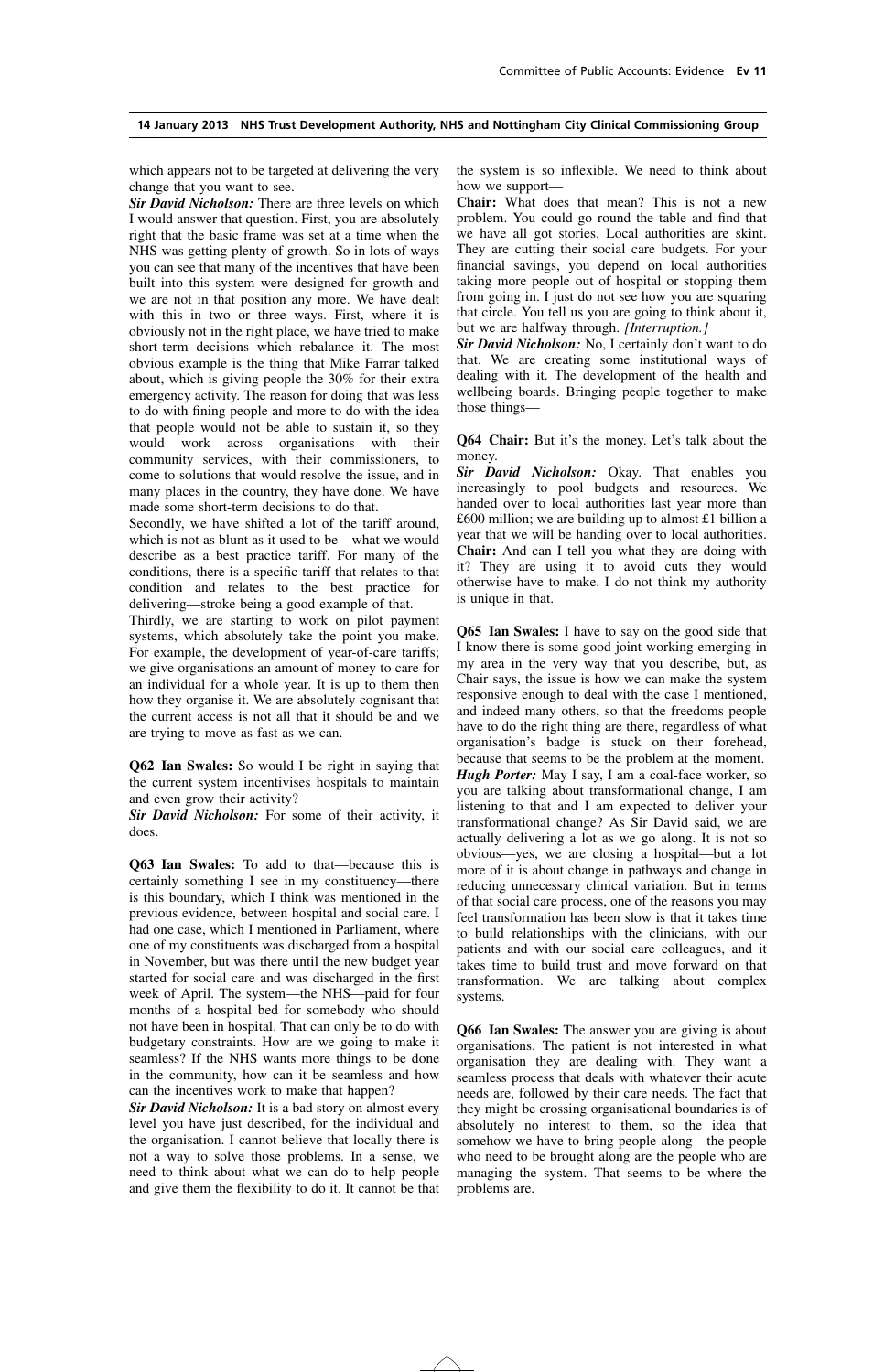*Hugh Porter:* There is an example in Nottingham. We talked about CCGs and whether they could manage strategic modelling. We have something called Productive Notts, which is all the CCGs and social care coming together to break those boundaries down, because, yes, we want the patient to be at the centre of the health and social care system.

**Q67 Chair:** Are you getting there?

*Hugh Porter:* We are getting there, but it is not easy.

#### **Q68 Chair:** What does that mean?

*Hugh Porter:* For instance, we are currently working on integrated care teams, which will bring social care and health care working around primary care in the community so that we can move people out.

**Q69 Chair:** And where is the money? Who does the money sit with?

*Hugh Porter:* The money currently mostly sits with us, in terms of the finance to change that. That is why you have to build trust.

**Q70 Ian Swales:** When you say it is not easy—the top one or two things that are not easy—what is it that is not easy about this?

*Hugh Porter:* We have to address the financial incentives that you have just been talking about that are not necessarily aligned to what we want to do. You can locally change those.

**Q71 Ian Swales:** Is this a wheel that has to be invented a few hundred times?

*Hugh Porter:* No, there are some great examples. There is a lot of learning there. Sir David mentioned north-west London where they have done a lot of work on this. We have been to visit them, because we do not want to reinvent the wheel. We do not have time to reinvent the wheel.

**Q72 Ian Swales:** It is interesting. It is clearly progress, but I do not think the Committee is filled with confidence that there is enough drive and incentive to do this at the pace that needs to happen to deliver what you have promised.

*Sir David Nicholson:* My final point is that no matter how clever we are at the centre and we identify these incentives and the rest of it, it is in local circumstances where they play out, and so part of this has to be giving people like Hugh and his people more flexibility to use the tools more creatively. No matter how clever we are, we will not quite get the tools right for every eventuality, and that is one thing that we want to do.

**Q73 Chair:** Well, the tariffs are national. I have to make that comment. So there is something that you have in your control. You, through your tariffs, are driving the incentives that make hospitals look for more business. That is your decision.

*Sir David Nicholson:* Absolutely it is our decision.

**Q74 Chair:** So it is a national thing that you have to sort out.

*Sir David Nicholson:* And we are on to it.

*David Flory:* To drive the efficiencies that we talked about earlier, we need to have the tariff structure that we have in acute care—understanding the price that will be paid for a particular procedure—and some hospitals need to improve their efficiency in order to work in that way. But there is much more to the tariff system than that. I can give one other example. Sir David referred to best practice tariffs. Some of the first best practice tariffs that we introduced were for a total hip and knee replacement. The price in the way it is calculated, with all the clinical expert groups and so on, reflects a five-day length of stay, which is absolute best practice for this type of clinical procedure. This is a way in which it is not just about the hospital getting more in, but the structure of the tariff enables us to recognise what best practice is. That reflects better patient experience, first and foremost, with all the evidence behind that about a better clinical outcome and a reduced cost to both the hospital and the commissioner in that whole experience. The tariff is not just about inflating elective work; it can do a lot more, and I think that is a really powerful example of QIPP.

**Q75 Meg Hillier:** On the previous discussion that Ian Swales started, I remember being a carer for two people living independently and supporting each other. Thirteen different agencies, a mixture of NHS and social care, and the amount of time I spent organising that—I do not know how anybody would do it if they did not have somebody, and if you are a working carer it is very hard. There is no magic bullet, Sir David, for you or the NHS, but there is an option for you to put financial incentives on getting people out of hospitals. Maybe some of the tariff work might contribute to that. I will leave that as a thought.

I wanted to touch on the bit about data, particularly because in my own area my primary care trust is all but defunct now. It is in legal existence, but the clinical commissioning group has taken over. In paragraph 9 of the Report, that section of the key findings talks about the lack of consistency in collecting data. You say, Sir David, that you are in charge of the NHS, but if you do not know what is happening—if the data is not consistent—how can you be really sure that what you hope is happening is actually happening?

*Sir David Nicholson:* It is a constant thing. You never get there; you are constantly refining, constantly looking at the data, constantly working it out and constantly defining the definitions that you use. Interestingly, one of the things in the Health and Social Care Act is that for the first time we have one organisation responsible for data definitions in the NHS, which is the Commissioning Board. That has never happened before. We have a variety of organisations that can define things in different ways, and so we have not collected data in the most effective way we can. We are doing all of that. The biggest driver for improving data, in our experience, is transparency—publishing that data and being really open about it. As you can see from the work we are doing at the moment, where on every level we are trying to get that data out into the public domain, we think that is the best way of ensuring that people look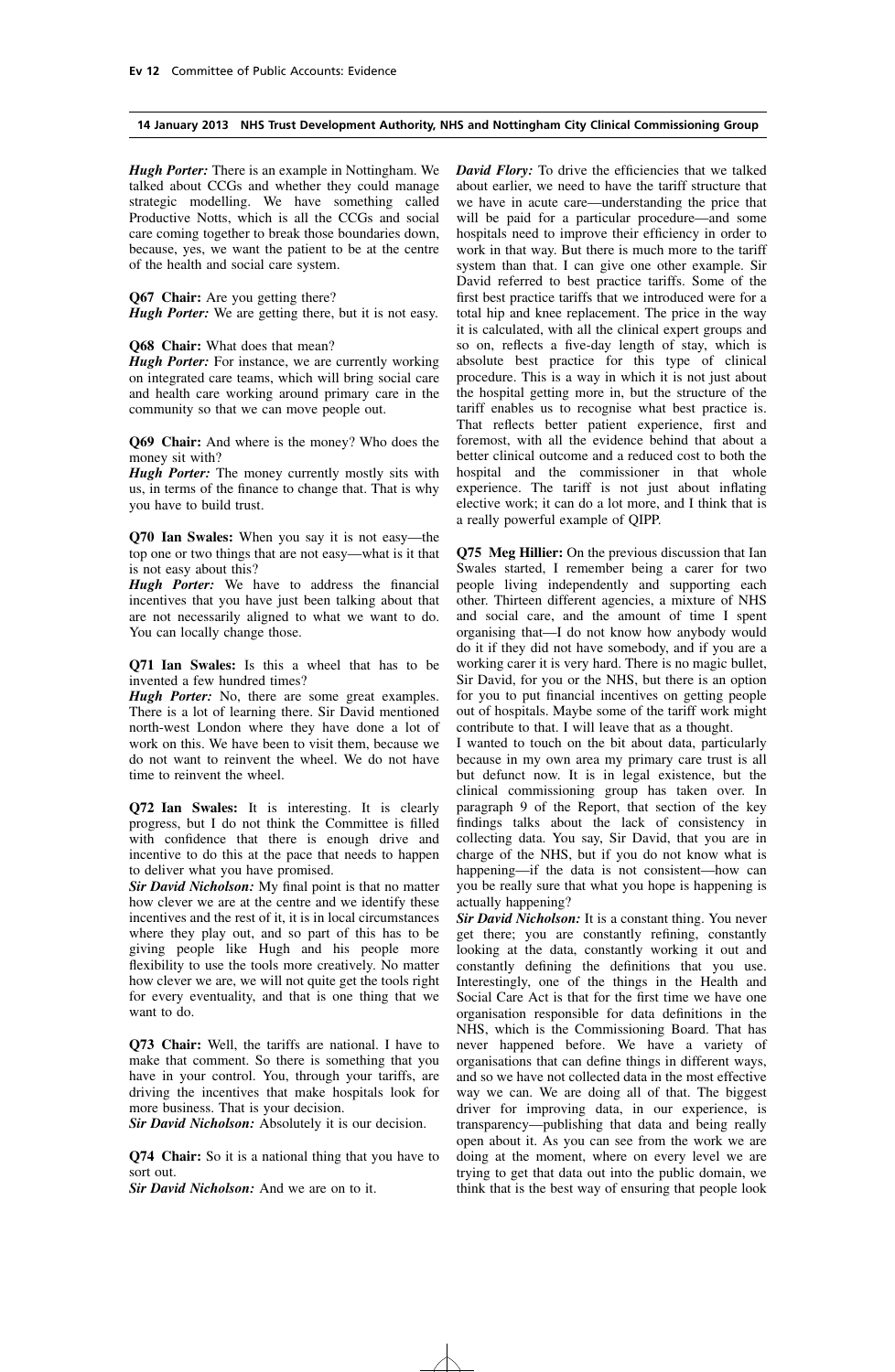at it, and they compare each other with it and we can get it better.

**Q76 Meg Hillier:** We certainly support that. As a Committee—I think I speak for us all—we want to see greater transparency and more data out there. You can put as much data as you want out to the public, but it is not always digestible. Are you encouraging things such as app competitions, where you have these weekend competitions where people come up with an app?

*Sir David Nicholson:* All of that. We have got a whole train of work in relation to that. Sir Bruce is leading work around getting clinical data in digestible forms for patients and the public as well.

**Q77 Meg Hillier:** So if I had a heart operation looming—

*Sir David Nicholson:* Cardiac surgeons.

**Meg Hillier:** Yes. How would I know which of your colleagues would be the best or which would be the riskiest hospital to go to?

*Sir Bruce Keogh:* Well, there is a long history around that, and I led the—

**Q78 Meg Hillier:** Perhaps that is not a good example. Maybe something more mundane would be a better example.

*Sir Bruce Keogh:* I led the publication of individual heart surgeon data some years ago, which is available at the moment on the Care Quality Commission website. We are shifting it off that website to put it somewhere else in the not-too-distant future, but you will see from the planning guidance from the Commissioning Board that we have now homed in on nine other different specialties and we will be doing the same. I see that as being an iterative process that will help people make that kind of judgment. The most important thing that comes out of publishing that data is not the publication itself but the fact that people then really start to reflect on their practice and how they can be better than their colleagues, frankly.

**Q79 Meg Hillier:** You are shining a light. That's good. What if, for example, I had an elderly relative who was needing a procedure and I knew that there was this issue about people being in hospital for a long while, perhaps because of the social care issues? Is that yet possible to assess? *Sir Bruce Keogh:* No.

**Q80 Meg Hillier:** Is that something you have plans for? That is the sort of day-to-day stuff that is probably more routine. I do not know how many heart operations happen a year, but as a percentage of the NHS's activity it is not very big, is it?

*Sir Bruce Keogh:* That is a fair comment and challenge. We are busy working through the sorts of data that we are going to publish and how we are going to publish them. We see the portal for that as ultimately being NHS Choices, and we are working on that sort of data at the moment.

**Q81 Meg Hillier:** That is the current world, which is confusing enough, with PCTs not doing the same thing and being a bit variable. What about clinical commissioning groups? You say, Sir David, you had set the dataset requirements centrally. With all these brand new organisations, are they all going to start playing ball from day one, because they are presumably taking on historical data? Do you think the proliferation will ease or make more complicated your task in hand?

*Sir David Nicholson:* There is a whole load of complex work going on at the moment to ensure that the data streams continue as all the moving parts in the NHS move together.

**Q82 Meg Hillier:** How much is that costing?

*Sir David Nicholson:* It is not the cost of it, because there are people currently doing all this work, but it is a high risk for us as we go forward. I can reassure you that we are properly risk-assessed always. We have people working on it at the moment. We are moderately confident at the moment that we will get to the other side of this change with those data streams in place, but it is going to be quite tough to do it.

**Q83 Meg Hillier:** I have a very good clinical commissioning group, led ably by local GPs—while they still hang on in there, because I think some of them may get disillusioned by the process—but if they were not good, what control will you have over them, if there is really bad performance?

*Sir David Nicholson:* About data, or generally?

**Q84 Meg Hillier:** The data would reveal, more importantly, poor performance.

*Sir David Nicholson:* As you know, we are going through the authorisation process at the moment with each individual clinical commissioning group. We are making an assessment about their state of readiness. We are making some judgments about those which will be able to start on 1 April with their full panoply of powers, and those which will not. We will make a judgment about who we can get through that authorisation. I am very positive about it at the moment; it seems to be going pretty well. We have our statutory powers around the appointment of the accountable officer. We have worked very closely with CCGs around all of that, so we have the powers around the appointment of the officer. We are about to set out our assurance system, which will show how we, as a commissioning board, can assure ourselves that CCGs are delivering what they said they would deliver. If there is serious failure or the potential for serious failure, we have the power to intervene directly in organisations.

**Q85 Meg Hillier:** That is good, because in the NAO Report, because of the data problem, it was found that only £3.4 billion of the  $£5.8$  billion of efficiency savings reported—less than 60%—could be substantiated using the data. Are you telling me that we are moving from that picture to, from 1 April, a substantially better one? Is that your prediction that we can hold you to in future?

*Sir David Nicholson:* In response to that particular comment, the thing about all these changes is that if you were a CCG, you would probably have 60 or 70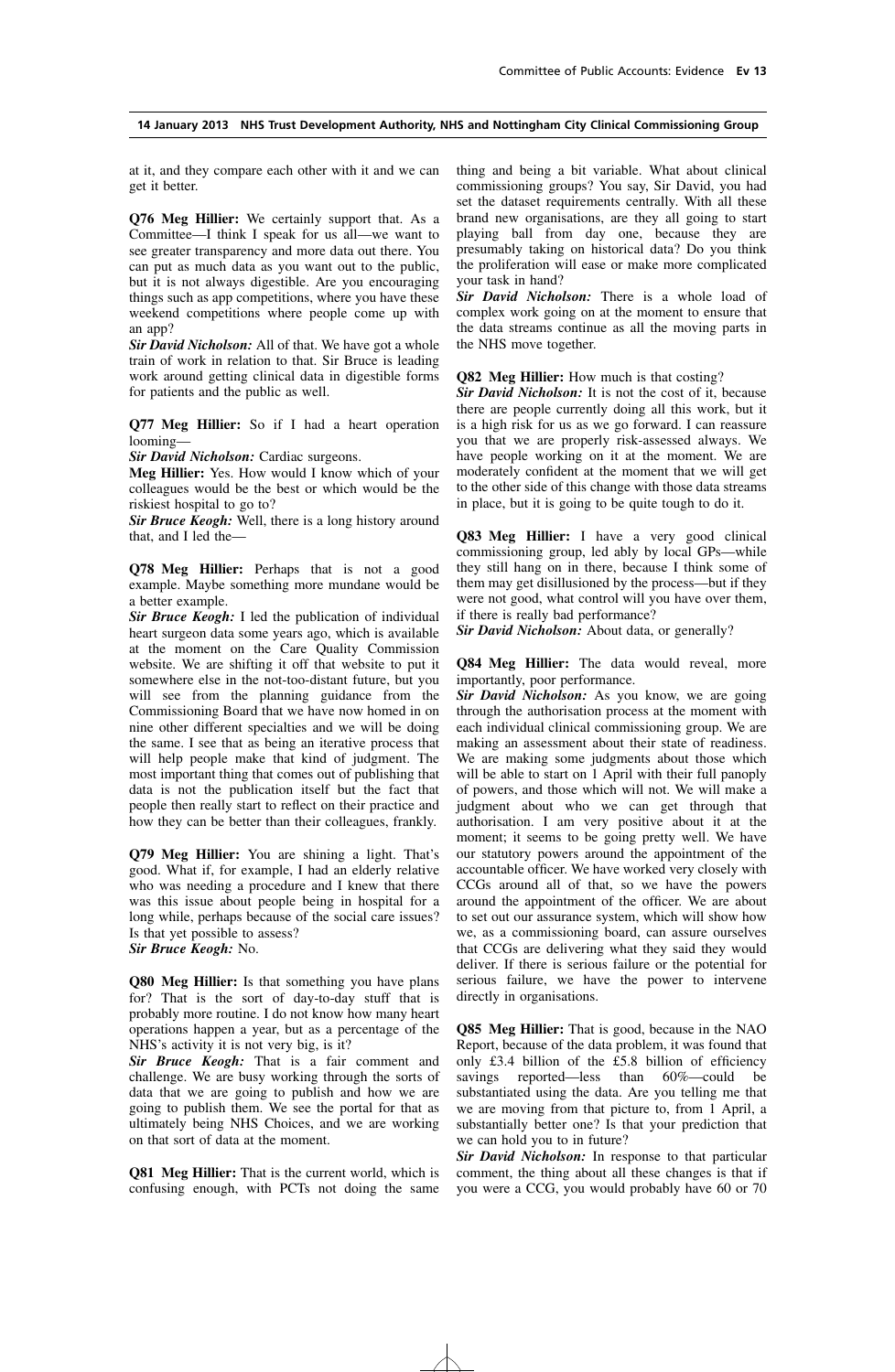lines in your efficiency programme. We thought about how you would—it is the same for PCTs—get to a place where you could assure yourself that they were delivering everything they said they would deliver. We tried quite a lot of data collection and we found that it completely stifled people. There was a real danger for us about micro-management and stifling people, so we tried very hard to look at outcomes, and in particular, through the planning process, to identify the things that CCGs are planning to do—high-level things, not micro-managing by any stretch of the imagination—particularly around service imagination—particularly around service transformation and service change, which we are particularly interested in. Part of that, as we know, is that there is quite a long lead time on it. You can do the preparatory work in one year and deliver the savings in the next, but very often in the past, we have just focused on the in-year.

We are trying to collect what I guess the NAO might describe as soft intelligence and soft information about all of these, rather than having significantly large data collection exercises, because at the end of the day, the things that we are particularly interested in are what their financial delivery is in all of that, but more importantly, what the impact on service is.

**Q86 Meg Hillier:** In summary, would it be that if it is a good organisation, you give it a fair wind—if a few indicators show it is doing okay—but if you have worries, you go in deeper?

*Sir David Nicholson:* That is probably—

**Q87 Chair:** Having data that you can then compare does not mean that you have to vet the data all the time. You just want data that can be compared, and we have not got that. It is not an issue about putting an extra burden on everybody or duplicating how you do it, you just want comparative data and we have not got that. I think you are wrong to say it would have been burdensome—just wrong.

*David Flory:* On the £3.4 billion?

**Chair:** Well the £3.4 billion is one way of taking this.

**Q88 Meg Hillier:** Chair, may I make an offer to Sir David? If you are really interested in the app proposal, I am the MP for Tech City and I am happy to facilitate connections if you would like one of those special weekends with us.

*Sir David Nicholson:* Yes, that would be very helpful.

**Q89 Chair:** Let us just have an answer, because I do not accept your argument.

*David Flory:* On the £3.4 billion, we assured on £3.4 billion out of the 5.8, which is recognised in the Report. The fact is not that we do not know where the other 2.4 is; it makes the point, rightly, that the national assumptions about pay freeze and what we can see in terms of changing activity can, if you like, prove the point for 3.4 of the 5.8. The other aspects, which are happening locally and are more at local discretion, are happening, being reported and signed off by accountable officers in PCTs. All the information is there; it is not that half of it has been in a black hole and we do not quite know where it has come from.

*Laura Brackwell:* What David says is right, but the question is to what extent there was assurance around what is being reported locally. We found inconsistencies in simple things, for example, whether costs were being consistently netted off. That is a fairly basic principle of measuring savings.

**Q90 Chair:** What is your answer to that?

*David Flory:* I absolutely agree the point that the NAO make on this, but the 18.9 number, which we have referenced and are chasing, is a gross number. Ultimately, the net position on this is zero, because all the savings that we are making are being reinvested elsewhere in the service.

**Q91 Stephen Barclay:** With respect, that is not what the Report says. It says: "For example, one primary care trust reported savings of £2.2 million," but ignored "one-off redundancy payments of £1.1 million", so what they reported was factually incorrect. You are giving the Committee figures and what the NAO are saying, in paragraph 2.8, is that you have not "set clear criteria for what types of savings should be reported", and you have not asked whether those savings are recurring or non-recurring, which is obviously material to the future. There are trusts not including one-off costs even though they are considerable within the savings being reported.

*David Flory:* The £18.9 billion is the gross recurring cost that needs to be saved, and the money released for reinvestment. The example—

#### **Q92 Chair:** Answer the question.

*David Flory:* Yes, I will. In the example that is given, there are costs to be incurred in effecting some of the changes to make the gross savings, but that does not net off against the 18.9; it is a one-off redundancy cost, and the PCTs are providing for it.

**Q93 Stephen Barclay:** You are answering a totally different question. You have a target saving—we understand that. You said £12.4 billion of savings have been achieved so far, but with this Report we are questioning how accurate that figure is if the trusts are reporting those savings in different ways. If some trusts are not including one-off costs, how reliable is the £12.4 billion?

*David Flory:* The £12.4 billion is gross of one-off costs.

**Chair:** You don't know because you don't have comparative data.

*Laura Brackwell:* I think it is inconsistent; some PCTs were netting off and others were not.

**Q94 Chris Heaton-Harris:** May I, not particularly helpfully, follow that up? On page 36, under figure 16 it says, "Forty-seven per cent of primary care trust clusters reinvested less than a quarter of their cashreleasing savings in transforming services in 2011–12." Is it realistic to expect that in following years, enough will be reinvested to generate further sustainable efficiency savings?

*David Flory:* I reference back to the discussion that we had before about the extent to which savings from transformational change have contributed to the total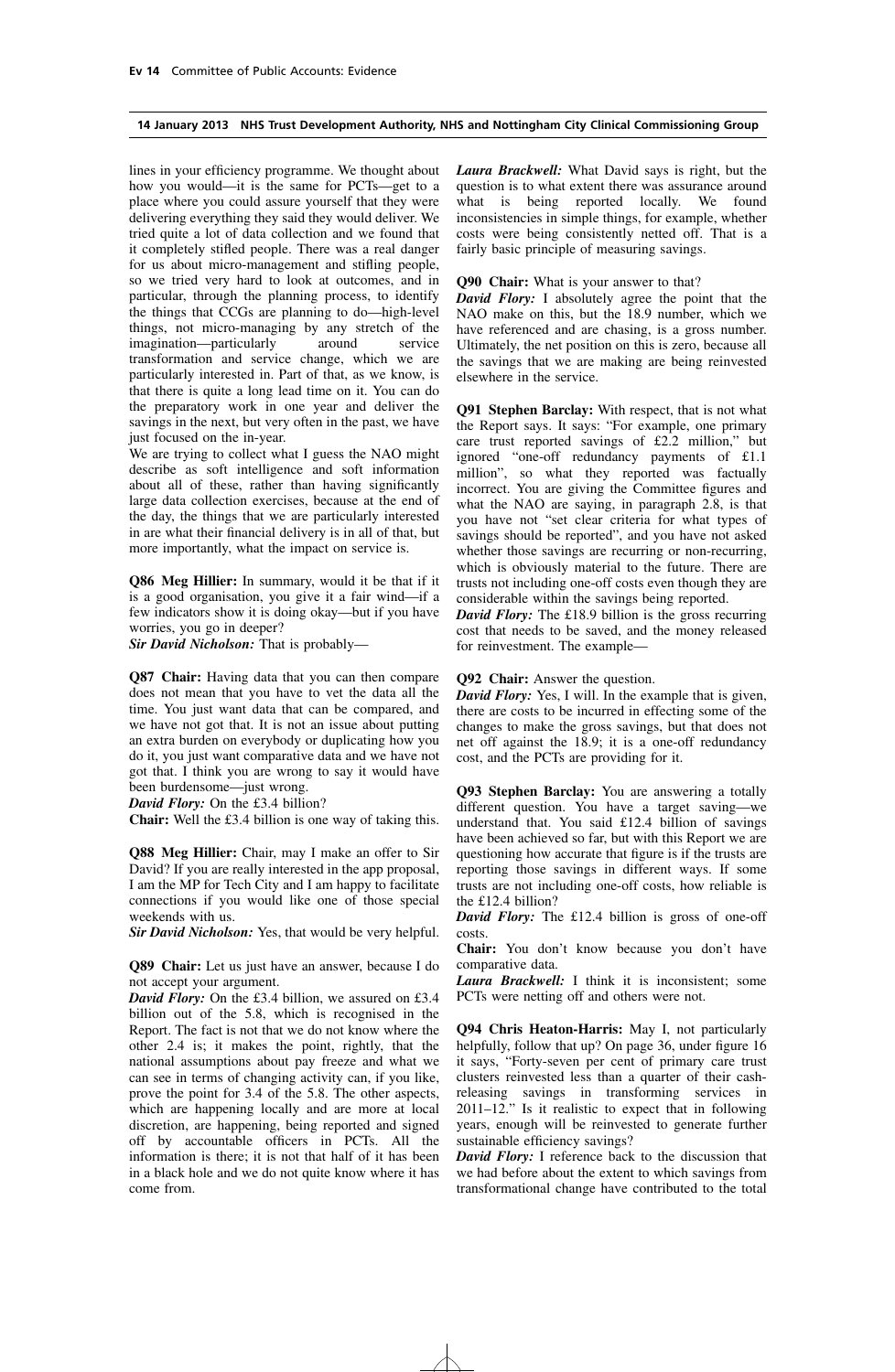so far. What the conclusion that you have quoted suggests, and I would recognise as being right, is that much of the savings have been reinvested not in what we describe as new care models, but in terms of making further investment in what exists, recognising the growth in demands on the service. They have been reinvested, but not necessarily in what we would have recognised so far in the service transformation.

**Q95 Chris Heaton-Harris:** We had a wonderful "Yes, Minister" moment earlier, when Sir David told us that you do not take into account electoral cycles in delivering service transformation. You don't really have to take into account electoral cycles. There was a by-election in Corby, with which part of my constituency shares Kettering hospital. We had a "Save our Hospital" campaign when the hospital was not going to be closed and we had a "Save our Services" campaign, because it is all part of a service transformation called "Healthier Together" to bring better specialist services to individual hospitals. It is one of five hospitals in a group now forming in the south-east midlands. It sounds like a good idea, but on the doorstep in any election campaign it is politically toxic. Labour might have done it that time, but we might have done it in other campaigns in a general election. I wonder how or why you did not consider the electoral timetable.

*Sir David Nicholson:* In 2008, we did not know what it was. That was the only point that I was making. It was before fixed-term Parliaments and all the rest of it.

**Q96 Chris Heaton-Harris:** Is there any good time in the electoral timetable for this?

*Sir David Nicholson:* There is no doubt that the closer you get to a general election the more difficult it is to make service change in the NHS. That is not because Governments tell you that you should not do it; it is because of the environment you operate in. I said 18 months ago to the NHS overall that the next 18 months are the window to make service change—if there ever is a window. For significant service change that potentially requires national and independent review panel activity, now is the time to do it. You get that period in the electoral cycle during the first part of a new Government or regime when all the promises that people made on the doorstep around the election campaign mean that you can't do very much. At the end of the process you get to the point when people are worried about the general election. There is a middle bit that is probably historically for the NHS the best time to fit it in.

**Q97 Chris Heaton-Harris:** I do understand and I quite like the idea of the service transformation that might be delivered for my particular area. Equally, of those five hospitals, four of them are financially okay and Monitor is having some issues with one of them. There are concerns that we are going to be taking on a hospital that is not performing, and that we are going to be taking on someone else's deficit essentially, so there are concerns about that. But that is by the bye. Are you not also finding it difficult to sell this to your staff within the NHS? There is some stuff in the Report about the number of primary care trust clusters concerned about staff in general, service transformation, how comfortable they are with it and whether they are going to have a role in future:  $71\%$ of PCT clusters think that the NHS reorganisation has created uncertainty regarding roles and responsibilities.

*Sir David Nicholson:* Well, it has.

#### **Q98 Chris Heaton-Harris:** I know.

*Sir David Nicholson:* Because we have abolished them all.

**Q99 Chris Heaton-Harris:** You are struggling in a very tight limited time frame, because of, alas, the political constraints that we throw on you, to sell a very complex message of change and, at the same time, you are struggling to take your staff with you. Staff talk to patients and visitors, and everybody talks to their GP. GPs are leaving. I am told that if you are a GP over 50 you are becoming a bit of a rare species at the moment. There are some issues that we need to deal with, aren't there?

*Sir David Nicholson:* Nobody said it was straightforward, did they? It is complicated and difficult.

**Q100 Chris Heaton-Harris:** And we also had the Nicholson challenge, I seem to remember, at the beginning of this process.

*Sir David Nicholson:* It wasn't my title. I did not call it the Nicholson challenge, I can assure you. It is necessary to do. In order to sustain a universally available, free at the point of use health service, we need to change completely the way in which we deliver care. Interestingly, my experience in terms of staff—particularly clinical staff—is that virtually everyone signs up to the need for change and the case for change.

Where we obviously have difficulties is when that translates to your individual department, unit or whatever. That is what you see played out in London and in the rest of the country, but that is not to say that we should not do it. Our experience is that if you can get senior clinicians to lead the discussion and the debate with the public, you can get a lot done, and you can get a lot of change to happen.

**Q101 Chair:** I want to come in, because in a way you have turned the attack on us. This is from my own personal experience, and I am sure it is true of other MPs around the room. Stroke is a very good example: you demonstrated a better service in specialised units; people then had confidence in it and it was therefore easier to reorganise. When you are talking about a lot of these A and E closures, the campaigns are not just by MPs; the *Mail* has been running a massive campaign, the *Telegraph* is running a massive campaign—everybody is running campaigns. It is because you cannot demonstrate to our local people that the alternative services are in place. That is your management job, Sir David.

*Sir David Nicholson:* I am not trying to turn the attack on you at all, because it is our responsibility to explain to the population—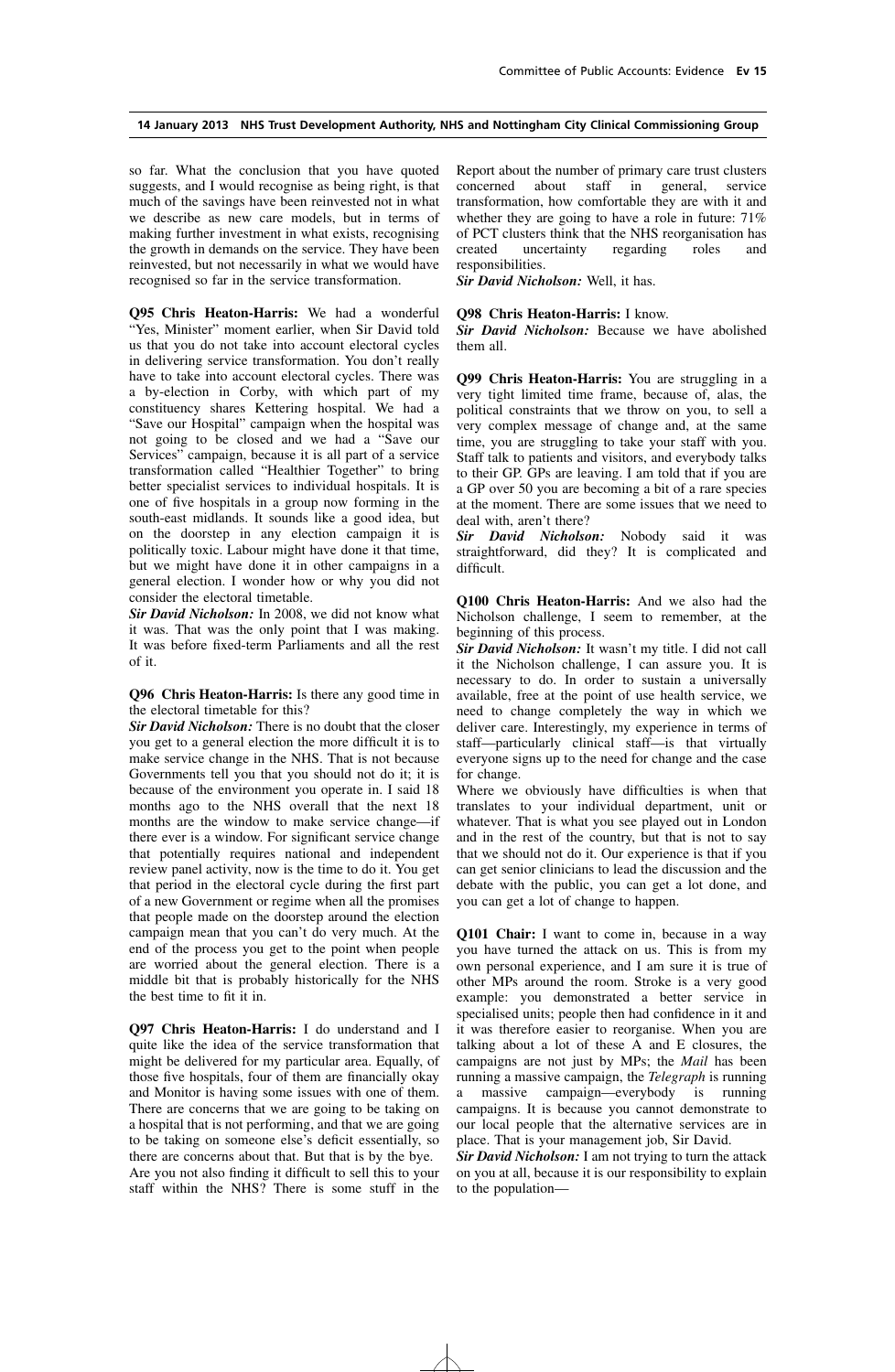**Chair:** It is not explaining; once you demonstrated that the alternatives were there, you would have all of us with you saying that it therefore makes sense to go with a closure or a redirection of services. But you never, never get to that point. That, I am afraid, is an NHS management issue, not a political issue.

**Chris Heaton-Harris:** There are other examples of services that are specialised, such as neonatal care, which is specialised in certain places. It means that babies and mothers are rushed around the country, but when they get to the place where they should be, they have some of the best care you could possibly get in the world. There are good examples out there.

**Fiona Mactaggart:** The average qualification for nurses in baby care units has gone from level 8 grade or level 6 grade to the majority of those nurses being much less well paid. There are hidden cuts that we don't hear about.

**Q102 Chris Heaton-Harris:** There are always issues. I work with Bliss, the charity that campaigns on this. I think everybody buys into the principle of having a better specialist service that will help you; but we need the material, although it may not necessarily be part of this Report.

*Sir Bruce Keogh:* We do have very powerful examples. Children's heart surgery would be one: we have a relatively small speciality, which treats only about 4,000 to 5,000 patients a year, with only 29 consultants involved, and we have rising expectations, because babies are getting smaller but technology is getting more complex and post-operative care is becoming more tricky. In those cases, we try to futureproof the NHS by saying, "Let's shift from having 11 units down to six or seven." The patients groups accept the arguments, the profession accepts the arguments and independent reviews think it is good, but when it actually comes down to it, personal, professional and political forces conspire to perpetuate mediocrity and inhibit the pursuit of excellence. When it comes down to it, people are interested in preserving the status quo. We see that with some of the surgeons involved. We see it with the politicians, who accept the case for change, but "Not in my unit." We need the support of our political colleagues in some of these changes; we need them sometimes to step above personal and local interests. I implore the Committee to try to help us with that in some of these endeavours.

**Q103 Stephen Barclay:** Thank you for that, Sir Bruce. It is exactly where I wanted to go. There is a very positive case for service transformation. It has almost all been talked of in financial terms, but if we have better, quicker operations, there is less time on repeat visits and less impact on clinical negligence; but to get that case across to people, they have to understand where it is going wrong—where the operation they are being offered at the moment is of a significantly inferior quality. The Royal College of Surgeons talked of fewer, safer specialised facilities. Why is there such resistance to publishing the data that make that case? If you take your own example of individual surgical performance, you have been debating this for over a decade, yet, with the exception of heart operations, we still do not have the data.

*Sir Bruce Keogh:* There are two parts to that question. The first part was about demonstrating that something is inferior, in order to move forward. I think we all share the view that even when services are okay, that is not good enough for the aspirations for the NHS. We need to pursue excellence. If we take children's heart surgery, I would not for one moment say that any of the units are bad. I am simply saying that it is going to get more complicated in the future. I want to avoid another Bristol in that debate.

Then we come to the business about publishing individual clinicians' results. It was a complex, tricky and emotional issue for the heart surgery profession, but there was a burning platform in terms of Bristol and there was a direction of travel in the United States towards publishing. We did it in heart surgery and then we looked to see what the impact was. The naysayers said surgeons would get suspended, patients would be denied high-risk surgery, the data are not up to scratch and you cannot compare surgeons who do high-risk cases. I think we have put most of those arguments to bed. We can now demonstrate that adult heart surgery in this country is a statistical outlier in terms of good performance compared with the rest of Europe. We are in a very good position.

The Commissioning Board, in terms of setting the agenda for the next year or so, has committed to seeking the publication of results in other areas. This is going to be a tricky area. I have already started to get letters saying that the data are dodgy and you cannot compare apples with oranges—the same arguments that Florence Nightingale faced in 1864, when she wrote her book *Notes on Hospitals*, which you are obviously familiar with. We will get there, but it will be tricky. But it is a good thing to do because it will focus people on improving their service.

You might be wondering why I am describing this at a Public Accounts Committee. What has it got to do with money? We have pretty hard evidence, particularly from a colleague of mine in the US who looked at all the heart surgery units in Virginia, all of which were performing better than the national average. The cost of coronary bypass surgery in a good unit was \$30,000, and in a very good unit it was \$20,000. That makes intuitive sense because if you operate on the right patient and do a good operation, there are fewer complications, a shorter stay in hospital and so forth. Taking that knowledge, we have been out to consultation with colleagues in the NHS and said, "Send us your examples." We now have a section on the NICE website with examples of better care costing less; they are available for the public and others to see and work on. I hope that this will set a new cultural dimension in the way we tackle the issue—the recognition that better care does not necessarily cost more, and, in fact, may save money.

**Q104 Stephen Barclay:** I absolutely agree that better care does not cost more. The clinical negligence bill has gone up £10 billion in five years. But that is a different budget and behaviours are not necessarily aligned. My frustration is the visibility. If there is a bad surgeon, people inside the NHS will know and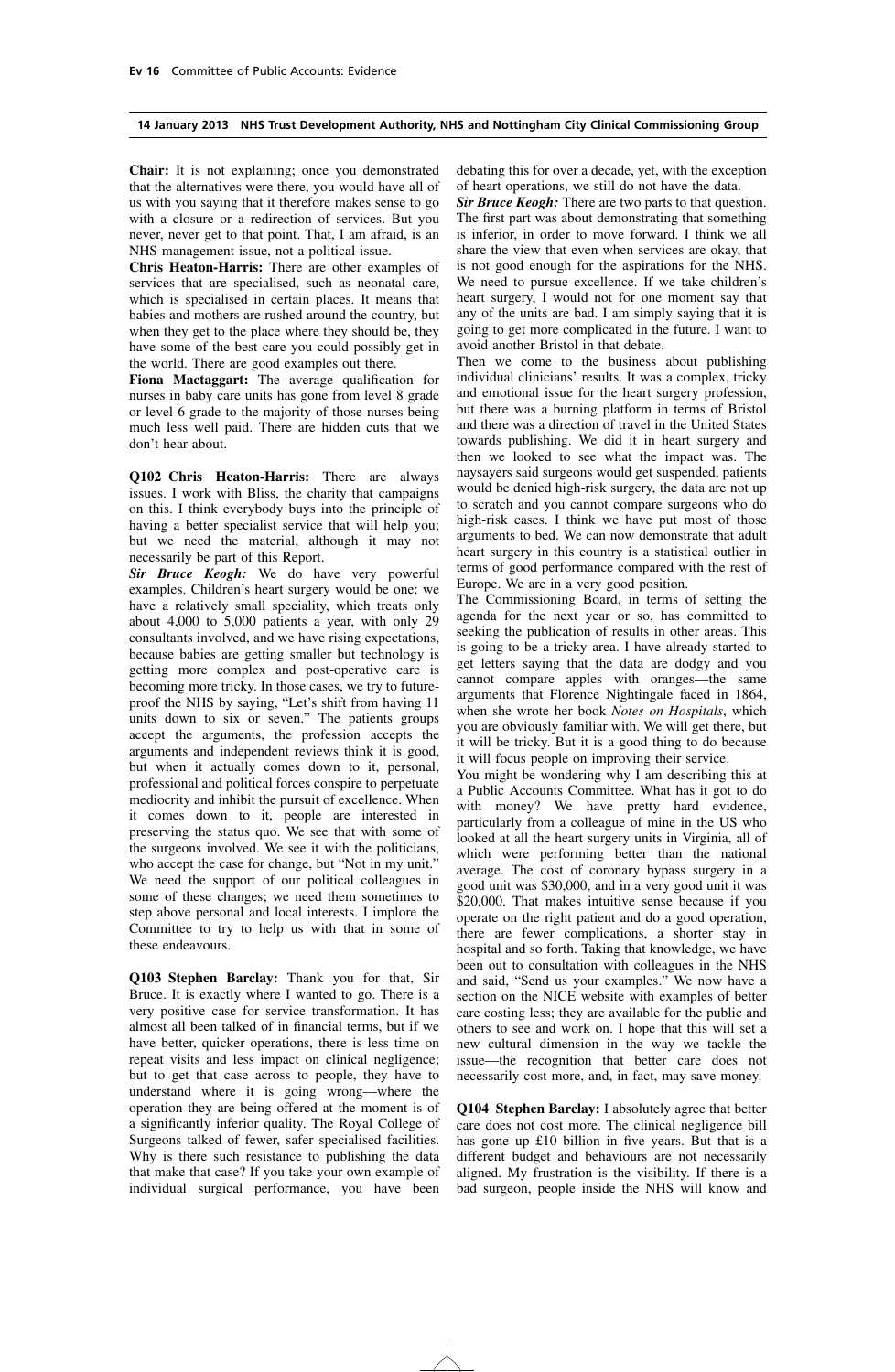will ensure that their family member does not go to that surgeon, yet our constituents continue to be sent to surgeons that people in the NHS know perform badly. I tried, ahead of today, because it was more geared to efficiency, to get some comparative data for surgeons doing comparable operations in their public and private work. It seems to be unavailable. Sir David, I don't know whether you collect that. Why not?

*Sir David Nicholson:* We only collect data around heart surgery.

**Q105 Stephen Barclay:** As the accounting officer and the person responsible for service transformation, would you look at the productivity of surgeons, and, in particular, the same surgeons doing similar work privately at twice the rate that they get for the NHS? Do you look at that?

*Sir David Nicholson:* We don't.

**Q106 Stephen Barclay:** Who looks at that in the system?

*Sir David Nicholson:* I would expect local managers of hospitals to look at their surgical efficiency between the two. We have said that in July we are going to publish consultant-level data for 10 specialties based on the data we already have, so it will have all the irregularities and concerns that people have, with the assumption that every hospital has to produce that data from 1 April 2014.

**Q107 Stephen Barclay:** That is welcome. I pay tribute to the work that Sir Bruce has done on that. I know you worked on it for many years. In a previous exchange, Sir David, you said that if a hospital is employing three times the staff of another one, that is just an issue for them locally, and not for you as the accounting officer. However, you are heading the Commissioning Board that is directly commissioning specialist care worth £12 billion, a third to half of the income of the country's largest trust, so surely you can't just say that. As you said in your interview, when you were quoting Lenin, you are sitting there on the commanding heights.

*Sir David Nicholson:* Who said I quoted Lenin? I have never quoted Lenin.

**Stephen Barclay:** There was a paper circulated to the Committee ahead of this.

**Chair:** *The Health Service Journal.*

**Q108 Stephen Barclay:** The Health Service Journal. *Sir David Nicholson:* Can I say that I never quoted Lenin. I quoted Harold Wilson, who is slightly different from Lenin.

**Q109 Stephen Barclay:** Harold Wilson was quoting Lenin.

*Sir David Nicholson:* He was talking about the commanding heights of the economy.

**Stephen Barclay:** It is in the piece. All the Committee Members have read it because it was circulated.

**Chair:** I always think that Sir David is more of a Stalin figure than a Lenin one.

**Q110 Stephen Barclay:** A communist. The point I come back to is that once again you are saying that it is a local issue, but surely if you are directly responsible for £12 billion—you are the commissioning body—you can't just say, "Well, it's just local data.

*Sir David Nicholson:* I agree with you. I wouldn't. That is completely—

**Stephen Barclay:** That's passing the buck.

*Sir David Nicholson:* No, no. At the moment, I sit in a particular position in the NHS, which has statutory bodies, strategic health authorities, PCTs that are responsible for commissioning services. I do not commission services nationally. From the Commissioning Board perspective, absolutely, I would want all of that data: I would want to see comparative data across the country; I would be interested in how they organised themselves, what their costs structures are—all the things that you would expect a commissioner to be responsible for.

**Q111 Stephen Barclay:** You are the overall accounting officer. This is not my field, but everyone knows that some surgeons—not all—work more productively and get through more operations when they do their private work than when they do the public work. I get the point, Sir Bruce, about being risk averse—if you publish data, are they going to be more risk averse? There needs to be a degree of explanation around it, but it is staggering that that sort of thing is not being gripped.

*Amyas Morse:* We have a report coming out next week on the consultants' contract<sup>1</sup>. It doesn't always show that, to be honest. There are some surgeons who work like machine guns no matter whether they are on private or public practice.

**Q112 Stephen Barclay:** I did not say all, Amyas. I made a point of not saying all. Does the Report show that some are more productive in their private work? *Amyas Morse:* It seems to.

**Q113 Stephen Barclay:** Thank you. I made a point of not saying all. I said some are more productive in their private work than in their public. If you are saying the Report backs that up, the question for the accounting officer, who is responsible for the money, is that that is surely an easy outlier to identify, so why has it not been identified so far?

*Sir David Nicholson:* No doubt we will have the discussion when you get me in front of you—

**Q114 Chair:** You don't need the Report; you can answer the question.

*Sir David Nicholson:* I do not routinely look at relative productivity between consultants in their private work and their NHS work. That is true. I can't say that I do when I don't, and I don't.

*Sir Bruce Keogh:* That is a really good point. We will take that away and think about it. When we were publishing the heart surgeons' results, there were many who said, "Can you please include my private practice?" I am meeting in July with the leads of the

Note by the C&AG: The report is scheduled to be published in February 2013.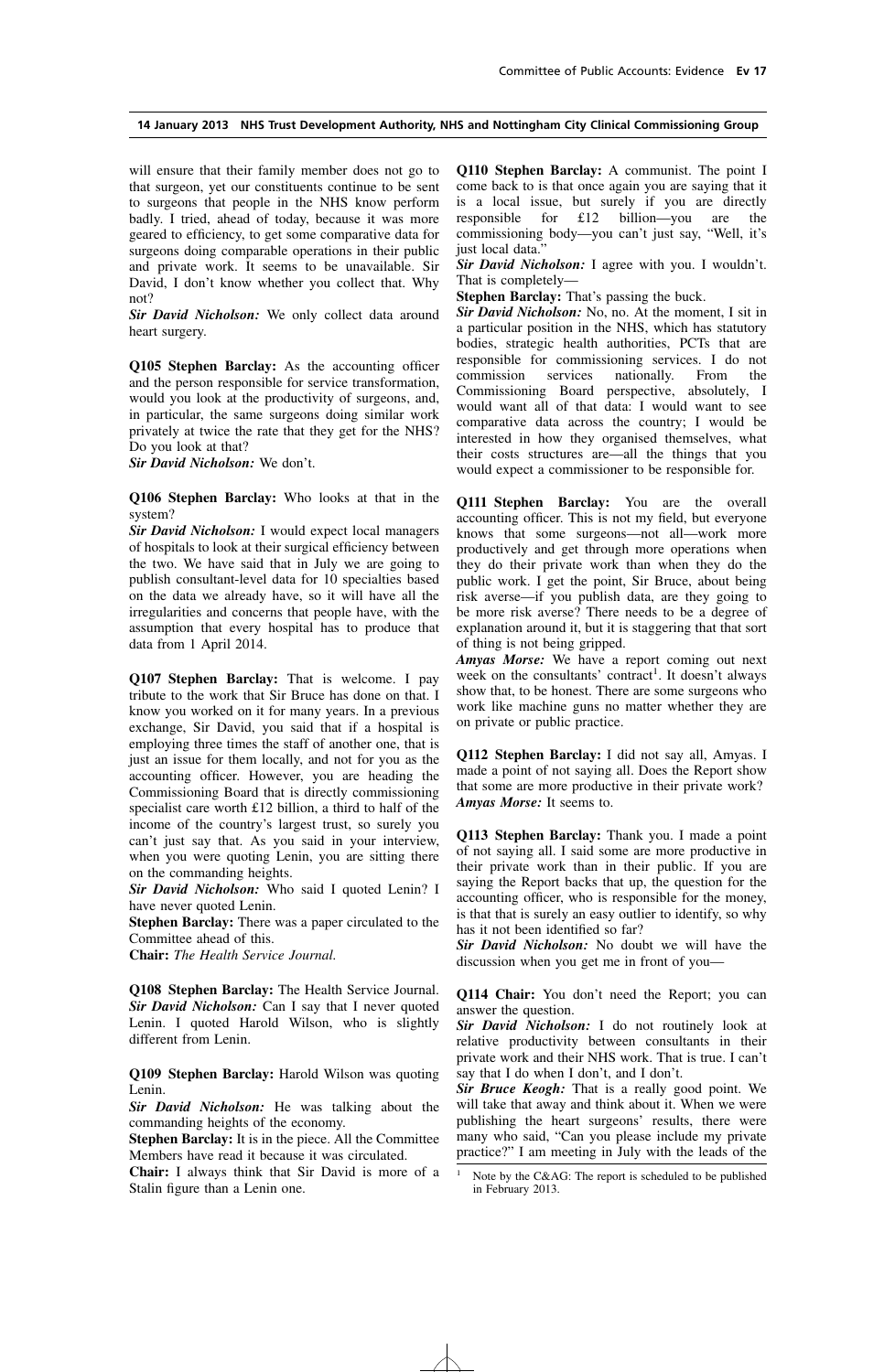specialties that we are trying to persuade to do this and I will share your concerns and aspirations with them.

**Q115 Fiona Mactaggart:** We have been talking about the tools you have to get national service transformation. I am concerned about one of them, which is the cap on admissions through A and E at 30% above 2009 levels. If you look at paragraph 2.31 of the Report, it shows that the result of this change varied from a reduction of 22% of activity in one setting to an increase of 11% at different PCTs. That suggests to me that this national tool does not work locally in different kinds of communities. I do not believe that the setting where it increased by 22% wasn't trying to reduce it. I am quite sure that that is a reflection of a fact that a tool, which is not stupid— I completely accept that there is really good merit in trying to reduce admissions through A and E—does not fit every community. For example, my local DGH probably has the largest number of admissions through A and E of any middle-sized DGH and hospital. I believe that that reflects a migrant community with a hugely growing population. I think it is not because they are not trying—they have lots of other things to concentrate on as you know, but they are trying—but because this national tool does not work locally in the same way everywhere. I am concerned that some of your transformative tools are like that. I have used one particular example, but I want you to say how you measure the tools. What do you do if they work randomly, as this one seems to? If you want to get effective value for money, you need tools which really work in the places where they are operating.

*David Flory:* I agree with the point. What we see here is that, as I think you said at the start, the objective that we are trying to achieve has widespread—I would say almost unanimous—support through the service. The fact is, to make the sorts of efficiencies that are the subject of this hearing today, we could not continue to afford and cope with the increasing amounts of non-elective activity that was a pressure on the system. We simply had to change that trend line.

The introduction of this 30% marginal rate, as I think Sir David said earlier, was to bring commissioners and providers together to take some responsibility for the fact that we needed to work it differently. In some parts of the country that has worked well: we see evidence of how they have come together and changed the direction of the line which, if it had continued as it was, would be simply unaffordable both at national and local level in this economic environment. They have managed it, typically by doing things: one is to look at ways in which patients' needs can be addressed better. Secondly, where that isn't the case, the 70% is the saving for the PCTs—it is money that is still in the system; it is not being paid to the hospital. That works well because the system comes together with that 70% and invests it in different models.

**Q116 Fiona Mactaggart:** Absolutely, but that requires the patient to be registered with the GP, whereas in Slough they are not. Therefore that saving, in a place which is diverse, does not work in particular communities. I am not saying that it is not a sensible thing to do. What has happened on the whole has been good, and some of these attempts have been made locally, but they work differently in different communities. I am saying to you that your national tools have inappropriate results in different kinds of places, even when the energy, which you describe quite rightly and I support, is being put in. In some places, it is not possible to do it in the way that it is in other places. What are you doing about that?

*David Flory:* An important thing that we are doing about that is that we do not expect commissioners and providers to slavishly apply something that is not in the best interests of patients and is not appropriate to them locally. Therefore, places where this worked well recognised that the circumstances were different and agreed an arrangement between them. Where the relationships were good and the trust in that was good, they could work out an arrangement to support payment for a system that works for the provider, the commissioner and, more importantly, for the patients involved. It does not have to be slavishly applied when it is not in patients' best interests.

**Q117 Fiona Mactaggart:** I understand that, but I suppose that I expect you, if you are doing a valuefor-money system, to measure how these things work. If one of them works in this almost random way, because of the extremes of difference of its impact, I expect you to judge what that means in terms of whether there is an appropriate alternative measure that could be used in particular places. I am asking you whether you have done that.

*David Flory:* We have not done that comprehensively in all parts of the country. It is clear that there is a debate going on again. A number of hospital trusts have raised with us questions about the impact of this policy on them and some of the unintended consequences. We simply cannot find one rule—

**Q118 Fiona Mactaggart:** There isn't a one size fits all, so I am asking what you are doing to look at where one size doesn't fit all.

*David Flory:* We are learning from those places where the size doesn't fit them and they are making their own arrangements that suit locally between commissioners and providers. The CCGs that are coming on stream will pick this up. Simply spreading the knowledge and experience from that is one of the ways that we do it, but I don't pretend that this is working well in all places; it isn't, for varying reasons. We need to continue to learn from where it is working well to try to spread that and support others to make it work well for their patients.

**Q119 Fiona Mactaggart:** Paragraph 3.21 says that you need to measure the impact of some of these best practice tariffs. I would ask the Department to look at how it measures the impacts of these things. I have picked on one example, but we can get good value for money only if we know what consequences the present tools produce, and at the moment we have no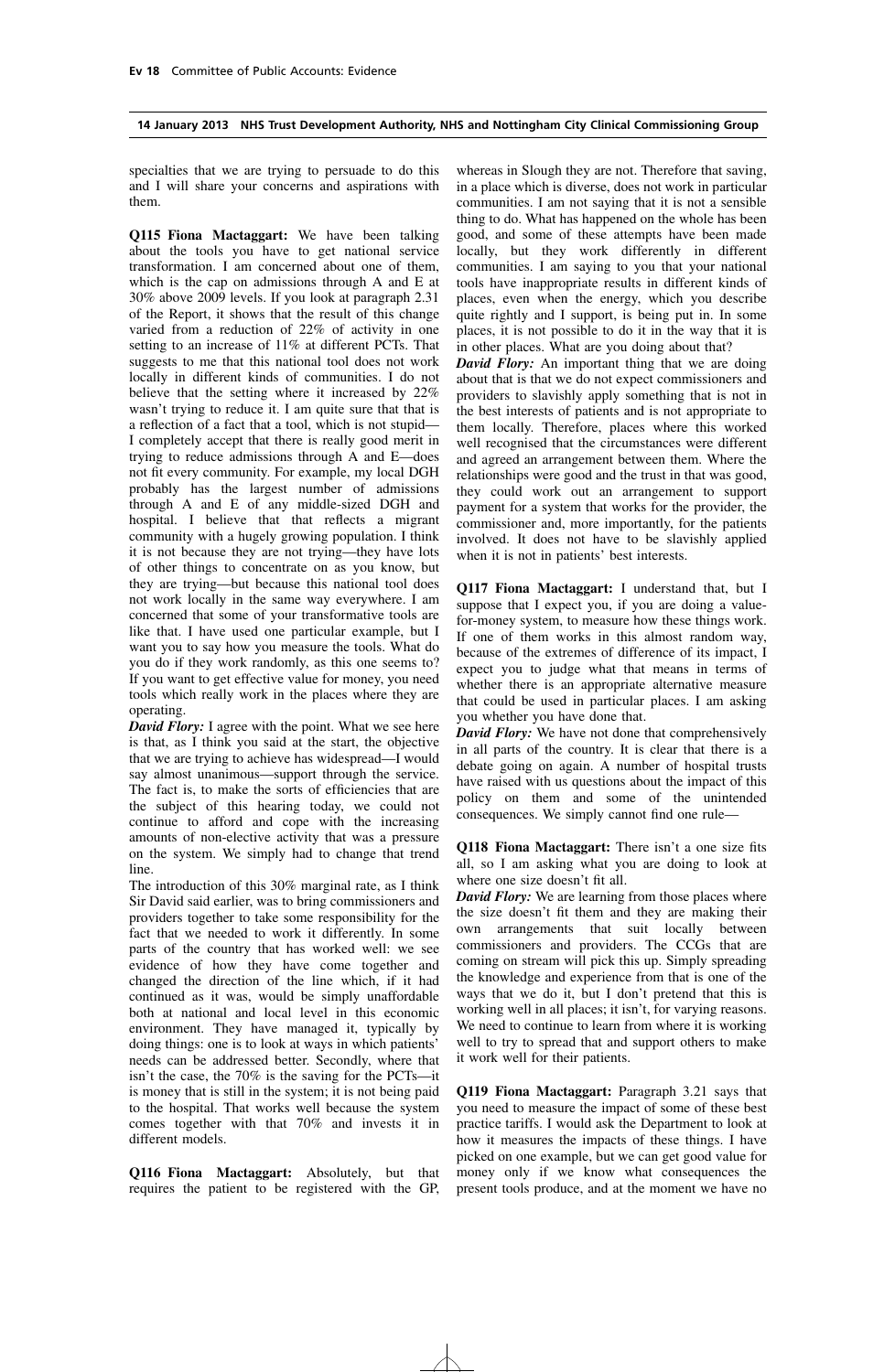measurement tool, as far as I can see, unless you can tell me that you have one.

*David Flory:* I agree. We don't have a comprehensive measurement tool, but what we are doing is learning from where it works well and comparing that with where it works badly.

**Q120 Jackie Doyle-Price:** I look at what Fiona has just explained to us through a rather different prism. I am really impressed with where you have got to so far and with the messages we have been hearing from you today and the real determination to make sure that this all gets done because, frankly, we can't afford for it not to; but that is not replicated in the discussions that I have locally with my health providers who are, frankly, hiding behind the need to make savings and using it as an excuse for future failure. What I am interested in—it follows on from what you just said about there being difficulties in delivering this transformation due to varying reasons—is the extent to which poor local leadership is an inhibitor for you in delivering this next set of transformational change. *Sir David Nicholson:* There are three things I would say about that. First, there is no doubt that a limiting factor in our ability to make the changes and to deliver all of this is our ability to recruit really top-drawer people to be chief executives, particularly of provider hospital trusts. We have a whole load of vacancies around the system at the moment. We are working really hard to place them, but they are not attractive jobs for people at the moment. Getting our best people both from inside and outside the NHS to do it is a big issue for us, which we are tackling.

Secondly, we have identified the top 1,000 people in the NHS in leadership positions in the big organisations across the system. They have all been going through development programmes and support and help to improve the quality of their performance—even people like me and David have been going through all of that. One of the things that you find is that, without going through the management speak in all of this, in leadership terms there is a whole variety of approaches that you can take to something, from being very directive on the one hand right the way through to being very facilitative and coaching on the other. There are various categories that you can put yourself in. Really great leaders are able to use the right set of approaches to deal with the right kind of issues.

In the jargon, what we have found in the NHS is that the vast majority of leaders are what you might describe as pace setters. They are people who, when you give them a target, something to deliver, they go off and deliver it. That is great because it has delivered a whole load of things for the NHS, but it is not fit for purpose going forward. Many of these service transformations involve working in partnership, working across organisations, working in very different ways. That is in a sense why we have set up our leadership academy and that is why we are investing in leadership development to get people to get the right kinds of skills to make the change that we need to make. It is a big issue for the NHS and for us generally. We are absolutely cognisant of it.

**Q121 Jackie Doyle-Price:** To be fair, it is a big issue across the public sector; it is not just the NHS that suffers from this. From your perspective, obviously you have a flatter structure now with which to deliver, and when we have spoken to you before about other issues, you have given an indication that the flatter structure that we are now seeing emerge will make it easier for you to give direction. Is that also true in this sphere?

*Sir David Nicholson:* It makes you much closer to the front line, and there is no doubt that that is part of the way in which the system has set it up, but the real difference is that we have brought inside the accountability and management system a whole set of people who were outside it—that is, a whole load of general practitioners. One of the things we know is that the more clearly you can connect accountability with clinical activity, the more likely you are to get those changes to happen. Bringing general practitioners into the accountability system is a really important step forward for us, and we need to get lots out of it to make it worthwhile.

Similarly, in the secondary care organisations, we know that the best-performing hospitals are ones that give clinicians the maximum amount of delegated responsibility and power to make things happen. We are bringing all of those in. Interestingly, I had a meeting with a group of general practitioners recently, and they were fantastic about their ideas, about the way they could take the service forward and how they wanted to improve things for patients. I said, "Where have you been all my life?" and the answer was, "Opposing almost everything you've done," because they were outside the system. So this is a big opportunity for us.

*Hugh Porter:* In a way, it is about the benefit of clinical ownership of the system, both in primary care and in secondary care. That is very important. That is another thing that I have worked on in CCGs: it is not just empowering GPs, it is empowering the whole clinical community. It is not just doctors, either; it is all health care professionals. It is a very powerful tool.

**Q122 Jackie Doyle-Price:** I want to go back to the point made by the previous witness, Katherine Murphy, when she was talking about the fact that, for patients, it all seems very opaque. People start to get nervous when information is not clear and when they do not know what they can legitimately expect. Locally, I have an example: all the blood testing has been consolidated up in Bedford, and everyone in Southend, Basildon and Thurrock is running around saying, "Oh, this is a disaster," when actually it doesn't matter where they test your blood as long as you get your test results back. From your perspective, where do you see the leadership in reassuring people in that context? I can see that clinical leadership in that context would do a lot to reassure.

*Sir David Nicholson:* It absolutely has to be. In any measure of public confidence in those sort of messages, people put clinicians—particularly GPs, interestingly—right at the top.

**Q123 Jackie Doyle-Price:** GPs inflame it sometimes.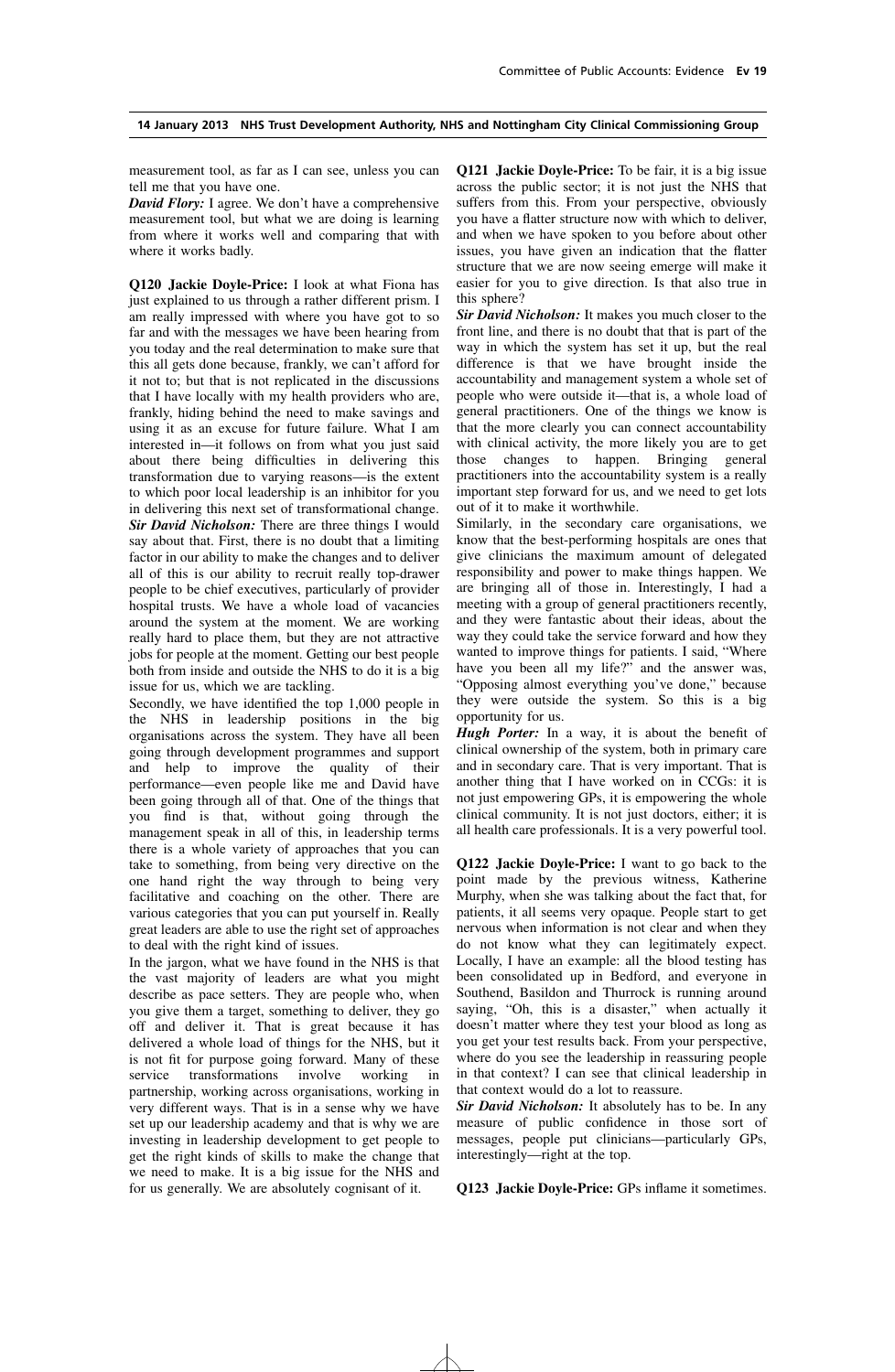*Sir David Nicholson:* Well, GPs do all sorts of things, but there is a large degree of public trust in clinicians generally, and we find that when they make the arguments, people are much more likely to understand and trust them. That is why we are trying to develop the kind of system that we are.

#### **Q124 Chair:** Amyas, then Ian.

*Amyas Morse:* This is going to be slightly more financial in tone than some of the recent discussion. Is this a reasonable way to summarise the whole programme? Centrally driven savings are something you can pretty much decide to get—they are centrally controllable. Looking at provider-driven savings, you have the power over the tariff, and providers will either adjust or they will get into trouble financially, so that is all in the bag. Those two bits of the savings are pretty controllable, are in the bag and are deliverable—there is no criticism involved in what I am saying. Then, quite a substantial chunk of the savings are to be from transformational changes. First of all, I think it is probably fair to say that they are therefore the most risky element in the whole programme—I do not think I am saying anything controversial in saying that. Secondly, although all the things that you are doing in training and encouraging is all good stuff, because of the short-term nature of the programme, which has fairly tight objectives and quite large numbers to be achieved, these actions have to be happening now. If it looks like it is not happening or if you are not seeing reassuring information, is there anything, apart from being more encouraging, that you can really do? I am genuinely asking, because I do not know the answer.

*Sir David Nicholson:* If you take the two elements of service transformation that I talked about—I use it for shorthand—one is the concentration and centralisation agenda, and the other is providing better service in the community and preventing people from going into hospital, which stops the demand going into the system. We can track how various parts of the NHS are tackling the first element; we know broadly where those arguments are going on around the country and we can see whether people are making the amount of progress that they need to. As you know, between January and March the NHS is going through the planning system, so we will be able to tell pretty well where we are on the concentration and centralisation thing. We have a pretty good handle on that. The risk factor there is whether we get a whole load of stuff referred up to national politicians for decisions, to be frank. However, a new system is now in place with local government being much more engaged in the way the NHS operates, which will hopefully avoid much of that.

The tricky bit is how you get your community services in the right place to avoid admissions to hospital. In the first year, we had a reduction in the number of emergency admissions to hospital. In the second year, we have had some growth. It is still below trend growth, which is our plan. Again, through the planning system, we are going through, CCG by CCG—we have done it through authorisation identifying what plans they have in place to make it happen. The real risk is whether those plans get put into action. We cannot find many places in the world that have done it on the scale that we have. The ability to manage emergency admissions is our biggest risk. It is more difficult to identify a national response to that, other than reinforcing the incentives to enable you to do that. That is our worry.

Of course, our real worry about all of that is that what happens in the absence of that is that we just try to take more money out of the hospital sector. We are very cognisant of the implications for quality of service for patients on wards and all the rest of it. We are putting in a whole set of measures and systems next year, as part of this process, to ensure that we have a really good handle nationally on what is happening to the quality of care in hospitals and wards.

**Q125 Chair:** There is a number of things in what you said there. First, we know that over 500,000 more people are waiting more than four hours in A and E, so what is that telling you? I saw a Department of Health PQ answer that said that 500,000 more people are waiting more than four hours in A and E. What does that tell you about quality?

*David Flory:* I am not exactly sure what the before and after dates are. If the before date was when the standard for trusts was that 98% of people were seen or treated or admitted within four hours—

**Q126 Chair:** I do not really care about standards. All I am saying is that 500,000 more patients—I know many from my constituency—are having to wait more than four hours to be seen in A and E. That is one of the impacts. You sit here speaking theoretically, but that is the reality for individuals on the ground.

*David Flory:* One of the reasons why there is more is that the standard moved from 98% to 95%, based on clinical advice that we received that suggested it was not—

**Q127 Chair:** So it's okay for people to wait for more than four hours, is that what you are saying?

*David Flory:* The clinical advice is that, for a small number of people—

**Q128 Chair:** What do you mean by "clinical advice"?

*David Flory:* Doctors working in the service day by day tell us that it is better for some patients for trusts not to be driven by the four-hour deadline, but to wait and see for longer. Therefore—

#### **Q129 Chair:** What?

*David Flory:* To wait and see for longer—to keep them under observation, or keep an eye on them-

**Q130 Chair:** Is that your clinical advice?

*Hugh Porter:* Essentially, what it is saying is that some patients—

**Q131 Chair:** It is okay to wait for more than four hours.

*Hugh Porter:* It's not called waiting—this is not waiting in ED, this is the time in the emergency department. They are different beasts, aren't they?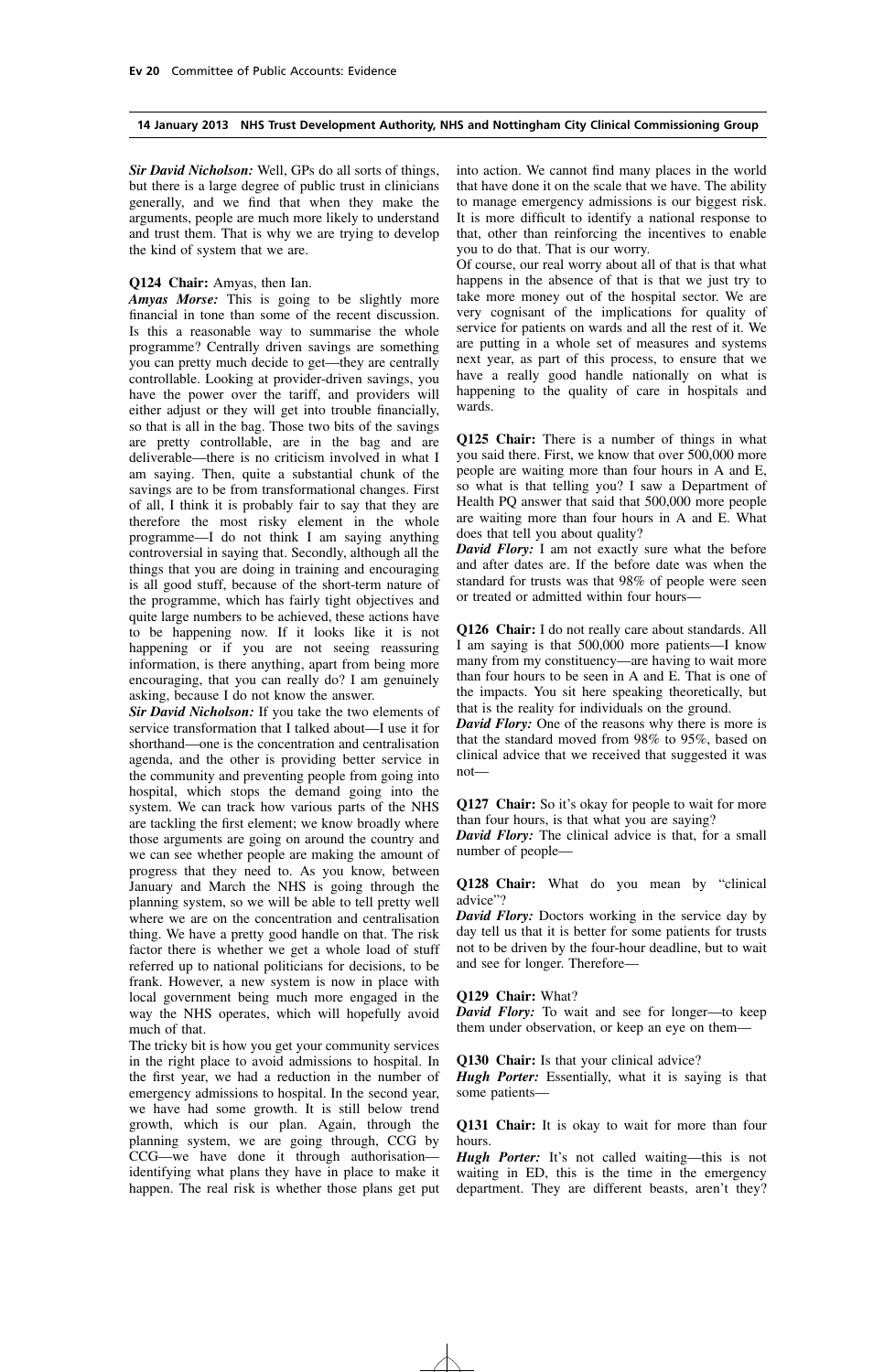Because some people with serious trauma, for instance—

**Q132 Chair:** Of course you want to see the serious first, but you do not want anybody to be sitting around in a rotten old A and E department for more than four hours.

*Hugh Porter:* The target is not about people sitting around. It is their time in the emergency department.

**Q133 Chair:** Sorry. This is a Department of Health answer that I referenced. You talk about wanting the quality to be the same, but the Department of Health answer said that there are, I think, 432,000, nearly half a million people—

*Laura Brackwell:* I think you are both right. There were 499,000 people spending more than four hours in A and E, but you are right that the time spent is from arrival to either admission, transfer or discharge. *Hugh Porter:* It is not waiting; it is spending time.

**Q134 Chair:** That is a worsening of the position from where it was a year ago.

*Laura Brackwell:* It is an increasing number of people spending more than four hours.

**Q135 Chair:** There is an increasing number of people sitting around A and E. Everybody gets triaged the moment they get in.

*Sir Bruce Keogh:* Can I try to explain how we got to that position?

**Chair:** I am shocked.

*Sir Bruce Keogh:* The College of Emergency Medicine, the guys who are on the shop floor in this area, felt that a 98% target was too high. The arguments behind that were that there were some patients who it would be better to keep in A and E departments for a little bit longer, so that you could have their investigations—

**Q136 Chair:** You guys are just theoretical. Honestly, I have been very, very restrained this time.

*Sir Bruce Keogh:* Let me be absolutely clear: I am not a theoretician in this.

**Q137 Chair:** Just think about yourself. Would you, Sir Bruce, like to sit around because some ruddy academic clinician tells you that it is better for you to stay waiting for more than four hours to be dealt with? *Sir Bruce Keogh:* I am not talking about waiting to be seen, what  $\overline{I}$  am talking about is that this target is about the time, the four hours, in which you get dealt with. There are some patients who might require an ultrasound, an X-ray, and so on and so forth, and what was happening was that they were being admitted to hospital in order to have those done. People were kind of gaming the system. The reason for reducing the target was to try to reduce that gaming. Of course, there are some people who wait for a long time in A and E, and none of us—none—is supportive of that.

**Q138 Chair:** Well, I can tell you that in my neck of the woods—it always is in my neck of the woods they are actually hanging around waiting and not being treated. It is not of this efficient use of, "We won't admit them, we will get them having their MRI scan," it is actually that they are hanging around waiting.

**Meg Hillier:** My hospital has a very good electronic record system that speeds things up.

**Q139 Chair:** Mine has that too, but it doesn't speed things up.

The further point was something that no doubt you saw in *The Sunday Telegraph* over the weekend. This is why I was trying to get this efficiency thing out of you. The CQC has said that some of the cuts in staffing mean that there are now 17 hospitals—again, surprise surprise, mine is one of them—where, as a result of inspections that have taken place as recently as November, each has been told that it did not have enough staff to "keep people safe and meet their health and welfare needs." That is a CQC judgment. *Sir David Nicholson:* This information has been around for quite some time. It is part of CQC's responsibility that it inspects places and makes judgments on their arrangements. Overall, of course, the number of clinical staff in the NHS has gone up, not down—*[Interruption.]* It has. The numbers of doctors, the numbers of radiographers—all those have gone up.

#### **Q140 Chair:** Nurses?

*Sir David Nicholson:* Nurses have gone down by 5,000, but that is against the background of having another 50,000 over the last—it is 1.8%.

**Q141 Fiona Mactaggart:** There have been 100,000 extra births in the last year, which requires a lot of input from nurses and midwives<sup>2</sup>.

*Sir David Nicholson:* Oh, the number of midwives has gone up by nearly 1,000, and the number of health visitors has gone up as well. It is not completely the picture you describe. This was normal business from CQC. It asked for improvement plans from all of those organisations. It did not put improvement notices on them and it did not say that they are unsafe to carry on doing their work. These things will happen. As CQC goes round and looks at organisations, it will make judgments.

**Q142 Chair:** You can tell me whether this is incorrect, but, as I read it, the CQC said in the *Telegraph* article that those hospitals do not have enough staff to "keep people safe and meet their health and welfare needs". The Secretary of State said that there was no excuse for hospitals not providing adequate staff. Given that my hospital is there and I know its financial situation, my question to you is whether it is the finance that in those instances is driving the lack of staff, which impacts on quality and then gets the CQC saying that people are not being kept safe and are not having their health and welfare needs met?

*Sir David Nicholson:* There are hundreds of hospitals that manage to provide safe and secure staffing levels

<sup>2</sup> Note by Fiona Mactaggart MP: There has been an increase of 748 births in the last year. The increase of 100,000 births has been over the last eight years.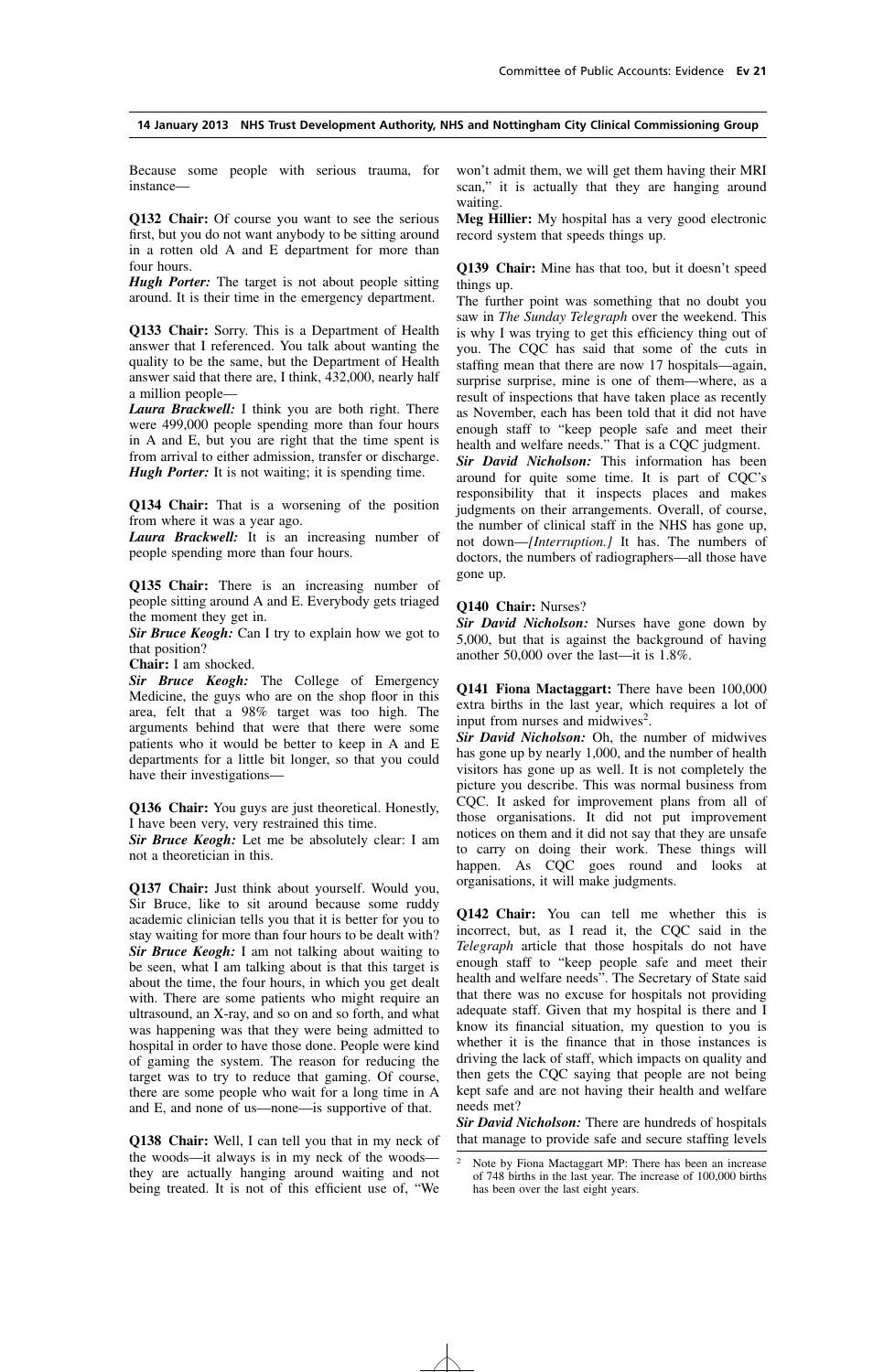for their patients within the national tariff, and they do it pretty well.

**Q143 Chair:** What are you doing about these 17? *Sir David Nicholson:* All 17 have been asked to set out their plans for getting themselves back into a place where they hit the staffing levels that are required by CQC. We expect them to do that straight away.

**Q144 Chair:** On wider financial resilience, if you look in the Report—we have had evidence from you on this before—we know that 21 foundation trusts ended up in deficit in 2011–12 and that 10 NHS trusts ended up in deficit—about £300 million—in 2011–12. We know that SHAs and PCTs put in over £400 million of extra financial support and that the Department of Health provided capital support—I can't remember what you call it—of about £1 billion. We also know from the Report that a third of providers used reserves in 2010–11, and we know that 7% borrowed money in 2010–11. That was all to meet your financial targets. This all feels to me like very fragile resilience in the system.3

*David Flory:* I cannot speak about the number of foundation trusts that will be in financial difficulty at this year end, but some of the—

**Q145 Chair:** You should be able to speak for them. I can't bear nobody being accountable. You should be. You, or at least Sir David, is accountable for the whole ruddy system. I am not having this—you saying that we have got to have the foundation trusts in. Last time we had them, we had all five of you and nobody was responsible for anything in Peterborough, as far as we could tell. Across the system, there is a lot of fragility—this is all taken from the Report—that I think should be of concern.

*David Flory:* Yes, and there is some improvement that we can see in this year. It is not all moving in one direction of heightened financial risk. A significant organisation that has had financial problems in previous years, Imperial College hospitals, has improved its financial position; it will balance this year. The deficit at Barking, Havering and Redbridge remains a significant concern for us, but there will be an improved financial position this year compared with previous years.

**Q146 Chair:** Yes, but it then goes on to the CQC list because it does not have enough staff. That is the tension. Again, I do not want to talk about that because I think this is a much wider, systemic issue. The figures in the Report are scary. SHAs are disappearing, so they are not going to be able to put in the half a billion pounds. I don't know how much longer you are going to be able to put in your quarter of a billion pounds. I don't know whether you know how much was used in reserves by the 32% of trusts. I don't know whether you know how much the 7% borrowed. Do you? You probably don't even know.

*David Flory:* Those that borrowed were foundation trusts?

**Q147 Chair:** Foundation trusts. And how much did they borrow? Do you know? *David Flory:* No.

**Q148 Chair:** You don't know. And do you know how much was used from reserves?

*David Flory:* I do not know specifically how much FTs used from reserves either.

#### **Q149 Chair:** It is very fragile.

*Sir David Nicholson:* It is a big system going through complicated change, and you are absolutely right that relatively small changes can make a big difference. On the quality of service and care that people are getting, there is a whole series of measures that we use, including the A and E one, and I am sorry you do not—we did it with the best intention. We were given advice; the Royal College of Nursing and a whole series of organisations said to us that the 98% was not the right level to hold it on and that we should go for 95%, because of this odd thing where we were getting loads of people admitted who really did not need to be admitted. I know it was a relatively blunt mechanism, but we did that. In terms of cancer waiting, 18 weeks, waiting for diagnostics, hospital associated infection and all those sorts of things—

**Q150 Chair:** Cataracts, hip replacements, knee replacements—

*Sir David Nicholson:* Doing more hip replacements, doing more knee replacements, doing all those things—but on top of that there is this issue about people being assured that the nature of the cost reduction programmes in hospitals is not hitting directly the quality of care for patients. We are tackling that in two ways. One is to say that all the cost reduction plans for each individual organisation should be signed off by the doctor and nurse within that organisation, so we have clear transparency about the effect that it has on patient care—or not. We are expecting the clinical staff of all CCGs to assure themselves that the cost improvement programmes are not affecting patient care in that kind of way.

On the other side, we are measuring some key indicators around what we think are about the quality of care, so pressure ulcers, VTE and infections around central lines. Those three measures together are described in the system as the safety thermometer. We are going to measure that all the way through the year to make sure we get early indication of systemic shifts in those areas, and we think they are good measures to do that. We are also instituting, as you know, the friends and family test.

**Q151 Stephen Barclay:** Sir David, you said a moment earlier that you do not know how much foundation trusts are borrowing and how much reserves they are using to deal with their short-term pressures. If the service transformation changes are not achieved, who is accountable for that across the system?

<sup>3</sup> Note by the Chair: The Department of Health provided capital support of around £250 million in 2011–12 (not £1) billion). Also, a third of providers used reserves in 2011–12 (not 2010–11) and 7% borrowed money in 2011–12 (not  $2010 - 11$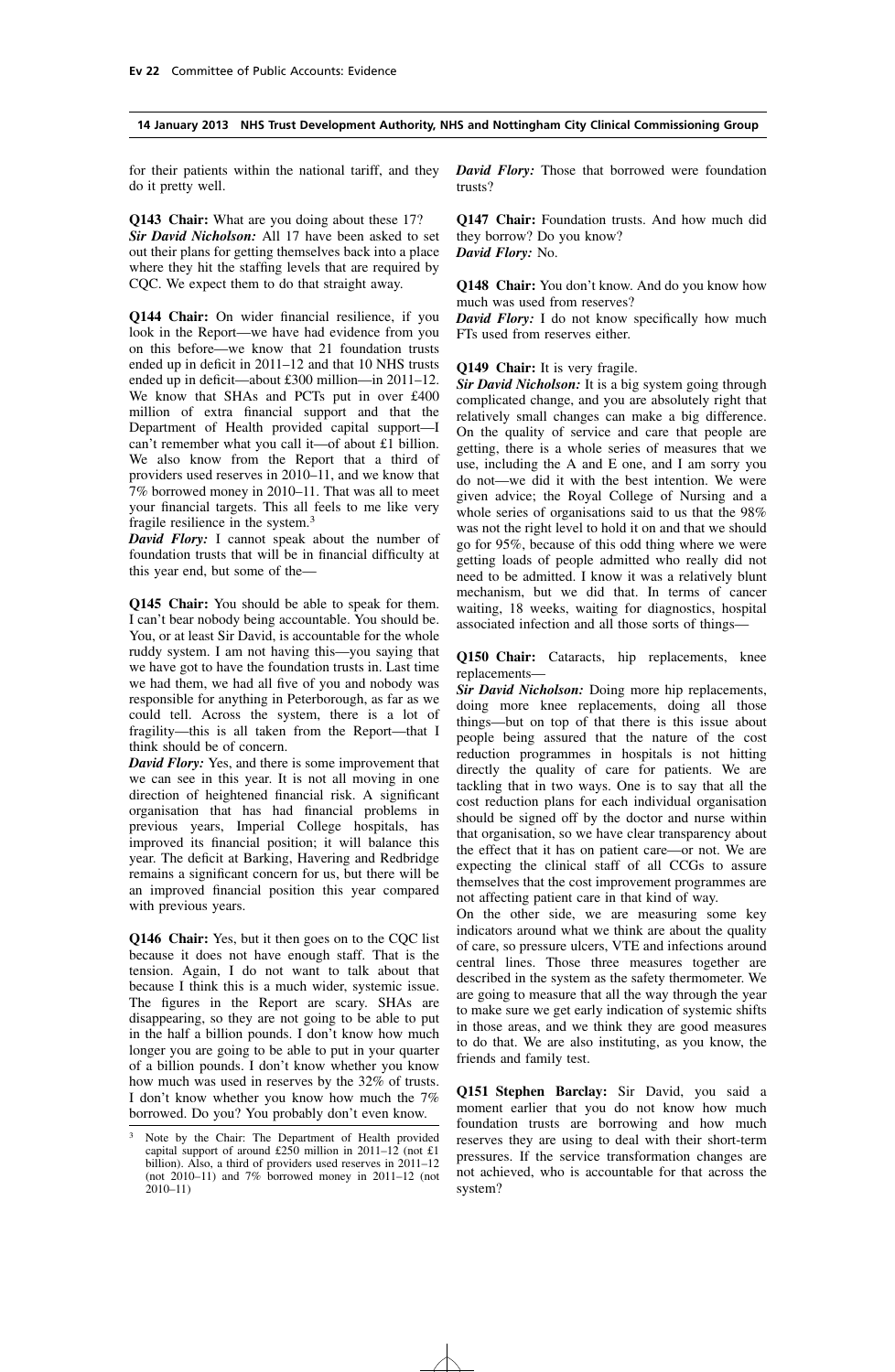*Sir David Nicholson:* That is an interesting question. Clearly the Commissioning Board—this is next year?

**Q152 Stephen Barclay:** It is 20% of your savings plan.

*Sir David Nicholson:* This is next year. Next year, the Commissioning Board will be accountable to make sure that those service changes happen.

**Q153 Chair:** Would it—or would the Department of Health or Monitor?

*Sir David Nicholson:* All the changes are delivered through commissioning. It is commissioning that plans and organises services in that way, and it is the Commissioning Board's responsibility to make sure that they deliver.

**Q154 Stephen Barclay:** I am confused. What I am driving at is: if we do not make those savings, who do we hold accountable? Is it you, or is it someone else? It is 20% of your plan. It is the riskiest bit, as the NAO has highlighted. So we have got the riskiest bit of the plan—who is accountable?

*Sir David Nicholson:* The totality of the plan is the accountability of the accounting officer of the Commissioning Board.

**Q155 Stephen Barclay:** Yes, but I want to really focus on the service transformation. We have got to achieve four times the rate of savings in the last two years compared with the first two years. If we do not do it, who is accountable?

*Sir David Nicholson:* The Commissioning Board. Me. The accounting officer, I would imagine.

**Q156 Stephen Barclay:** So you will need to find out quite quickly the extent to which the likes of foundation trusts are under pressure and using shortterm fixes.

*Sir David Nicholson:* That is a slightly different question. What I am not accountable for is ensuring that all foundation trusts are in financial balance. I am not responsible for that. What I could be responsible for is ensuring that there is a proper, comprehensive stroke service across the whole country, which centralises stroke care to get the best outcomes for patients.

**Q157 Stephen Barclay:** But if foundation trusts are under pressure and say that they have done short-term fixes such as raiding their reserves or borrowing money, that will have an impact within the locality— Peterborough compared with Hinchingbrooke compared with Addenbrooke's. Surely that will have an impact in the locality on other hospitals, other services and service transformation.

*Sir David Nicholson:* What I cannot be held accountable for is the way in which individual foundation trusts manage their own financial affairs. I can absolutely be held to account for the service transformation required.

**Q158 Stephen Barclay:** I was not suggesting that you were being held accountable for that. Their structure is that they have an accounting officer in their own right to Parliament, as you and I know. What I am driving at is, in the *Health Service Journal*, you said—

*Sir David Nicholson:* I haven't seen this. I don't know what you are quoting.

**Stephen Barclay:** They were quoting you in this.

*Sir David Nicholson:* It must be true then. Go on. I will bury my head in my hands.

**Stephen Barclay:** This was circulated to members of the Committee.

*Sir David Nicholson:* Not by me, in some festive self-publicity.

**Stephen Barclay:** I feel almost reluctant to quote your own words back to you.

*Sir David Nicholson:* Please feel free.

**Stephen Barclay:** "It's hard to imagine a service" change that's going to take place over the next few years that the Commissioning Board is not directly involved in." That suggests it is pretty centralised. *Sir David Nicholson:* No, not at all.

**Q159 Stephen Barclay:** So you accept that those were your words?

*Sir David Nicholson:* They are absolutely my words, but I want to explain the context in which I said them. The context you have described is some kind of sitting at the centre, sorting everything out. That is not what I was saying at all. At the moment, you have a situation where PCTs drive service change with their local organisations. Strategic health authorities stand above them and make a judgment on whether what they have done is okay. The Department then stands above that, because we have to give advice to Ministers if in any way the service change is contested. That is a kind of hierarchical system with different tiers.

In the world we are going into, the Commissioning Board commissions primary care directly. We are responsible for the direct commissioning of primary care. So the idea that we can stand above that in some way is impossible. The Commissioning Board—our staff—has to be in there making the change happen in practice through commissioning primary care and specialised services. The Commissioning Board is absolutely in the local health communities, working with people and making change happen.

**Q160 Ian Swales:** You said near the start that one of the things that convinced you that the £20 billion might be possible was benchmarking, and you had got professional firms in to do that. I am intrigued to know what was done with all that information and how it works now. The Report is reasonably complimentary on the sharing of good practice, but it does say that, in primary care trusts in particular, a lot more could be done. I certainly was not filled with a warm feeling by David Flory's input, which sounded a lot more like it was serendipity—something happens in one part of the country and maybe other people find out. Can you give us some confidence that best practice and benchmarking are being driven with the kind of force that is needed to deliver what you have to deliver?

*Sir David Nicholson:* In about three or four months' time, we will publish—*[Interruption.]* Aliens have landed. In the next few months, we will publish a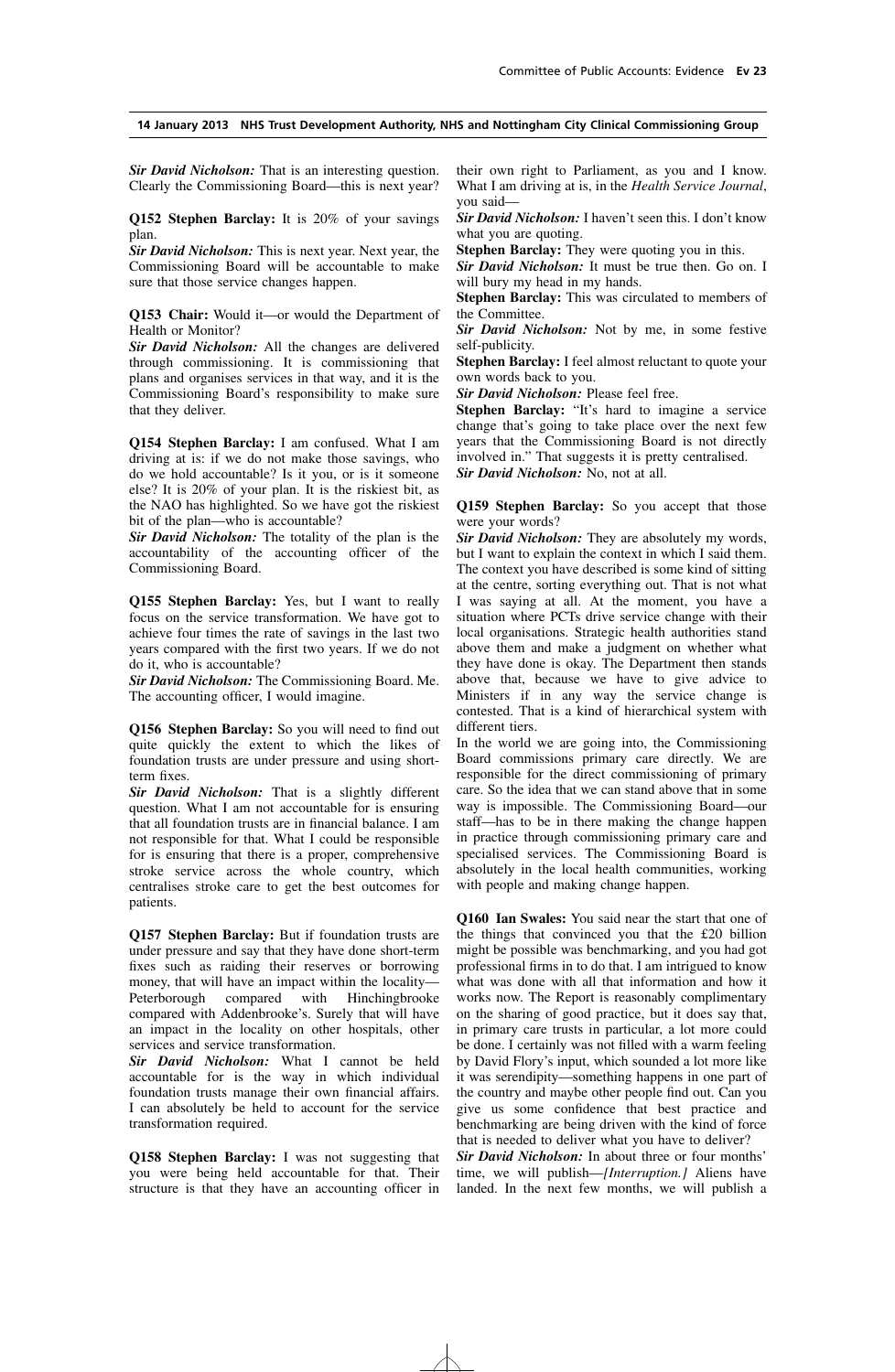dashboard that will be available to everybody, including the public, that gives huge amounts of benchmarking data, from how many nurses individual organisations have on wards right the way through. We are planning to publish that later. In the interim, we have produced a set of information for every CCG that benchmarks them against all the major outcomes with all the other CCGs in the country, to give them, in essence, a start before we can get the full benchmarking information available.

**Q161 Ian Swales:** Will there be any financial data? *Sir David Nicholson:* Yes.

**Q162 Ian Swales:** Good, because I think that meets some of the needs of the Patients Association witness earlier.

I have one final question. I think the C&AG talked earlier about the various things that were happening and might be under your control. I respect the fact that, initially, the £20 billion was probably not even your number; it was more of a "Let's see what we can do." This far in, if you are to deliver this, presumably you have a plan that adds up to £20 billion. Is that right? Do you know how you will get the £20 billion? *Sir David Nicholson:* We have got a broad idea of the areas we will have to deliver. We know that.

**Q163 Ian Swales:** But is it costed, and at what level of detail?

*Sir David Nicholson:* Each region has put together their own plan, which is costed at a relatively high level, but it is all there. The real issue is the detailed plans that people deliver year on year. That is what we are working on at the moment for the CCGs. As part of the authorisation process, we have asked each CCG to produce a three to five-year look forward. We are working through those and they are of variable quality. That is the basis on which we are doing it.

**Q164 Ian Swales:** You've got the £20 billion broken down into regions, is that what you are telling us? *Sir David Nicholson:* Yes.

**Q165 Ian Swales:** And is there any contingency in there, or do an awful lot of things have to go right for you to get anywhere near? How does it feel, as the person responsible for delivering it?

*David Flory:* For consistency with what we discussed before, the plan is for £18.9 billion. It is not for £20 billion.

**Q166 Stephen Barclay:** Would you be able to share the document with the Committee?

*David Flory:* Yes. The breakdowns are all published. *Sir David Nicholson:* Yes.

**Q167 Ian Swales:** What I am really pushing on is that I perhaps do not share the C&AG's comfort that the total of the tariffs and your central activity gets you a long way there, and that you have only a few more things to do and that is it. It does not feel to me like it is that certain, even with things like the tariffs. In other words, I am asking what level of confidence we have that this will be delivered, based on the work that has been done. What level of confidence should we have?

*David Flory:* As we described earlier, we are ahead of where we expected to be, but as Sir David said earlier, none of it is easy to do. The more straightforward things to do have been done, which has contributed to us being ahead of where we should be.

**Q168 Ian Swales:** But you've got a price tag on the more difficult things, and you can see how, if these various things happen, you will deliver this saving. Is that right?

*David Flory:* Again, a big part of what is still to come is the 4% efficiency in providers. It is easy to set that in tariff. The real challenge is for the providers to respond to that and exactly how they will do it next year will be a product of the planning process that we are now going through. We do not know exactly how they will all achieve the 4%, but we have set it as that.

**Q169 Chair:** Will you accept more rationing if they do that?

*David Flory:* That is not part of the provider efficiency requirement.

**Q170 Chair:** So you will not accept more rationing? You will or you won't?

*Sir David Nicholson:* Each individual CCG, with their health and wellbeing board, will have to work out how to use the money that they have got to best effect locally.

#### **Q171 Chair:** Will you accept more rationing?

*Sir David Nicholson:* In terms of whether we expect them to deliver a universal system, free at the point of use and available to their population, there may be priorities in individual parts of the system that mean that more of something is done than something else.

**Q172 Chair:** So you will accept more rationing. It is a simple yes or no. I know that you do not like doing it, but it is part of the honesty with patients and the public. Will there be more rationing? Will you have to wait longer for your cataracts and hip replacements? *Sir David Nicholson:* We certainly do not see people waiting longer for hip replacements.

**Chair:** Cataracts are down, even in the Report that we have today.

**Q173 Stephen Barclay:** The Royal College of Surgeons wrote to the Committee ahead of this hearing talking about obesity and certain things. Paragraph 2.36 talks about tightening eligibility. I absolutely agree with Mr Swales, how it looks to me is that we are facing a fiscal cliff. We have done very good work to date, in terms of meeting the savings now, but it is increasingly difficult in the years ahead. It is unclear what contingency there is. The riskiest element is the service transformation, and yet the ground has not been prepared with the public, in terms of giving them the information. It is very difficult for us to get comfort on how the remaining, harder savings are going to be achieved without trusts either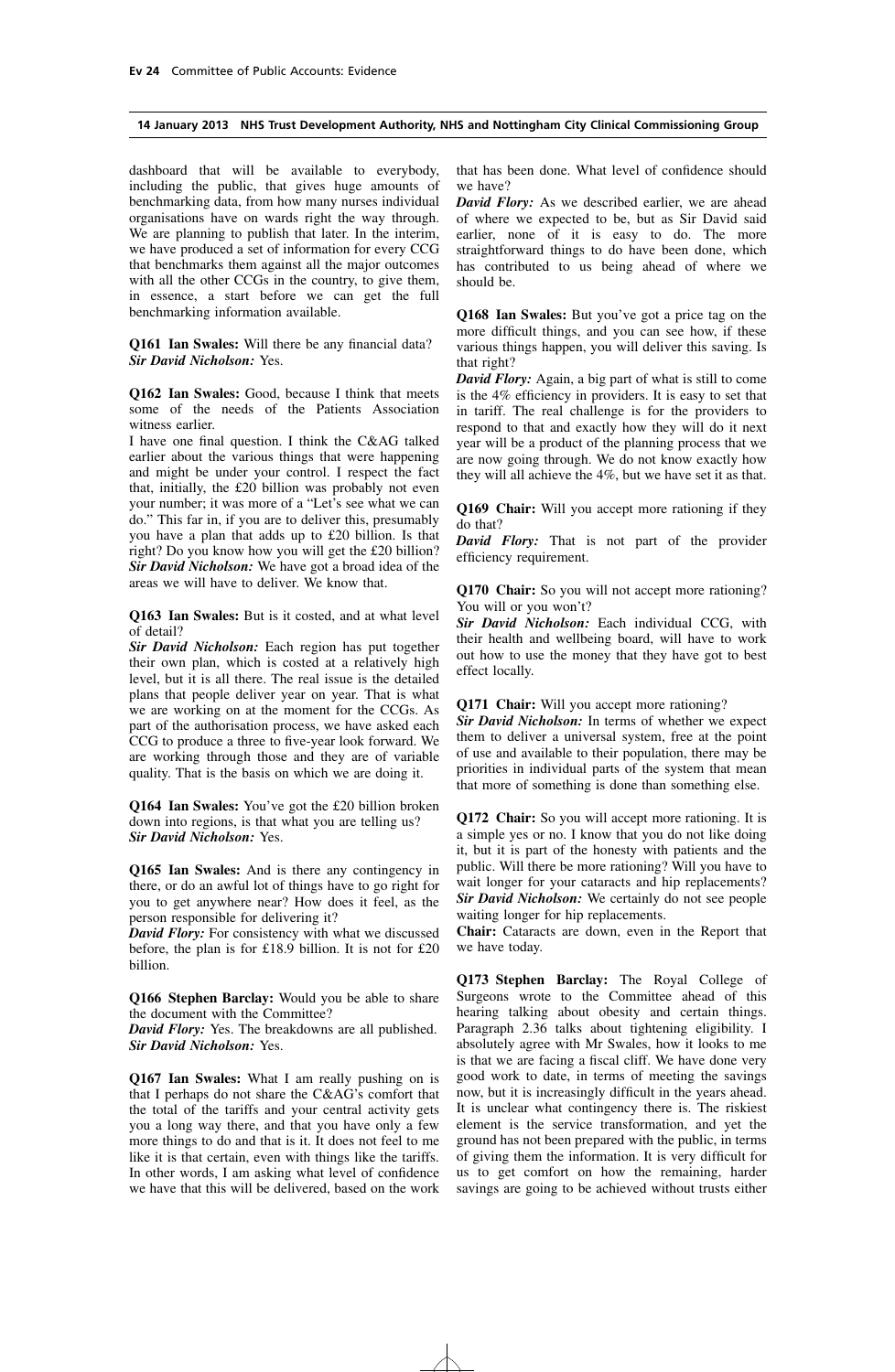raising eligibility criteria or parking some of their costs elsewhere in the system.

*Sir Bruce Keogh:* People do not like, as you have gathered, talking about rationing, but people have to make choices, particularly those who are responsible for delivering health care.

May I share with you some of our thoughts about the direction of travel? Around about the end of 2010 and early 2011, I started to get deluged by letters from people saying, "This PCT isn't paying for that", or that one PCT takes a different view on hips or cataracts to another, and that started to ring alarm bells with us in the Department. We started to think about how we could bring some level of consistency because, in a sense, once that starts to happen the N in NHS starts to go into lower case. People reasonably expect to get similar treatments in one part of the country as in another. The whole business of QIPP is really about how we maintain clinical and service quality in the face of increasing demand and relatively static resources. That means that we need to ensure that we have the right supporting infrastructure for the delivery of our services, and also that we need to start looking at appropriateness of care and value.

Appropriateness of care is about the avoidance of over-treatment of people and of under-treatment. We know that where you have increased supply the threshold for referral goes down, and vice versa. The clinical issue that we are trying to get to the heart of is that diseases generally have a spectrum, in that you start off with some minor symptoms and then you end up in bad shape. If you offer treatment too early in a disease, the benefit to the patient is minimal—and, therefore, in terms of value for money—and if you leave it too long, it is bad for the patient and it is a disaster really. What we are trying to get to is how we can get a clinical consensus around the country about how you offer the right treatment at the right time.

As we started to think about that, it became clear in the United States that probably somewhere between 10% and 30% of their cost is related to over-treatment. The BMJ tackled this by saying that there is also some over-treatment going on here. What we need to do is to get some consistency of threshold levels. So the main area that I get confronted with is around—as you rightly say, Chair—hips, cataracts or, as another example, varicose veins, which are pretty common surgical procedures. Some of the letters were coming from the presidents of specialty associations—I am guilty of being in that position myself in the past and what I have tried to do is to engage them in the process.

Working with the Royal College of Surgeons, we have started a programme that we call the value-based commissioning of elective surgical care. In conjunction with NICE, we have established a process that will define the appropriate thresholds of care. That process will be overseen by the Royal College of Surgeons, and quality assured, but the work will be done by the specialist associations—so, for example, the vascular surgeons, the plastic surgeons or whoever. We are just entering into the second phase, so the processes and the methodology have been worked out. By June this year, therefore, we will have 28 bits of guidance.

Interestingly, and one of the things that excites me the most, we will have a thing called a procedures explorer, which will be open to the public and to people in the NHS. You will be able to see which procedures are being conducted, in what volume and, hopefully, with what outcome—that is more complex for some procedures—for each CCG, and it will be divided into a series of different regions: providers, CCGs and regional levels.

May I say something about cataracts, because it bothers me? The story around cataracts is not quite as simple as it might seem. There is still squabbling in clinical arenas about the level at which cataracts should be referred. We know that about 50% of PCTs have restricted access to cataract surgery, and we know that the bulk of policies used by PCTs have not used the best evidence to ration that care.

I have raised that with out SHA medical director and the new medical directors of the Commissioning Board, and I have asked for cataracts to be one area that the programme of value-based surgical commissioning works on. If we can get this right, and if we can get the surgeons and the commissioners into the same place for the thresholds of referral, I think we will not only improve the quality of care, but save a considerable amount of money. What is really different is that we now have one commissioning board that will oversee this and work with PCTs, not 151 organisations with independent boards and different ideas.

**Q174 Stephen Barclay:** Could you deal with the point in the letter from the Royal College of Surgeons, which I presume you have seen and which refers to the fact that NICE recommended that bariatric surgery should be offered as a first-line option for obesity? However, the bar has been raised to a BMI of 50 or 60, and as a result of that people are twice as likely to get type 2 diabetes. In other words, not only are they getting a worse standard of care, but there is a significant cost implication. People not being aware of that impedes their willingness to accept service transformation.

*Sir Bruce Keogh:* I have not seen that letter, but I am familiar with the issues of bariatric surgery, which treats people who are what is called morbidly obese. A side effect—it was surprising that people did not expect it—is that almost within hours of having the operation, your diabetes disappears and your requirement for the associated drugs and diabetic treatment diminishes. We are just about to embark on some economic analysis, because I think there is probably quite a strong case for changing the threshold at which we offer bariatric surgery, and that is something I had hoped we would take on relatively early in our deliberations.

**Q175 Stephen Barclay:** It is already a NICE recommendation, but it has gone the other way because it is not a legal obligation. That is what the RCS is saying. We knew it was useful and we knew it was valued, but it has been increasingly rationed although we know that there is a deferred bigger cost in the longer term. That is the issue. We already know this.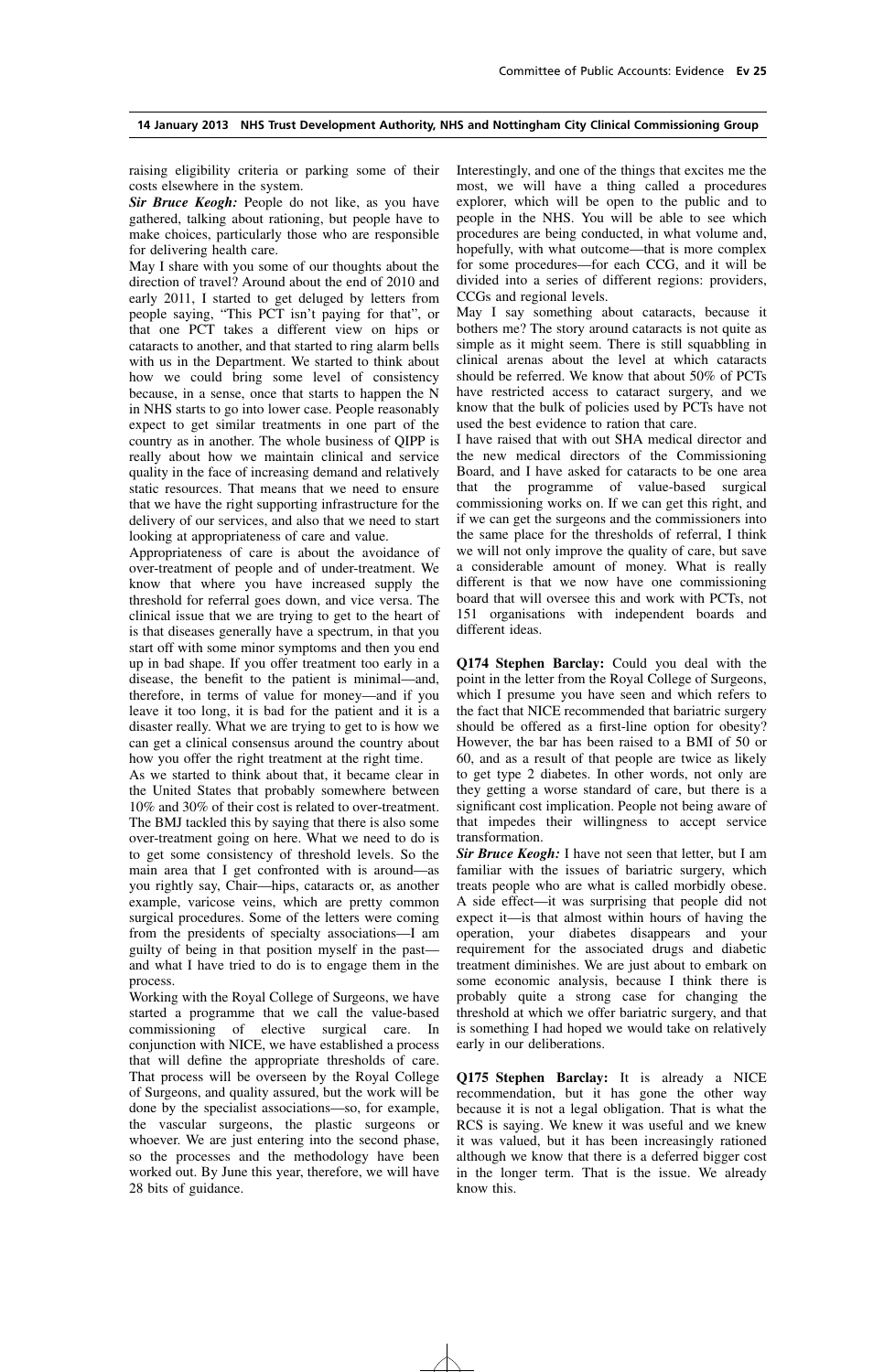*Sir Bruce Keogh:* I think this is something that we will have to take to the new clinical leaders and the Commissioning Board because one of our problems with NICE guidance is that although it is significantly evidence-based and is excellent, we have no way of enforcing adherence. We can enforce things that go through its technology appraisals guidance, but not its regular guidance.

**Q176 Guto Bebb:** I will be quick. I am the only member of the Committee today without any constituency examples because we have a very different health service in Wales, but I want to ask a few things. A key issue is the fact that you were arguing that there is a need for politicians to come on board and to argue the case for change to make better use of scarce resources. That is certainly the case in the Welsh context.

One of the issues that I would like your views on is the discussion that we have had all day today on whether we are making efficiency savings or cuts. Would you be prepared to offer your view, in simple language which we could use to explain changes to the general public, on what is an efficiency saving as compared to a cut?

*Sir David Nicholson:* An efficiency saving is where you use the same, or less, resource but get a better outcome.

**Q177 Guto Bebb:** And that would be your simple response to the general public?

*Sir David Nicholson:* Yes. That is what efficiency is all about.

**Q178 Guto Bebb:** So why do you think this creates such an issue? Invariably, when we talk about efficiency savings, we tend to get the issue confused with cuts. Is that the fault of politicians, or is there a general failure to explain on behalf of the professionals?

*Sir David Nicholson:* I am sure that it is partly our problem about explaining it and, indeed, sometimes it is counter-intuitive. We used the stroke example earlier, with 31 hospitals admitting acute stroke worst outcomes in the country, but eight admitting sites with the best outcomes, I understand, in Europe, now. Intuitively, people do not understand that because they think, "If I have a local stroke service, why can't we make that better". In fact, we know that to get improved outcomes, you need to do more of something; the more you do, the more specialised you are and the better your outcomes. We have had difficulty getting that over to people generally.

**Q179 Guto Bebb:** We have seen this debate in relation to the differences between the health service in Wales and in England; we engage in this party political game in relation to why things are working better or worse. When we try to justify the success of the health service in an English context, we tend to look at things that are easily measurable—waiting times and so forth. One of the concerns from the Report, which is reflected also in a Welsh context, is on mental health services. Is there any way in which you can build a measurement procedure into your figures in relation to the impact of efficiency savings on services such as that?

*Sir David Nicholson:* We do collect that information so that we can show where the efficiencies are landing on mental health, and what proportion they have got compared to others. We can do that.

**Q180 Guto Bebb:** That is interesting, because paragraph 2.25 of the Report highlights that those measurements are not easy to make.

*David Flory:* Is this the reference to tariff for mental health services?

**Guto Bebb:** If I have misunderstood that and you could clarify it for me, I would be more than happy to get a clarification.

**Q181 Chair:** Ian has a final point, but I just remembered—you did not give £1.4 billion back to the Treasury, did you? I suddenly remembered that there was a bit in the papers. You never gave £1.4 billion back? The whole point of this programme is that you reinvest the savings. I am asking you to confirm that that is not true—or is it?

*David Flory:* The NHS did not give back £1.4 billion.

**Q182 Chair:** You mean that the Department of Health did. From which budgets—not from the NHS budget?

*David Flory:* No, the savings that the NHS make stay in the NHS. The surpluses in NHS organisations stay in those organisations.

**Q183 Chair:** Where does the £1.4 billion come from? Most of the money in the Department of Health—I cannot remember the figures—goes on the NHS. What proportion of the DH budget is the NHS? *Laura Brackwell:* About 90%, or more.

*Amyas Morse:* Last year it was £1.8 billion.

**Q184 Chair:** It must be NHS funding.

*Sir David Nicholson:* From our perspective, all the money allocated to the NHS stays within the NHS. Any surpluses—

**Q185 Chair:** Explain to me what was the £1.4 billion?

*David Flory:* I can give you some more detail on it: £566 million was a 13% underspend on the capital budget, and £829 million was an underspend on the revenue budget.

**Q186 Chair:** Whose revenue budget? *David Flory:* The overall Department expenditure.

#### **Q187 Chair:** Including the NHS?

*David Flory:* In the way that the accounting works between the Departments and the Treasury, some of that will have been reflected as NHS underspend, but the Department protects the NHS underspend to go back into the NHS the following month.

**Chair:** Can you give us a note which really explains this? It is gobbledegook at the moment and I do not get it.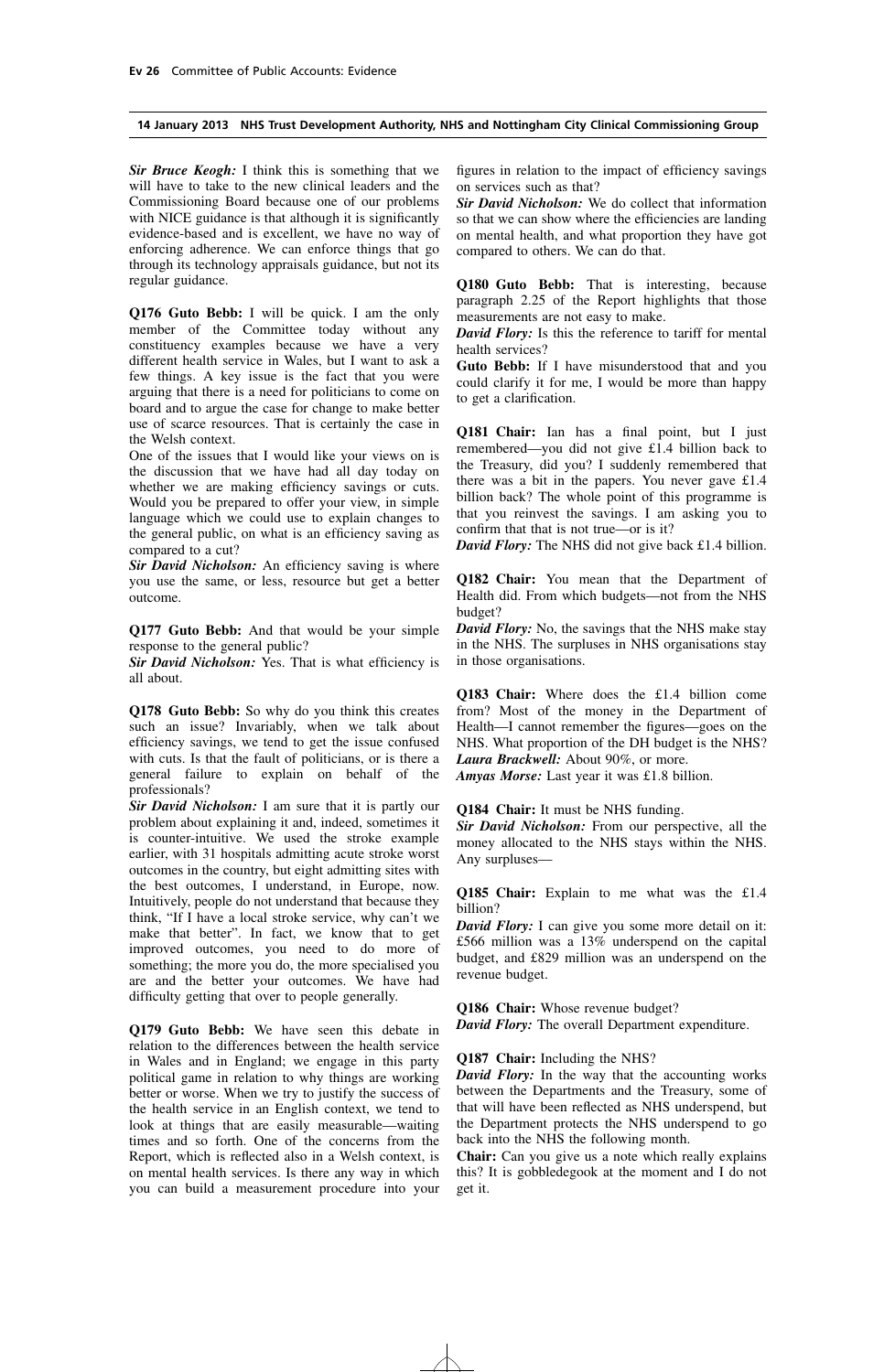**Q188 Ian Swales:** This time last week I was about to lead a debate in the Chamber on corporate tax avoidance. Imagine my surprise today to see the headlines in *The Guardian* saying that private health care providers were concerned that they had to pay tax—VAT and corporation tax—and that that was stopping them competing in the NHS. Have you had any representations from companies in that regard? What do you think of the idea that those companies ought not to pay tax?

*Sir David Nicholson:* I am sorry but I have not read the story, and I have never had any representations on that matter. I am not aware that they have had a meeting.

**Q189 Ian Swales:** To be totally clear, you have not had health care providers saying, "We would love to work with you but, because we have to pay VAT and corporation tax, we can't." That has never happened. *Sir David Nicholson:* No.

**Q190 Chair:** Who would the discussions have been with?

*Laura Brackwell:* Discussions with Monitor, according to the paper.

**Ian Swales:** It's a game for a future date, no doubt.

**Q191 Meg Hillier:** There is an impact in my local area with out-of-hours services, where some providers did not have to pay NHS pensions. Those who were in the system had to pay NHS pensions. Similarly, for any of the private providers of GP services, presumably this would apply if you had a similar gap. Does that not have an effect on the general ability of the NHS to provide services?

*Sir David Nicholson:* There is a general issue about what might be described as the level playing field, between the private independent and the public sector. Monitor is leading some work on what would need to happen to make that playing field more level.

*Amyas Morse:* That makes more sense than saying they were asking to be let off corporation tax.

**Ian Swales:** That is the implication of the article.

**Chair:** Okay. We will ask Monitor next time. You will let me know where that £1.4 billion has been grabbed from. I bet it's from you.

*Sir Bruce Keogh:* Happy new year. **Chair:** Happy new year to you.

#### **Written evidence from the Royal College of Surgeons**

#### **INTRODUCTION**

The Royal College of Surgeons' prime responsibility is the maintenance and improvement of surgical standards to deliver high quality patient care. While it is not our role to decide how savings are best made in the NHS we have concerns that some cost-saving measures are undermining patient safety and quality of care and may, in fact, increase expenditure in the long-term. This is happening on several levels including reductions on professional time which is essential for education and training, rationing of available treatments and services, and financially-driven redesign of services. This briefing to members of the Public Accounts Committee sets out our concerns primarily around rationing decisions, and addresses how we believe service redesign—which the National Audit Office report says is necessary for larger savings—can be supported without undermining patient care.

#### Evidence of Rationing Decisions

The RCS agrees with the National Audit Office report that despite the significant financial pressures facing the NHS it continues to perform well against *certain* measurable "headline indicators of quality". For example, referral to treatment waiting times as of October 2012 are historically low.<sup>1</sup>

Despite such successes, the College is aware of factual evidence and anecdotal information from our members which indicates many NHS commissioners are rationing clinically necessary services. For example, a 2012 study by *GP magazine*<sup>2</sup> said that over 90% of Primary Care Trusts (PCTs) were rationing care in some form for cataract surgery, joint replacement, tonsillectomies, or bariatric surgery. Restrictions on access to surgery can affect the outcomes of surgery and patient safety, with evidence that patients are less mobile and suffer more pain if their operation is delayed or denied.

This is despite the fact that the Government has repeatedly said restrictions should be based on clinical and not financial criteria:

- At Prime Minister's Questions Time Foreign Secretary Rt Hon William Hague MP said: "It is totally unacceptable if trusts are rationing on the basis of financial considerations".3
- On 21 September 2011 the NHS medical director Sir Bruce Keogh wrote to Strategic Health Authorities<sup>4</sup> to say that "Any decision to restrict access to a treatment or intervention must be justified in relation to a patient's individual circumstances" and that "decisions should not be made solely on the basis of cost, and any refusal to offer the intervention in question must be fair and consistent."

<sup>&</sup>lt;sup>1</sup> http://transparency.dh.gov.uk/2012/06/29/rtt-waiting-times/<br><sup>2</sup> http://www.goopline.com/Nowe/ertiale/1126671/Exclusive

http://www.gponline.com/News/article/1136671/Exclusive-90-PCTs-rationing-care/

HC Deb, 20 June 2012, c855

<sup>4</sup> The letter is available here: http://www.hsj.co.uk/Journals/2011/10/10/k/d/d/Keogh-letter.pdf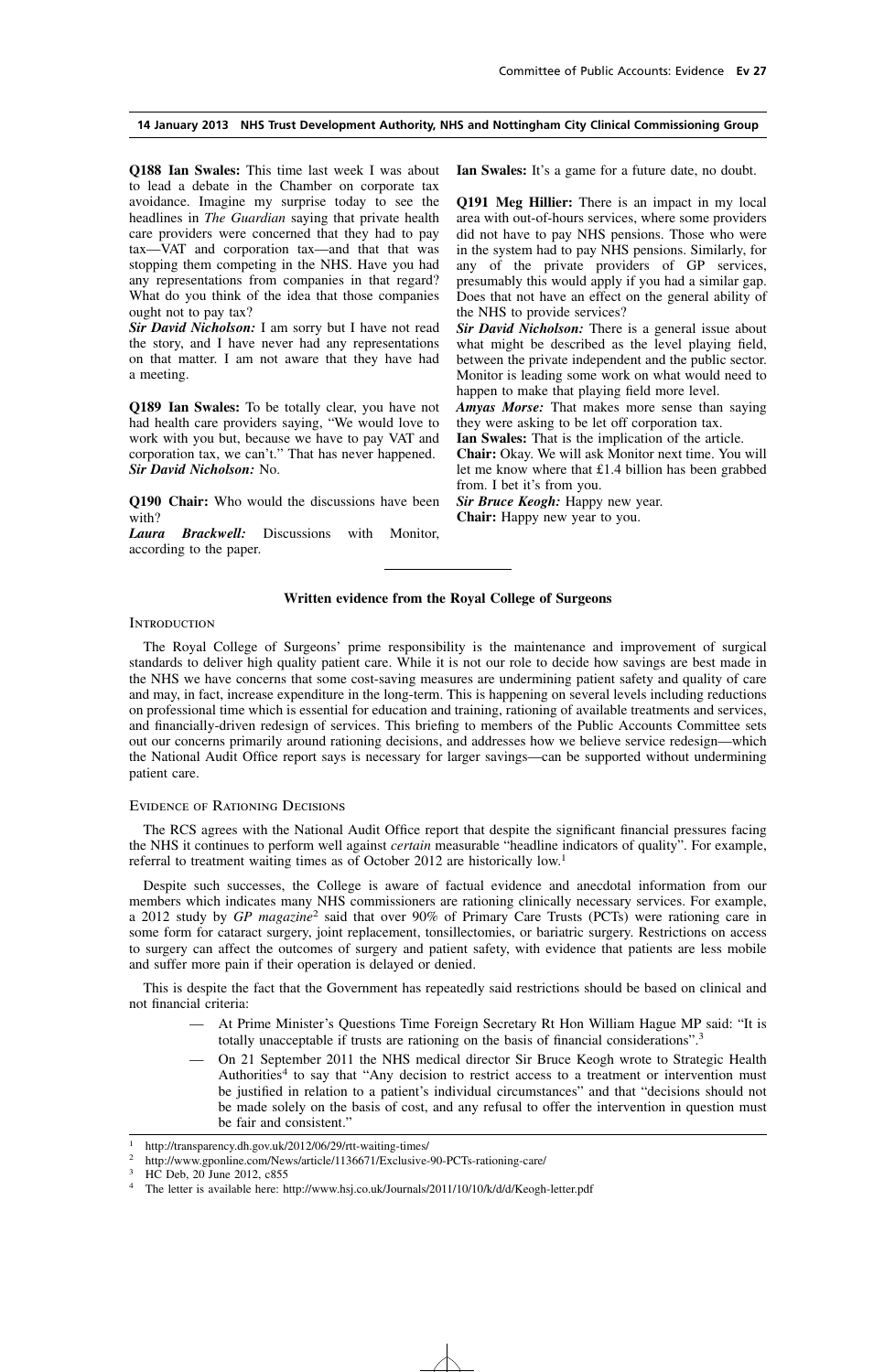— In November 2011 the Department of Health announced that it was requiring PCTs to cease imposing minimum waits, activity caps, and inappropriate constraints on elective activity by no later than 31 March 2012.<sup>5</sup>

#### *Case study: access to bariatric surgery*

A high profile example of where access to surgery has been restricted is bariatric surgery. In 2010 the College surveyed bariatric surgeons about access to weight-loss surgery. NICE clinical guidance (CG43) on obesity recommends—but does not legally require—that bariatric surgery is offered as a first-line option for different groups of patients dependent on Body Mass Index (BMI). A study published by the College in 2011 highlighted the many clinical benefits of bariatric surgery;<sup>6</sup> 12 months after surgery, for instance, the number of patients with type 2 diabetes and/or high cholesterol had halved.

However, our survey found that while some Primary Care Trusts adhered to the guidelines, others were raising the bar so that only the most extremely ill patients—those with a BMI of 50 or 60 with obesity related illness—are being referred for surgery even though there is no clinical evidence to support this practice. Our members also told us that some PCTs were refusing to commission *any* obesity surgery.

There is compelling evidence that weight-loss surgery (bariatric surgery) is one of the most cost-effective treatments in acute health care which cannot be ignored. Restricting patients' access to surgery to save money in the short term by raising the threshold on BMI over and above NICE recommendations is irrational and not in patients' best interests. In the long term restriction are likely to cost the NHS more money since obesity associated healthcare costs are estimated at £7.2 billion per annum.

#### *The College's view*

The NAO report notes that NHS savings so far have been primarily generated through contractual levers applied by the Department. £520 million of the reported savings for 2011–12 were also non-recurrent. While we appreciate the unprecedented scale of the financial challenge facing the NHS, there is therefore a danger that further rationing of clinically necessary services and treatment will take place in the future as commissioners look for other short-term ways of saving money.

Patients' access to treatment should be driven by need based on clinical assessment, and must not be compromised by financial pressure. Most methods to restrict access to surgery use unproven and arbitrary thresholds which unfairly deny patients some of the most successful operations which vastly improve quality of life. Efficiency must not lead to shortcuts on quality and patient safety.

The RCS and the surgical specialty associations are also playing their part to help reduce unwarranted variations in services by developing evidence-based guidance on surgical service commissioning. This aims to improve the health and wellbeing of patients and reduce differences in commissioning standards across the NHS.

Commissioners should, however, additionally look at reducing access to clinically unnecessary procedures. The "Clinical responses to the Downturn"<sup>7</sup> report in 2010, which brought together NHS managers and clinicians, set out some areas for potential savings.

#### *Monitoring rationing decisions*

The Health and Social Care Act 2012 requires clinical commissioning groups (CCGs) and the NHS Commissioning Board "to have regard to" NICE's quality standards. These will set out aspirational but achievable areas for quality improvement in a defined care or service area, including for obesity. However, they will not be mandatory and it remains to be seen how the legal duty to "have regard to" will be interpreted locally.

The RCS welcomes the recent announcement from the Department of Health that will require CCGs from April 2012 to publish their level of compliance with NICE technology appraisals.<sup>8</sup> However, it is important to note that NICE technology appraisals only cover a small proportion of the services provided by the NHS so rationing of clinically necessary services may still occur. NICE guidance on bariatric surgery is not classified as a technology appraisal so there is therefore no legal requirement on the NHS to fund bariatric surgery.

<sup>5</sup> http://www.dh.gov.uk/prod\_consum\_dh/groups/dh\_digitalassets/documents/digitalasset/dh\_131089.pdf

<sup>6</sup> http://www.rcseng.ac.uk/news/obese-patients-suffering-avoidable-disease-and-disability-reveals-first-ever-uk-bariatric-surgeryaudit

<sup>7</sup> http://www.aomrc.org.uk/publications/statements/doc\_details/9319-clinical-responses-to-the-downturn.html

<sup>8</sup> http://www.dh.gov.uk/health/2012/12/ihw-creating-change/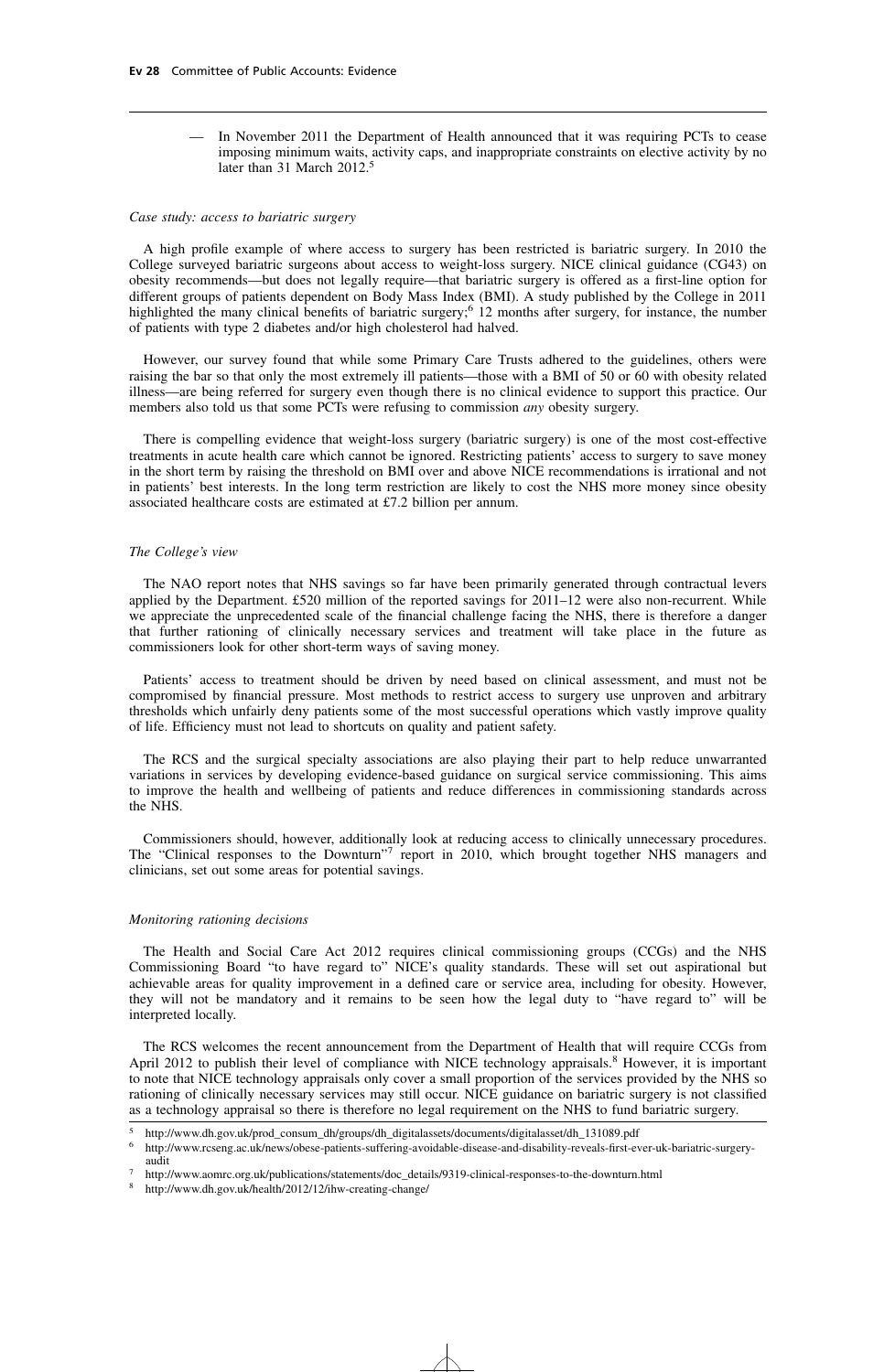Recently published secondary legislation<sup>9</sup> will also require CCGs to comply with relevant NICE technology appraisals (although not all advice NICE provides), and to publish on their websites policies on providing medicines, medical devices, diagnostic techniques, surgical procedures, or other therapeutic interventions. This will improve transparency around rationing decisions.

We encourage PAC members to ask the witnesses:

- In the new NHS system how will the Department of Health and/or the NHS Commissioning Board monitor access to clinically necessary services and monitor performance against NICE quality standards?
- Has the Department of Health analysed the impact of Sir Bruce Keogh's letter to strategic health authorities on 21 September 2011?
- Do they agree that more needs to be done to ensure commissioners are following NICE guidance on bariatric surgery?

#### Redesigning Services

The NAO report argued that "Service transformation is key to making future savings, but only limited action has been taken to date". We agree that service transformation has been slow. To an extent, health service staff must take some responsibility for slow progress on reshaping services. Too many reconfigurations have failed to win the support of doctors, nurses or the public. Consultations have sometimes been a loaded tick-box exercise designed to secure token support, rather than engage in a genuine conversation with the public. We must ensure the public understands the substantial clinical benefits that can be achieved, while addressing natural concerns regarding the availability of emergency care and transportation issues. We also agree with the report's recommendation that the DH and the NHS Commissioning Board should work with the NHS to reduce barriers to transforming services.

However, as the College made clear in "Reshaping surgical services"<sup>10</sup>—published at the start of January 2013—*it is essential that any service change is based on clinical evidence, not purely financial motives* especially where that may lead to a reduction in available services.

The College strongly supports service change where there is evidence that this will lead to improvements in the outcomes of surgery. The focus when reshaping services must be delivering improvements in patient care, and patients and their families must be fully involved in this process.

There is a strong clinical case for reshaping some surgical services. Scientific and medical advancements mean it is no longer necessary or appropriate to deliver certain operations or procedures in acute hospital settings. At the same time we know from the comprehensive evidence currently available that for many procedures and conditions concentrating specialist surgical services into fewer, larger centres of excellence can improve outcomes, and often save lives.

#### *2013 is an important year for service redesign*

Our President, Professor Norman Williams, recently addressed NHS managers<sup>11</sup> noting that 2013 has to be the year when politicians, clinicians, and managers come together to support historic change in the NHS and create a long-lasting legacy for all of our population. As we get closer to an election in 2015 there is a danger that some service changes will be swept up in election campaigning. It is important for politicians to engage with the clinical case for reshaping services as much as public concerns and support solutions that improve patient treatment and care. Once a decision has been made, it should be implemented quickly as delays can affect future planning of services.

*January 2013*

#### **Written evidence from the Patients Association**

Thank you for giving me the opportunity to speak at the Public Accounts Committee on 14 January 2013.

I hope that you took away some useful information from the session. I promised to forward some further data on the evidence base underpinning my comments.

You will recall that in the course of our evidence I raised my concerns about the rationing of treatment, as determined by our surveys of procedures of "low clinical value" conducted in acute trusts. In 2011 60 acute trusts responded to our Freedom of Information request, and in 2012 93 trusts responded.

<sup>9</sup> http://www.legislation.gov.uk/uksi/2012/2996/part/7/made

<sup>10</sup> http://www.rcseng.ac.uk/publications/docs/reshaping-surgical-services/

<sup>&</sup>lt;sup>11</sup> http://nhsvoices.nhsconfed.org/2013/01/07/2013-its-now-or-never-for-service-change-jeremy-hunt-must-deliver-says-normanwilliams/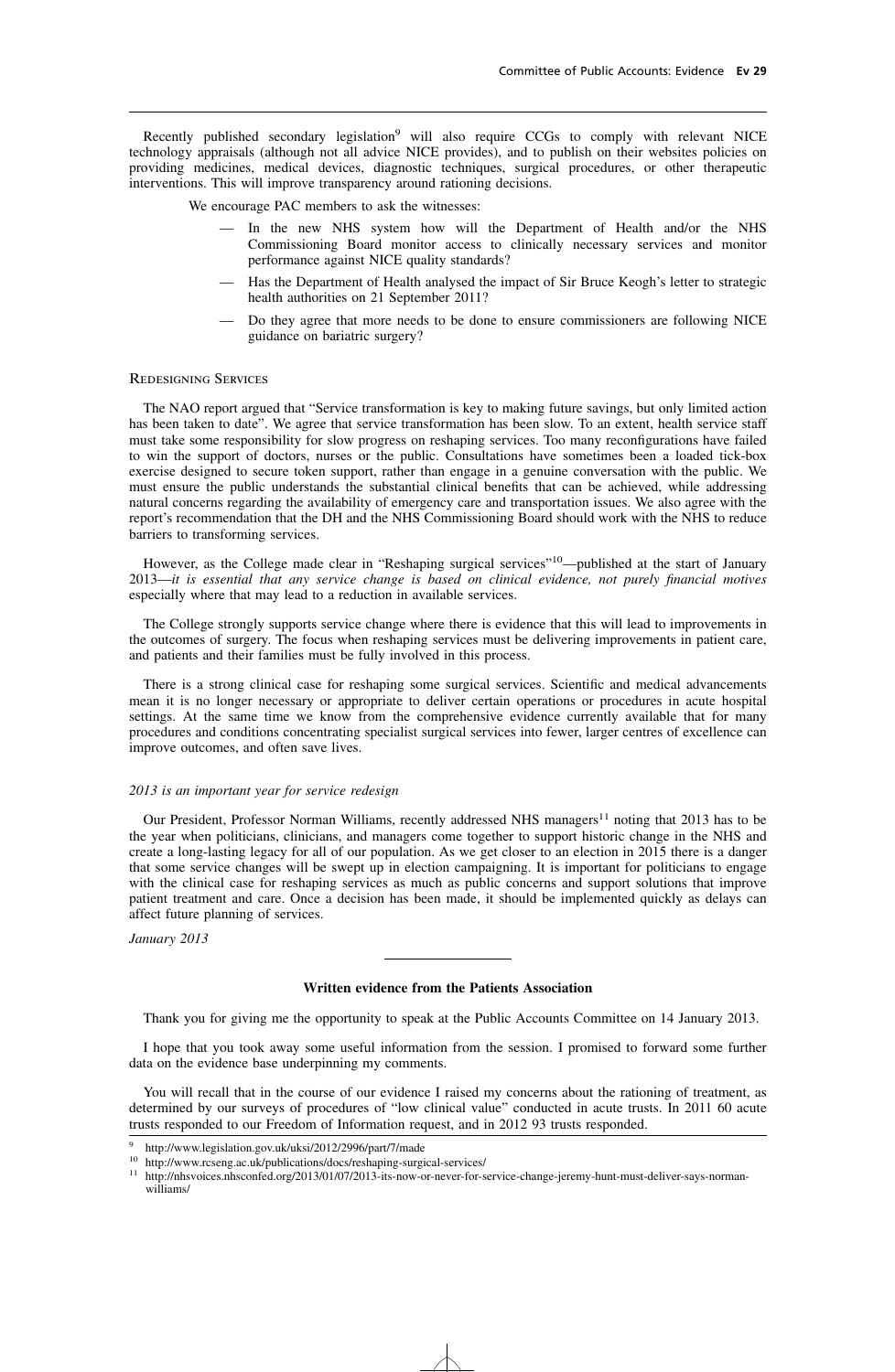During the course of my evidence I also mentioned our concerns in relation to the impact of efficiency savings on the relationship between patients and their GP. Our report in September 2012, which showed that patients have significant concerns in this area, was based on a survey of 458 patients.

With regards to the number of calls to our Helpline on the matters I discussed. I am now in a position to respond to your request. In 2011 the Helpline were contacted by 148 callers who were worried that their medication was being changed by their GP's to generic from branded. 396 callers mentioned that they were unhappy that they could not get a referral from their GP.

In 2012 we received 285 enquiries relating to medication being changed from branded to generic. 667 callers were unhappy that they could not get referrals from their GP.

*Katherine Murphy* Chief Executive

*25 January 2013*

*Katherine Murphy, Chief Executive of The Patients Association, said*

"The sad conclusion of this report is that far too many patients are being shockingly let down by the NHS every day. These appalling and tragic cases serve to highlight the devastating consequences when poor practice is left unchallenged and unchanged. Behind each one are many more unheard voices.

Whilst there is a lot to be proud of about the NHS, including the overwhelming majority of staff who are skilled and hard-working, these cases are a tragic wake-up call for those in Westminster as well as on hospital wards.

Of the relatives and patients who contact our Helpline most wish their experiences could have been different, but they all want to use their stories to influence policy makers. On the eve of some of the most radical NHS changes, a new culture of care needs to be put at the heart of the health service."

**NOTES** 

- In November 2011 The Patients Association launched a Care Campaign, which called on Hospital Trusts to sign up to improve care in four fundamental areas: providing adequate pain relief, support with eating and drinking, communicating with compassion, assistance going to the toilet. Over 80% of Trusts have signed up to the Care Campaign. Find out more about the Campaign here ….
- In September 2012 The Patients Association published a good practice report highlighting examples of high quality care and innovative initiatives in hospitals across the Country. You can read the report here—….
- Info on CQC pilot….
- For further information or case studies please contact The Patients Association on 020 8423 9111.

The Patients Association is a healthcare charity which for almost 50 years has advocated for better access to accurate and independent information for patients and the public; equal access to high quality health care for patients; and the right for patients to be involved in all aspects of decision making regarding their health care. By listening to patients, we are able to campaign to improve services. We will work with all healthcare providers to improve services. Very often patients think they are alone with the problem or complaint they have. When patients talk to us we are able to track problems arising in more than one place and realize there is a nationwide issue that needs change.

#### **Written evidence from the Department of Health**

Question 166: *Breakdown of Regional SHA QIPP Plans*

1. In preparation for meeting the QIPP challenge, each regional Strategic Health Authority (SHA) outlined their plans to achieve the necessary savings for reinvestment in frontline services.

2. Nationally it was estimated that "up to £20 billion" of savings are required by 2014–15. The exact requirement will depend upon local assumptions and plans, and will change over time (for example as inflation and demand forecasts change).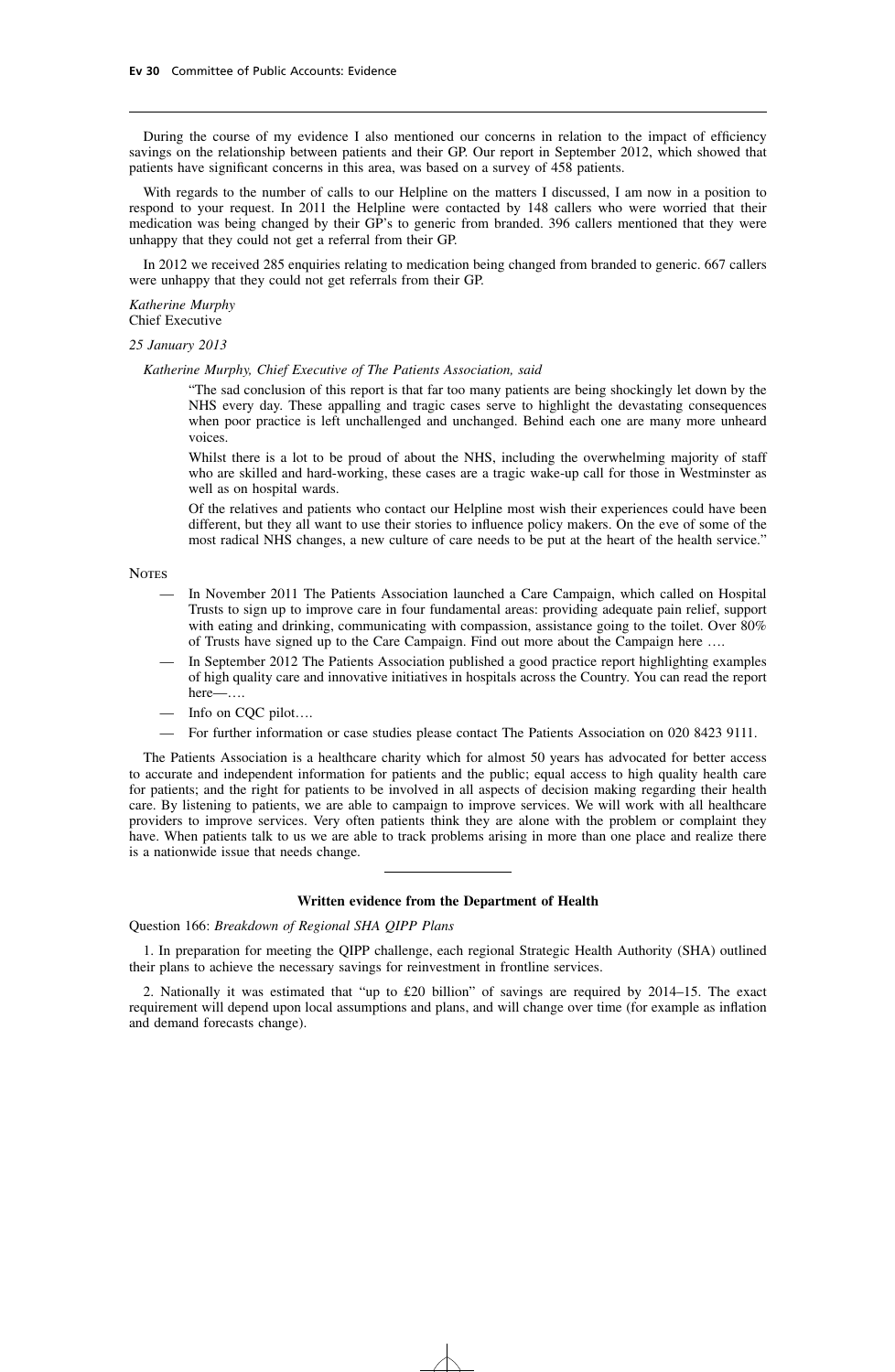3. The table below identifies the planned QIPP savings at an SHA level. The total £18.9 billion planned QIPP savings also includes £1.5 billion of central Department savings; this is in addition to the £17.4 billion NHS QIPP savings.

|                                                             | Total QIPP |
|-------------------------------------------------------------|------------|
| SHA Name                                                    | Plan £m    |
| London                                                      | 2,700      |
| South West                                                  | 1,801      |
| South East Coast                                            | 1,756      |
| South Central                                               | 1,106      |
| East of England                                             | 2,091      |
| West Midlands                                               | 1,800      |
| East Midlands                                               | 1,321      |
| North West                                                  | 2,370      |
| Yorkshire and the Humber                                    | 1,633      |
| North East                                                  | 829        |
| <b>Total NHS</b>                                            | 17,407     |
| Central Department initiatives                              | 1,500      |
| <b>Total NHS &amp; Central</b><br><b>Department Savings</b> | £18,907m   |

Question 180: *Information on mental health efficiencies*

Reporting of mental health efficiency savings

4. The Department publishes QIPP savings as reported by the NHS on a quarterly basis in the Deputy Chief Executive's NHS performance update, "the quarter". The total savings reported are based on information submitted by Primary Care Trust's (PCTs) to the Department, outlining the level of efficiency savings made locally in the commissioning of healthcare.

5. The total does not include efficiency savings generated by the Department itself, its Arm's Length Bodies (ALBs) and Strategic Health Authorities (SHAs).

6. The QIPP savings are reported in broad categories of PCT expenditure. Efficiency savings for mental health services are collected explicitly as part of this PCT reporting. These are shown in conjunction with efficiency savings made for learning disability services.

7. The NHS QIPP savings achieved for 2011–12 and the forecast NHS QIPP savings at quarter two 2012–13 are included below.

| <b>QIPP</b> Category                           | £т    |
|------------------------------------------------|-------|
| <b>Acute Services</b>                          | 2,843 |
| <b>Ambulance Services</b>                      | 74    |
| <b>Community Services</b>                      | 463   |
| Continuing Healthcare                          | 159   |
| Mental Health & Learning Disabilities Services | 440   |
| Non-NHS Healthcare (inc reablement)            | 157   |
| Prescribing                                    | 417   |
| Primary Care, Dental, Pharmacy, Ophthalmic     | 255   |
| Specialised Commissioning                      | 307   |
| Other                                          | 700   |
| <b>Total</b>                                   | 5,815 |

TOTAL 2011–12 NHS QIPP SAVINGS

#### FORECAST 2012–13 NHS QIPP SAVINGS

| <b>QIPP</b> Category                           | £т    |
|------------------------------------------------|-------|
| <b>Acute Services</b>                          | 2,677 |
| <b>Ambulance Services</b>                      | 77    |
| <b>Community Services</b>                      | 357   |
| Continuing Healthcare                          | 127   |
| Mental Health & Learning Disabilities Services | 404   |
| Non-NHS Healthcare (inc reablement)            | 80    |
| Prescribing                                    | 472   |
| Primary Care, Dental, Pharmacy, Ophthalmic     | 194   |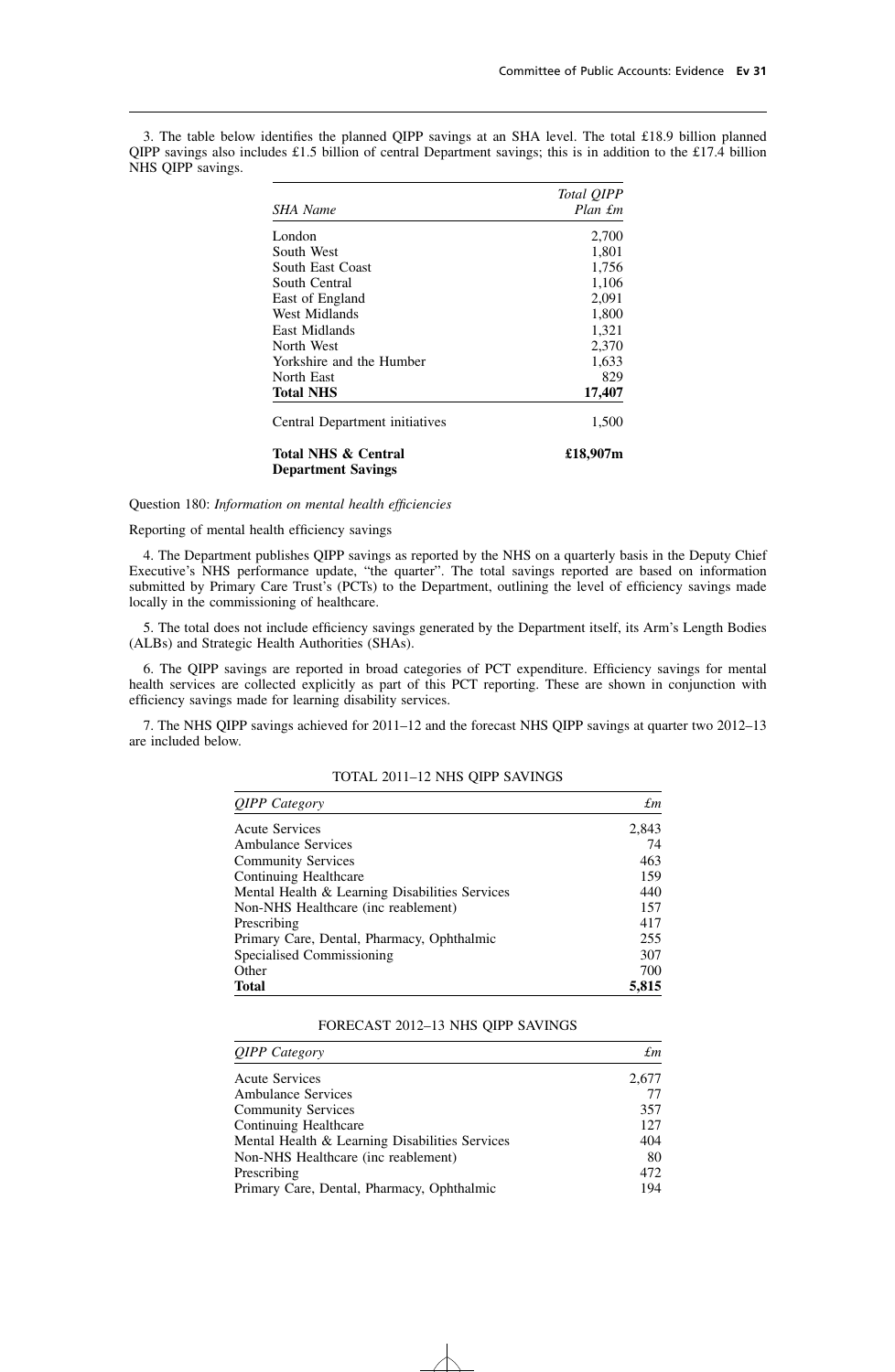| <i><b>OIPP</b></i> Category | £т    |
|-----------------------------|-------|
| Specialised Commissioning   | 269   |
| Other                       | 379   |
| <b>Total</b>                | 5,036 |

Data on the quality of mental health services

8. The reporting of mental health efficiencies by PCTs to contribute to QIPP is distinct from the finding in paragraph 2.25 of the NAO report that "*data to assess the quality of primary, community and mental health services in particular is limited*". The Department is already undertaking several initiatives to address this in the area of mental health. For example:

- *Mental Health Minimum Dataset:* The Health and Social Care Information Centre (HSCIC) routinely publishes a data quality release of key data items by organisation, which provides an indication of how well trusts are recording key mental health data. In addition the Community and Mental Health team within the HSCIC has a data quality improvement programme which includes working with provider, commissioner & user groups. The HSCIC also publish information as experimental statistics to give provider organisations the opportunity to review aspects of data quality for elements of new analyses eg coverage, accuracy and completeness. The HSCIC plan to take the same approach to improving the Child and Adolescents' Mental Health Services (CAMHS) data set when that starts to flow later in 2013.
- *Development of Improving Access to Psychological Therapies (IAPT) data:* IAPT psychological therapy services for adults collect extensive data on patient outcomes which allows the effectiveness of individual services and practitioners to be evaluated. The Children and Young People's IAPT project is introducing measures that will demonstrate for the first time the outcomes CAMHS IAPT sites are achieving and the complexity of the cases presenting. This will also feed into the development of CAMHS Payment by Results.
- *Payment by Results:* The development of Payment by Results in mental health means contracting and payment arrangements between commissioners and providers will be increasingly based around information about individual patients and their care needs. In 2013–14, contracts will be constructed on this basis, and will also include mandating the use of indicators related to the quality of care and the outcomes which patients achieve. Both providers and commissioners will therefore have financial incentives to ensure this qualityrelated information is as reliable and up to date as possible.
- *Recovery indicator:* The Department of Health has recently begun work to develop an indicator of recovery in mental health. Currently we are able to measure some outcomes related to recovery—for example whether people with mental health problems are employed. However, we know that this is only one small part of what "recovery" means to people, and therefore what they want from services. A new recovery indicator will allow us to measure progress in supporting the full range of outcomes which people with mental health problems say matter most to them.

Questions 183–187: *Department of Health Underspends in 2011–12*

9. The Department underspent against its  $2011-12$  Departmental Expenditure Limit (DEL) by £1.4 billion as published in October 2012 in the 2011–12 Annual Report and Accounts and set out in table one below. The Department's year-end underspends are returned to HM Treasury and contribute to the overall fiscal position.

|                       | Final<br><b>Budget</b><br>£т | Final<br><i>Outturn</i><br>£т | Under/<br>(over)<br>spend<br>$\pounds$ m | Under/<br>(over)<br>spend<br>$\%$ |
|-----------------------|------------------------------|-------------------------------|------------------------------------------|-----------------------------------|
| Revenue DEL $2011-12$ | 102.4                        | 101.6                         | 0.8                                      | $0.8\%$                           |
| Capital DEL 2011-12   | 4.4                          | 3.8                           | 0.6                                      | 13.0%                             |
| <b>Total</b>          | 106.8                        | 105.4                         | 1.4                                      | $1.3\%$                           |

10. The total DH underspend is made up of £829 million revenue and £566 million capital. Of the £829 million Revenue DEL underspend, £674 million related to the NHS and mainly because of higher than planned surpluses in the NHS Provider sector.

11. NHS providers are allowed to keep the cash that they have accumulated from their generated surplus and spend it in future years—subject to Monitor's regulatory regime.

12. For the NHS commissioner component of the underspend, the Department has committed to return surpluses to Primary Care Trusts and Strategic Health Authorities in subsequent years. It would not be prudent for these bodies to use the entire underspend in the following year, therefore expenditure plans are agreed to ensure a steady use of the underspend over a number of years. These expenditure plans are accommodated each year from within the overall DH budget.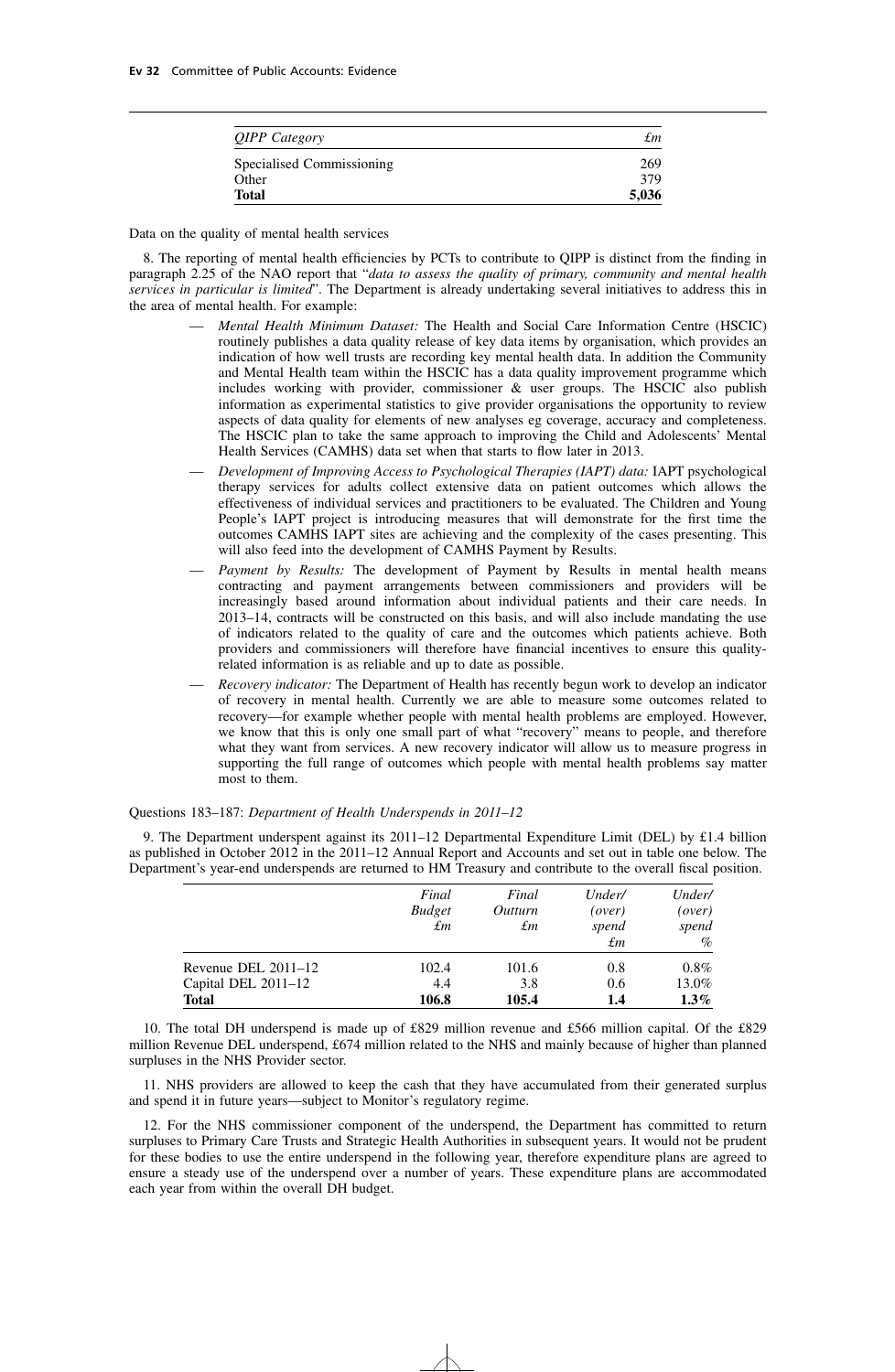13. Expenditure by NHS Bodies (PCTs, SHAs, NHS Trusts and Foundation Trusts) made up approximately 94% of total Departmental expenditure in 2011/12.

14. The First Mandate to the NHS Commissioning Board 2013–14 to 2014–15, published on 13 November 2012, sets out the NHS Commissioning Board's allocation for 2013–14 and this includes an allocation for the carry forward of forecast underspends for 2012–13.

15. Department of Health officials would be happy to meet with PAC members to explain this further if required.

*January 2013*

#### **Further written evidence from the Department of Health**

Question 166: *Breakdown of Regional SHA QIPP Plans*

1. In preparation for meeting the QIPP challenge, each regional Strategic Health Authority (SHA) outlined their plans to achieve the necessary savings for reinvestment in frontline services.

2. Nationally it was estimated that "up to £20 billion" of savings are required by 2014–15. The exact requirement will depend upon local assumptions and plans, and will change over time (for example as inflation and demand forecasts change).

3. The table below identifies the planned QIPP savings at an SHA level. The total £18.9 billion planned QIPP savings also includes £1.5 billion of central Department savings; this is in addition to the £17.4 billion NHS QIPP savings.

|                                           | Total QIPP |
|-------------------------------------------|------------|
| SHA Name                                  | Plan £m    |
| London                                    | 2,700      |
| South West                                | 1,801      |
| South East Coast                          | 1,756      |
| South Central                             | 1,106      |
| East of England                           | 2,091      |
| West Midlands                             | 1,800      |
| East Midlands                             | 1,321      |
| North West                                | 2,370      |
| Yorkshire and the Humber                  | 1,633      |
| North East                                | 829        |
| Total NHS                                 | 17,407     |
| Central Department initiatives            | 1,500      |
| Total NHS & Central Department<br>Savings | £18,907m   |

Question 180: *Information on mental health efficiencies*

Reporting of mental health efficiency savings

4. The Department publishes QIPP savings as reported by the NHS on a quarterly basis in the Deputy Chief Executive's NHS performance update, "the quarter". The total savings reported are based on information submitted by Primary Care Trust's (PCTs) to the Department, outlining the level of efficiency savings made locally in the commissioning of healthcare.

5. The total does not include efficiency savings generated by the Department itself, its Arm's Length Bodies (ALBs) and Strategic Health Authorities (SHAs).

6. The QIPP savings are reported in broad categories of PCT expenditure. Efficiency savings for mental health services are collected explicitly as part of this PCT reporting. These are shown in conjunction with efficiency savings made for learning disability services.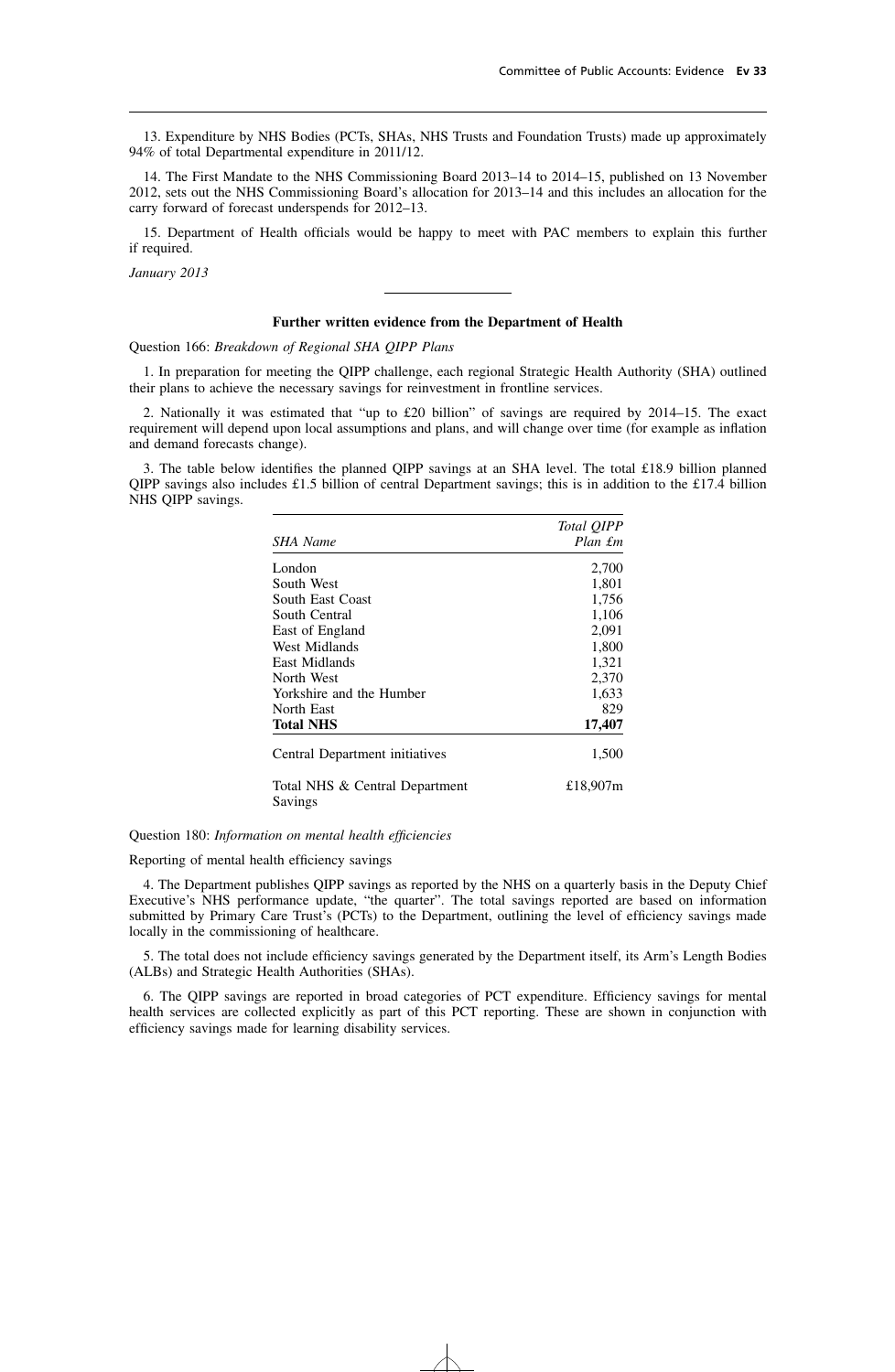7. The NHS QIPP savings achieved for 2011–12 and the forecast NHS QIPP savings at quarter two 2012–13 are included below.

| <b>QIPP</b> Category                           | £т    |
|------------------------------------------------|-------|
| <b>Acute Services</b>                          | 2,843 |
| <b>Ambulance Services</b>                      | 74    |
| <b>Community Services</b>                      | 463   |
| Continuing Healthcare                          | 159   |
| Mental Health & Learning Disabilities Services | 440   |
| Non-NHS Healthcare (inc reablement)            | 157   |
| Prescribing                                    | 417   |
| Primary Care, Dental, Pharmacy, Ophthalmic     | 255   |
| Specialised Commissioning                      | 307   |
| Other                                          | 700   |
| <b>Total</b>                                   | 5,815 |

#### TOTAL 2011–12 NHS QIPP SAVINGS

| FORECAST 2012-13 NHS QIPP SAVINGS |  |  |  |  |  |
|-----------------------------------|--|--|--|--|--|
|-----------------------------------|--|--|--|--|--|

| <b>QIPP</b> Category                           | £т    |  |
|------------------------------------------------|-------|--|
| <b>Acute Services</b>                          | 2,677 |  |
| <b>Ambulance Services</b>                      | 77    |  |
| <b>Community Services</b>                      | 357   |  |
| Continuing Healthcare                          | 127   |  |
| Mental Health & Learning Disabilities Services | 404   |  |
| Non-NHS Healthcare (inc reablement)            | 80    |  |
| Prescribing                                    | 472   |  |
| Primary Care, Dental, Pharmacy, Ophthalmic     | 194   |  |
| Specialised Commissioning                      | 269   |  |
| Other                                          | 379   |  |
| <b>Total</b>                                   | 5,036 |  |

Data on the quality of mental health services

8. The reporting of mental health efficiencies by PCTs to contribute to QIPP is distinct from the finding in paragraph 2.25 of the NAO report that "*data to assess the quality of primary, community and mental health services in particular is limited*". The Department is already undertaking several initiatives to address this in the area of mental health. For example:

- *Mental Health Minimum Dataset:* The Health and Social Care Information Centre (HSCIC) routinely publishes a data quality release of key data items by organisation, which provides an indication of how well trusts are recording key mental health data. In addition the Community and Mental Health team within the HSCIC has a data quality improvement programme which includes working with provider, commissioner  $\&$  user groups. The HSCIC also publish information as experimental statistics to give provider organisations the opportunity to review aspects of data quality for elements of new analyses eg coverage, accuracy and completeness. The HSCIC plan to take the same approach to improving the Child and Adolescents' Mental Health Services (CAMHS) data set when that starts to flow later in 2013.
- *Development of Improving Access to Psychological Therapies (IAPT) data:* IAPT psychological therapy services for adults collect extensive data on patient outcomes which allows the effectiveness of individual services and practitioners to be evaluated. The Children and Young People's IAPT project is introducing measures that will demonstrate for the first time the outcomes CAMHS IAPT sites are achieving and the complexity of the cases presenting. This will also feed into the development of CAMHS Payment by Results.
- *Payment by Results:* The development of Payment by Results in mental health means contracting and payment arrangements between commissioners and providers will be increasingly based around information about individual patients and their care needs. In 2013–14, contracts will be constructed on this basis, and will also include mandating the use of indicators related to the quality of care and the outcomes which patients achieve. Both providers and commissioners will therefore have financial incentives to ensure this qualityrelated information is as reliable and up to date as possible.